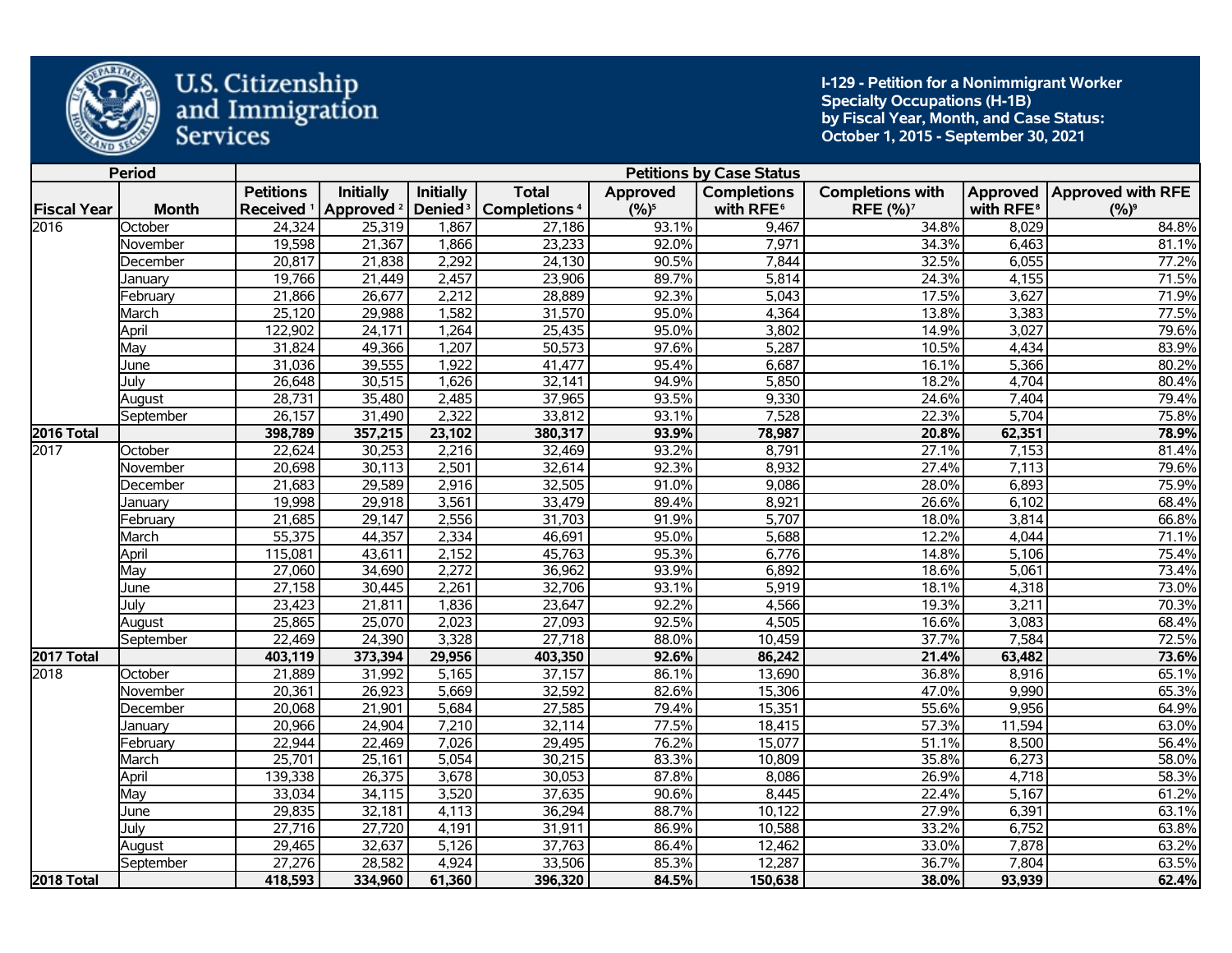|                    | <b>Period</b> |                  |                                             |                     |                          |          | <b>Petitions by Case Status</b> |                         |                       |                              |
|--------------------|---------------|------------------|---------------------------------------------|---------------------|--------------------------|----------|---------------------------------|-------------------------|-----------------------|------------------------------|
|                    |               | <b>Petitions</b> | <b>Initially</b>                            | Initially           | <b>Total</b>             | Approved | <b>Completions</b>              | <b>Completions with</b> |                       | Approved   Approved with RFE |
| <b>Fiscal Year</b> | <b>Month</b>  |                  | Received <sup>1</sup> Approved <sup>2</sup> | Denied <sup>3</sup> | Completions <sup>4</sup> | $(%)^5$  | with RFE <sup>6</sup>           | RFE (%) <sup>7</sup>    | with RFE <sup>8</sup> | $(%)^9$                      |
| 2019               | October       | 19,818           | 29,372                                      | 8,873               | 38,245                   | 76.8%    | 22,389                          | 58.5%                   | 14,110                | 63.0%                        |
|                    | November      | 19,640           | 25,107                                      | 9,459               | 34,566                   | 72.6%    | 22,851                          | 66.1%                   | 13,883                | 60.8%                        |
|                    | December      | 20,834           | 22,218                                      | 6,754               | 28,972                   | 76.7%    | 15,901                          | 54.9%                   | 9,591                 | 60.3%                        |
|                    | January       | 20,111           | 25,428                                      | 6,182               | 31,610                   | 80.4%    | 13,094                          | 41.4%                   | 7,652                 | 58.4%                        |
|                    | February      | 21,398           | 25,985                                      | 5,134               | 31,119                   | 83.5%    | 10,536                          | 33.9%                   | 5,924                 | 56.2%                        |
|                    | March         | 25,797           | 29,121                                      | 4,335               | 33,456                   | 87.0%    | 10,332                          | 30.9%                   | 6,387                 | 61.8%                        |
|                    | April         | 140,167          | 31,543                                      | 4,519               | 36,062                   | 87.5%    | 11,824                          | 32.8%                   | 7,667                 | 64.8%                        |
|                    | May           | 35,197           | 47,544                                      | 3,701               | 51,245                   | 92.8%    | 10,796                          | 21.1%                   | 7,391                 | 68.5%                        |
|                    | June          | 31,308           | 37,222                                      | 3,485               | 40,707                   | 91.4%    | 11,519                          | 28.3%                   | 8,374                 | 72.7%                        |
|                    | July          | 31,097           | 40,883                                      | 4,317               | 45,200                   | 90.4%    | 14,073                          | 31.1%                   | 10,236                | 72.7%                        |
|                    | August        | 29,555           | 40,623                                      | 6,631               | 47,254                   | 86.0%    | 21,829                          | 46.2%                   | 15,742                | 72.1%                        |
|                    | September     | 25,638           | 34,333                                      | 6,145               | 40,478                   | 84.8%    | 19,268                          | 47.6%                   | 13,685                | 71.0%                        |
| 2019 Total         |               | 420,560          | 389,379                                     | 69,535              | 458,914                  | 84.8%    | 184,412                         | 40.2%                   | 120,642               | 65.4%                        |
| 2020               | October       | 26,332           | 35,719                                      | 7,252               | 42,971                   | 83.1%    | 21,100                          | 49.1%                   | 14,384                | 68.2%                        |
|                    | November      | 25,698           | 28,706                                      | 5,979               | 34,685                   | 82.8%    | 16,565                          | 47.8%                   | 10,960                | 66.2%                        |
|                    | December      | 26,955           | 29,212                                      | 5,389               | 34,601                   | 84.4%    | 15,383                          | 44.5%                   | 10,303                | 67.0%                        |
|                    | January       | 25,265           | 31,866                                      | 6,008               | 37,874                   | 84.1%    | 15,997                          | 42.2%                   | 10,519                | 65.8%                        |
|                    | February      | 26,799           | 27,849                                      | 4,213               | 32,062                   | 86.9%    | 11,236                          | 35.0%                   | 7,596                 | 67.6%                        |
|                    | March         | 27,335           | 31,333                                      | 3,286               | 34,619                   | 90.5%    | 10,202                          | 29.5%                   | 7,431                 | 72.8%                        |
|                    | April         | 40,316           | 24,358                                      | 1,698               | 26,056                   | 93.5%    | 6,388                           | 24.5%                   | 4,974                 | 77.9%                        |
|                    | Mav           | 48,984           | 28,090                                      | 1,276               | 29,366                   | 95.7%    | 5,166                           | 17.6%                   | 4,032                 | 78.0%                        |
|                    | June          | 85,033           | 44,907                                      | 1,237               | 46,144                   | 97.3%    | 8,867                           | 19.2%                   | 7,827                 | 88.3%                        |
|                    | July          | 31,554           | 47,824                                      | 950                 | 48,774                   | 98.1%    | 6,775                           | 13.9%                   | 6,010                 | 88.7%                        |
|                    | August        | 28,957           | 47,918                                      | 1,049               | 48,967                   | 97.9%    | 6,971                           | 14.2%                   | 6,171                 | 88.5%                        |
|                    | September     | 34,054           | 48,928                                      | 1,582               | 50,510                   | 96.9%    | 9,538                           | 18.9%                   | 8,325                 | 87.3%                        |
| 2020 Total         |               | 427,282          | 426,710                                     | 39,919              | 466,629                  | 91.4%    | 134,188                         | 28.8%                   | 98,532                | 73.4%                        |
| 2021               | October       | 22,905           | 42,169                                      | 1,561               | 43,730                   | 96.4%    | 9,015                           | 20.6%                   | 7,793                 | 86.4%                        |
|                    | November      | 18,507           | 24,471                                      | 1,194               | 25,665                   | 95.3%    | 7,051                           | 27.5%                   | 6,064                 | 86.0%                        |
|                    | December      | 20,066           | 23,073                                      | 1,235               | 24,308                   | 94.9%    | 7,263                           | 29.9%                   | 6,214                 | 85.6%                        |
|                    | January       | 20,816           | 23,921                                      | 907                 | 24,828                   | 96.3%    | 5,230                           | 21.1%                   | 4,431                 | 84.7%                        |
|                    | February      | 22,705           | 23,023                                      | 879                 | 23,902                   | 96.3%    | 4,761                           | 19.9%                   | 3,999                 | 84.0%                        |
|                    | March         | 34,113           | 33,656                                      | 910                 | 34,566                   | 97.4%    | 5,999                           | 17.4%                   | 5,220                 | 87.0%                        |
|                    | April         | 39,339           | 37,078                                      | 872                 | 37,950                   | 97.7%    | 5,232                           | 13.8%                   | 4,512                 | 86.2%                        |
|                    | May           | 45,021           | 35,889                                      | 697                 | 36,586                   | 98.1%    | 4,780                           | 13.1%                   | 4,194                 | 87.7%                        |
|                    | June          | 77,268           | 42,176                                      | 660                 | 42,836                   | 98.5%    | 4,308                           | 10.1%                   | 3,770                 | 87.5%                        |
|                    | July          | 32,610           | 39,116                                      | 659                 | 39,775                   | 98.3%    | 4,342                           | 10.9%                   | 3,828                 | 88.2%                        |
|                    | August        | 31,785           | 43,277                                      | 746                 | 44,023                   | 98.3%    | 5,014                           | 11.4%                   | 4,469                 | 89.1%                        |
|                    | September     | 33,132           | 39,222                                      | 909                 | 40,131                   | 97.7%    | 4,844                           | 12.1%                   | 4,165                 | 86.0%                        |
| 2021 Total         |               | 398,267          | 407,071                                     | 11,229              | 418,300                  | 97.3%    | 67,839                          | 16.2%                   | 58,659                | 86.5%                        |
| <b>Grand Total</b> |               | 2,466,610        | 2,288,729                                   | 235,101             | 2,523,830                | 90.7%    | 702,306                         | 27.8%                   | 497,605               | 70.9%                        |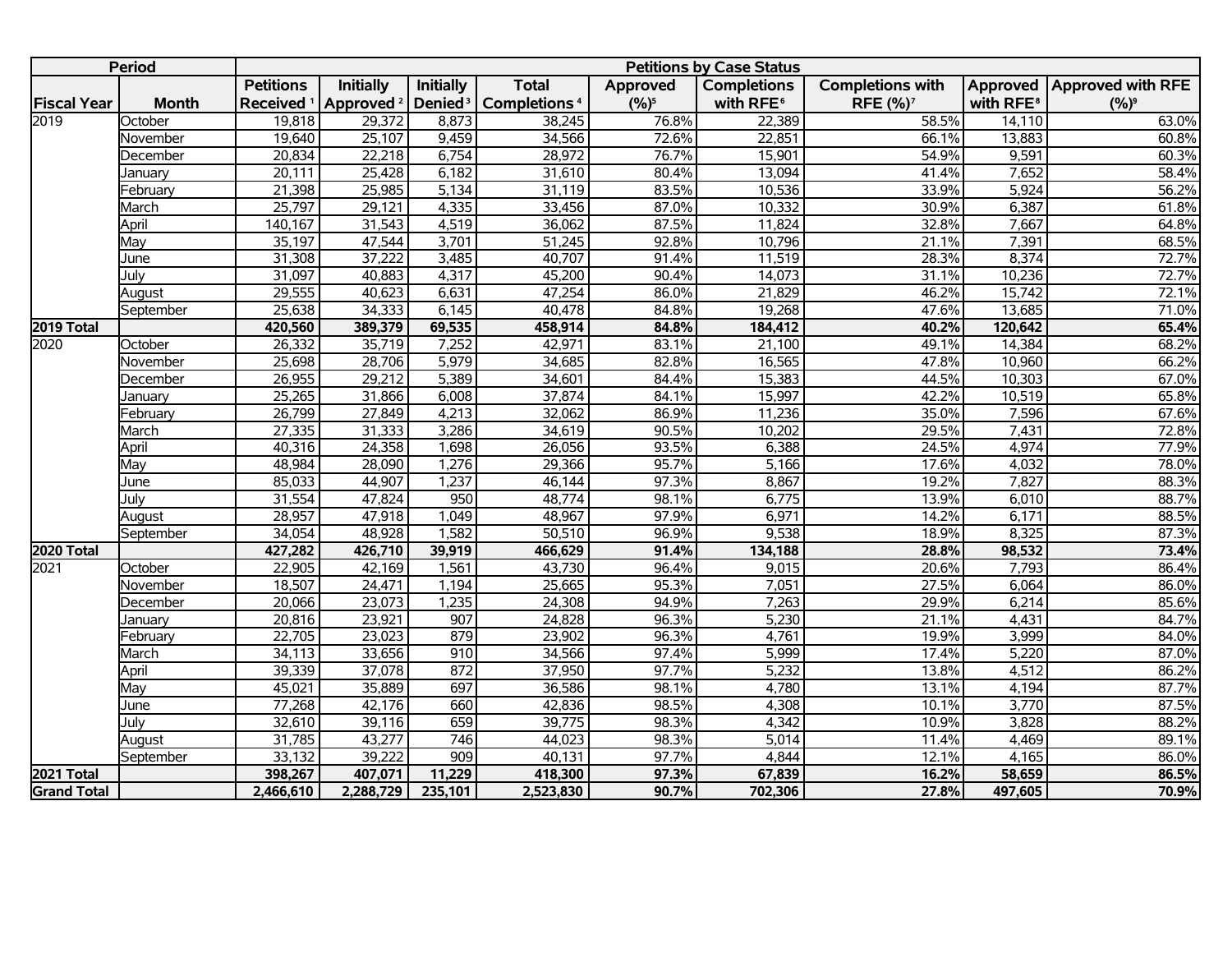

**I-129 - Petition for a Nonimmigrant Worker Specialty Occupations (H-1B) by Fiscal Year, Quarter, and Case Status: October 1, 2015 - September 30, 2021** 

|                    | <b>Period</b>                 |                  |                                               |                     |                          |           | <b>Petitions by Case Status</b> |                            |                       |                              |
|--------------------|-------------------------------|------------------|-----------------------------------------------|---------------------|--------------------------|-----------|---------------------------------|----------------------------|-----------------------|------------------------------|
|                    |                               | <b>Petitions</b> | <b>Initially</b>                              | <b>Initially</b>    | <b>Total</b>             | Approved  | <b>Completions</b>              | <b>Completions with</b>    |                       | Approved   Approved with RFE |
| <b>Fiscal Year</b> | Quarter                       |                  | Received <sup>1</sup>   Approved <sup>2</sup> | Denied <sup>3</sup> | Completions <sup>4</sup> | $(9/6)^5$ | with RFE <sup>6</sup>           | <b>RFE (%)<sup>7</sup></b> | with RFE <sup>8</sup> | $(%)^9$                      |
| 2016               | $\overline{Q1}$ . Oct. - Dec. | 64,739           | 68,524                                        | 6,025               | 74,549                   | 91.9%     | 25,282                          | 33.9%                      | 20,547                | 81.3%                        |
|                    | Q2. Jan. - Mar.               | 66,752           | 78,114                                        | 6,251               | 84,365                   | 92.6%     | 15,221                          | 18.0%                      | 11,165                | 73.4%                        |
|                    | Q3. Apr. - Jun.               | 185,762          | 113,092                                       | 4,393               | 117,485                  | 96.3%     | 15,776                          | 13.4%                      | 12,827                | 81.3%                        |
|                    | $\overline{Q}4.$ Jul. - Sep.  | 81,536           | 97,485                                        | 6,433               | 103,918                  | 93.8%     | 22,708                          | 21.9%                      | 17,812                | 78.4%                        |
| <b>2016 Total</b>  |                               | 398,789          | 357,215                                       | 23,102              | 380,317                  | 93.9%     | 78,987                          | 20.8%                      | 62,351                | 78.9%                        |
| 2017               | Q1. Oct. - Dec.               | 65,005           | 89,955                                        | 7,633               | 97,588                   | 92.2%     | 26,809                          | 27.5%                      | 21,159                | 78.9%                        |
|                    | Q2. Jan. - Mar.               | 97,058           | 103,422                                       | 8,451               | 111,873                  | 92.4%     | 20,316                          | 18.2%                      | 13,960                | 68.7%                        |
|                    | Q3. Apr. - Jun.               | 169,299          | 108,746                                       | 6,685               | 115,431                  | 94.2%     | 19,587                          | 17.0%                      | 14,485                | 74.0%                        |
|                    | Q4. Jul. - Sep.               | 71,757           | 71,271                                        | 7,187               | 78,458                   | 90.8%     | 19,530                          | 24.9%                      | 13,878                | 71.1%                        |
| 2017 Total         |                               | 403,119          | 373,394                                       | 29,956              | 403,350                  | 92.6%     | 86,242                          | 21.4%                      | 63,482                | 73.6%                        |
| 2018               | Q1. Oct. - Dec.               | 62,318           | 80,816                                        | 16,518              | 97,334                   | 83.0%     | 44,347                          | 45.6%                      | 28,862                | 65.1%                        |
|                    | Q2. Jan. - Mar.               | 69,611           | 72,534                                        | 19,290              | 91,824                   | 79.0%     | 44,301                          | 48.2%                      | 26,367                | 59.5%                        |
|                    | Q3. Apr. - Jun.               | 202,207          | 92,671                                        | 11,311              | 103,982                  | 89.1%     | 26,653                          | 25.6%                      | 16,276                | 61.1%                        |
|                    | Q4. Jul. - Sep.               | 84,457           | 88,939                                        | 14,241              | 103,180                  | 86.2%     | 35,337                          | 34.2%                      | 22,434                | 63.5%                        |
| 2018 Total         |                               | 418,593          | 334,960                                       | 61,360              | 396,320                  | 84.5%     | 150,638                         | 38.0%                      | 93,939                | 62.4%                        |
| 2019               | Q1. Oct. - Dec.               | 60,292           | 76,697                                        | 25,086              | 101,783                  | 75.4%     | 61,141                          | 60.1%                      | 37,584                | 61.5%                        |
|                    | Q2. Jan. - Mar.               | 67,306           | 80,534                                        | 15,651              | 96,185                   | 83.7%     | 33,962                          | 35.3%                      | 19,963                | 58.8%                        |
|                    | Q3. Apr. - Jun.               | 206,672          | 116,309                                       | 11,705              | 128,014                  | 90.9%     | 34,139                          | 26.7%                      | 23,432                | 68.6%                        |
|                    | Q4. Jul. - Sep.               | 86,290           | 115,839                                       | 17,093              | 132,932                  | 87.1%     | 55,170                          | 41.5%                      | 39,663                | 71.9%                        |
| 2019 Total         |                               | 420,560          | 389,379                                       | 69,535              | 458,914                  | 84.8%     | 184,412                         | 40.2%                      | 120,642               | 65.4%                        |
| 2020               | Q1. Oct. - Dec.               | 78,985           | 93,637                                        | 18,620              | 112,257                  | 83.4%     | 53,048                          | 47.3%                      | 35,647                | 67.2%                        |
|                    | Q2. Jan. - Mar.               | 79,399           | 91,048                                        | 13,507              | 104,555                  | 87.1%     | 37,435                          | 35.8%                      | 25,546                | 68.2%                        |
|                    | 03. Apr. - Jun.               | 174,333          | 97,355                                        | 4,211               | 101,566                  | 95.9%     | 20,421                          | 20.1%                      | 16,833                | 82.4%                        |
|                    | Q4. Jul. - Sep.               | 94,565           | 144,670                                       | 3,581               | 148,251                  | 97.6%     | 23,284                          | 15.7%                      | 20,506                | 88.1%                        |
| 2020 Total         |                               | 427,282          | 426,710                                       | 39,919              | 466,629                  | 91.4%     | 134,188                         | 28.8%                      | 98,532                | 73.4%                        |
| 2021               | Q1. Oct. - Dec.               | 61,478           | 89,713                                        | 3,990               | 93,703                   | 95.7%     | 23,329                          | 24.9%                      | 20,071                | 86.0%                        |
|                    | Q2. Jan. - Mar.               | 77,634           | 80,600                                        | 2,696               | 83,296                   | 96.8%     | 15,990                          | 19.2%                      | 13,650                | 85.4%                        |
|                    | Q3. Apr. - Jun.               | 161,628          | 115,143                                       | 2,229               | 117,372                  | 98.1%     | 14,320                          | 12.2%                      | 12,476                | 87.1%                        |
|                    | Q4. Jul. - Sep.               | 97,527           | 121,615                                       | 2,314               | 123,929                  | 98.1%     | 14,200                          | 11.5%                      | 12,462                | 87.8%                        |
| 2021 Total         |                               | 398,267          | 407,071                                       | 11,229              | 418,300                  | 97.3%     | 67,839                          | 16.2%                      | 58,659                | 86.5%                        |
| <b>Grand Total</b> |                               | 2,466,610        | 2,288,729                                     | 235,101             | 2,523,830                | 90.7%     | 702,306                         | 27.8%                      | 497,605               | 70.9%                        |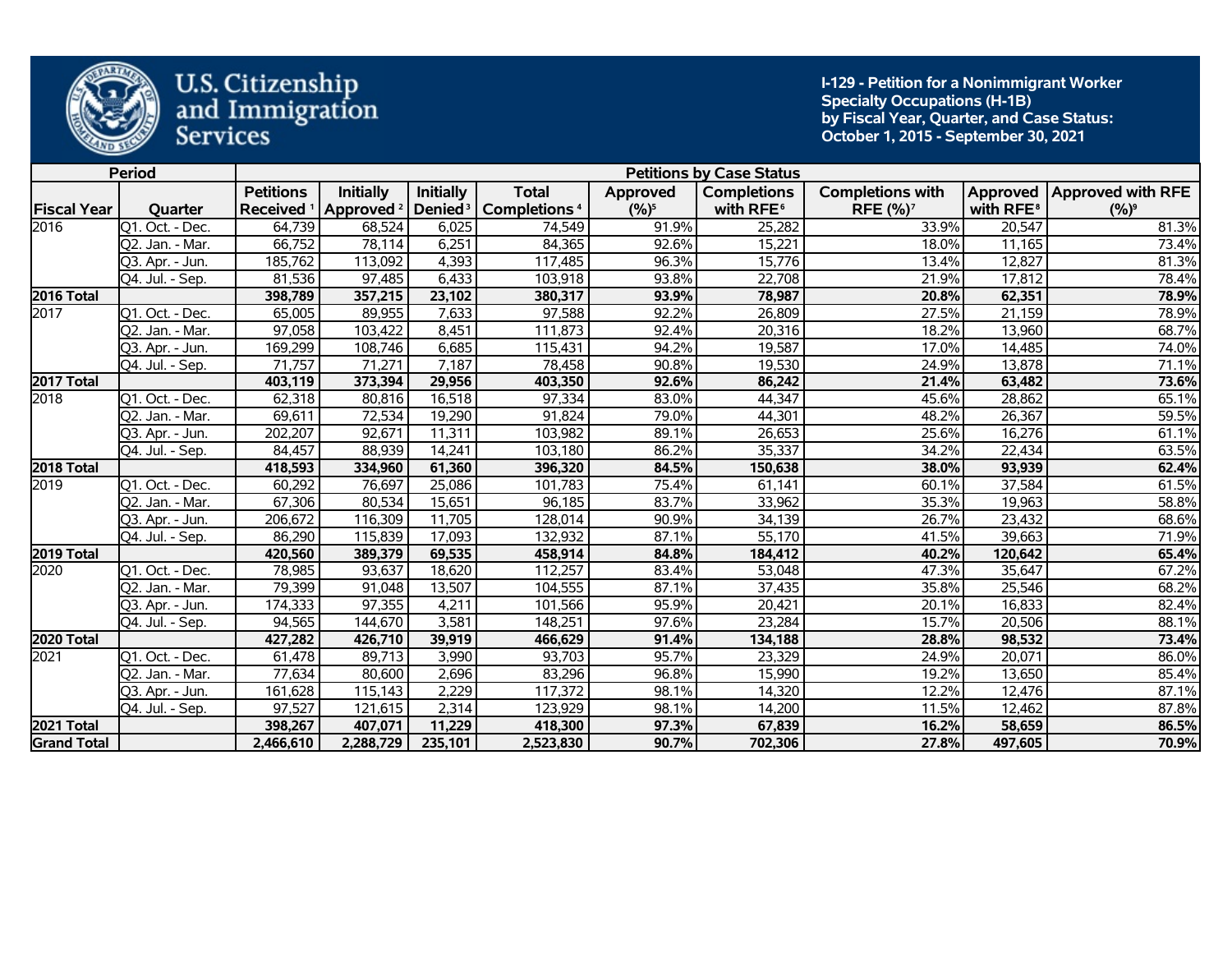

**I-129 - Petition for a Nonimmigrant Worker Temporary Agricultural Worker (H-2A) by Fiscal Year, Month, and Case Status: October 1, 2015 - September 30, 2021** 

|                    | <b>Period</b> |                       |                       |                         |                          |          | <b>Petitions by Case Status</b> |                         |                       |                              |
|--------------------|---------------|-----------------------|-----------------------|-------------------------|--------------------------|----------|---------------------------------|-------------------------|-----------------------|------------------------------|
|                    |               | <b>Petitions</b>      | <b>Initially</b>      | <b>Initially</b>        | <b>Total</b>             | Approved | <b>Completions</b>              | <b>Completions with</b> |                       | Approved   Approved with RFE |
| <b>Fiscal Year</b> | <b>Month</b>  | Received <sup>1</sup> | Approved <sup>2</sup> | Denied <sup>3</sup>     | Completions <sup>4</sup> | $(%)^5$  | with RFE <sup>6</sup>           | RFE (%) <sup>7</sup>    | with RFE <sup>8</sup> | $(%)^9$                      |
| 2016               | October       | 401                   | 316                   |                         | 318                      | 99.4%    | 50                              | 15.7%                   | 48                    | 96.0%                        |
|                    | November      | 479                   | 396                   | $6 \overline{}$         | 402                      | 98.5%    | 46                              | 11.4%                   | 40                    | 87.0%                        |
|                    | December      | 550                   | 492                   | $\overline{9}$          | 501                      | 98.2%    | 101                             | 20.2%                   | $\overline{92}$       | 91.1%                        |
|                    | January       | $\overline{713}$      | 686                   | 5                       | 691                      | 99.3%    | 79                              | 11.4%                   | $\overline{76}$       | 96.2%                        |
|                    | February      | 1,335                 | 877                   | 6                       | 883                      | 99.3%    | 79                              | 8.9%                    | $\overline{73}$       | 92.4%                        |
|                    | March         | 1,783                 | 1,705                 | $\overline{\infty}$     | 1,713                    | 99.5%    | 148                             | 8.6%                    | 142                   | 95.9%                        |
|                    | April         | 1,297                 | 1,603                 |                         | 1,604                    | 99.9%    | 151                             | 9.4%                    | 150                   | 99.3%                        |
|                    | May           | 821                   | 1,026                 | 3                       | 1,029                    | 99.7%    | $\overline{215}$                | 20.9%                   | $\overline{212}$      | 98.6%                        |
|                    | June          | 997                   | 965                   | $\overline{13}$         | $\overline{978}$         | 98.7%    | 148                             | 15.1%                   | 135                   | 91.2%                        |
|                    | July          | 801                   | 885                   | $\overline{9}$          | 894                      | 99.0%    | 125                             | 14.0%                   | $\frac{116}{116}$     | 92.8%                        |
|                    | August        | 649                   | 757                   | 16                      | $\frac{1}{773}$          | 97.9%    | $\overline{149}$                | 19.3%                   | 134                   | 89.9%                        |
|                    | September     | 422                   | 443                   |                         | 450                      | 98.4%    | 90                              | 20.0%                   | $\overline{83}$       | 92.2%                        |
| 2016 Total         |               | 10,248                | 10,151                | 85                      | 10,236                   | 99.2%    | 1,381                           | 13.5%                   | 1,301                 | 94.2%                        |
| 2017               | October       | 454                   | 408                   | 6                       | 414                      | 98.6%    | 69                              | 16.7%                   | 64                    | 92.8%                        |
|                    | November      | 595                   | 521                   | $\overline{15}$         | 536                      | 97.2%    | $\overline{84}$                 | 15.7%                   | $\overline{70}$       | 83.3%                        |
|                    | December      | 767                   | 744                   | $\overline{11}$         | 755                      | 98.5%    | $\overline{78}$                 | 10.3%                   | 68                    | 87.2%                        |
|                    | Januarv       | 1,223                 | 1,081                 | $\overline{8}$          | 1,089                    | 99.3%    | 109                             | 10.0%                   | 101                   | 92.7%                        |
|                    | February      | 1,678                 | 1,576                 | 5 <sup>1</sup>          | 1,581                    | 99.7%    | 105                             | 6.6%                    | 100                   | 95.2%                        |
|                    | March         | 1,743                 | 1,744                 | $\overline{7}$          | 1,751                    | 99.6%    | 172                             | 9.8%                    | 166                   | 96.5%                        |
|                    | April         | 1,047                 | 1,282                 |                         | 1,289                    | 99.5%    | $\overline{145}$                | 11.2%                   | 139                   | 95.9%                        |
|                    | Mav           | 962                   | 867                   | 8 <sup>1</sup>          | 875                      | 99.1%    | 108                             | 12.3%                   | 100                   | 92.6%                        |
|                    | June          | 1,078                 | 1,049                 | 5 <sup>1</sup>          | 1,054                    | 99.5%    | $\overline{143}$                | 13.6%                   | $\overline{138}$      | 96.5%                        |
|                    | Julv          | 814                   | 888                   | 3                       | 891                      | 99.7%    | 125                             | 14.0%                   | 122                   | 97.6%                        |
|                    | August        | 768                   | 793                   | 3                       | 796                      | 99.6%    | 99                              | 12.4%                   | 96                    | 97.0%                        |
|                    | September     | 473                   | 498                   | 11                      | 509                      | 97.8%    | 110                             | 21.6%                   | 100                   | 90.9%                        |
| 2017 Total         |               | 11,602                | 11,451                | 89                      | 11,540                   | 99.2%    | 1,347                           | 11.7%                   | 1,264                 | 93.8%                        |
| 2018               | October       | 589                   | 516                   |                         | 523                      | 98.7%    | 83                              | 15.9%                   | 76                    | 91.6%                        |
|                    | November      | 663                   | 597                   | $\overline{\mathbf{3}}$ | 600                      | 99.5%    | 76                              | 12.7%                   | $\overline{73}$       | 96.1%                        |
|                    | December      | 819                   | 825                   |                         | 832                      | 99.2%    | 106                             | 12.7%                   | $\overline{99}$       | 93.4%                        |
|                    | Januarv       | 1,283                 | 1,155                 | $\overline{7}$          | 1,162                    | 99.4%    | 118                             | 10.2%                   | 111                   | 94.1%                        |
|                    | February      | 1,991                 | 1,612                 | $\overline{\infty}$     | 1,620                    | 99.5%    | $\overline{132}$                | 8.1%                    | 124                   | 93.9%                        |
|                    | March         | 1,905                 | 2,341                 |                         | 2,348                    | 99.7%    | $\overline{225}$                | 9.6%                    | 218                   | 96.9%                        |
|                    | April         | 1,293                 | 1,262                 | $\overline{17}$         | 1,279                    | 98.7%    | $\overline{141}$                | 11.0%                   | $\overline{125}$      | 88.7%                        |
|                    | May           | 1,085                 | 1,103                 | $\overline{11}$         | 1,114                    | 99.0%    | 156                             | 14.0%                   | $\overline{146}$      | 93.6%                        |
|                    | June          | 1,246                 | 1,123                 | $\overline{7}$          | 1,130                    | 99.4%    | 125                             | 11.1%                   | 119                   | 95.2%                        |
|                    | July          | 1,139                 | 1,140                 | $\overline{4}$          | 1,144                    | 99.7%    | 131                             | 11.5%                   | 127                   | 96.9%                        |
|                    | August        | 910                   | 983                   | $\overline{8}$          | 991                      | 99.2%    | 151                             | 15.2%                   | 144                   | 95.4%                        |
|                    | September     | $\overline{521}$      | 585                   | 8                       | 593                      | 98.7%    | 119                             | 20.1%                   | $\overline{111}$      | 93.3%                        |
| 2018 Total         |               | 13,444                | 13,242                | 94                      | 13,336                   | 99.3%    | 1,563                           | 11.7%                   | 1,473                 | 94.2%                        |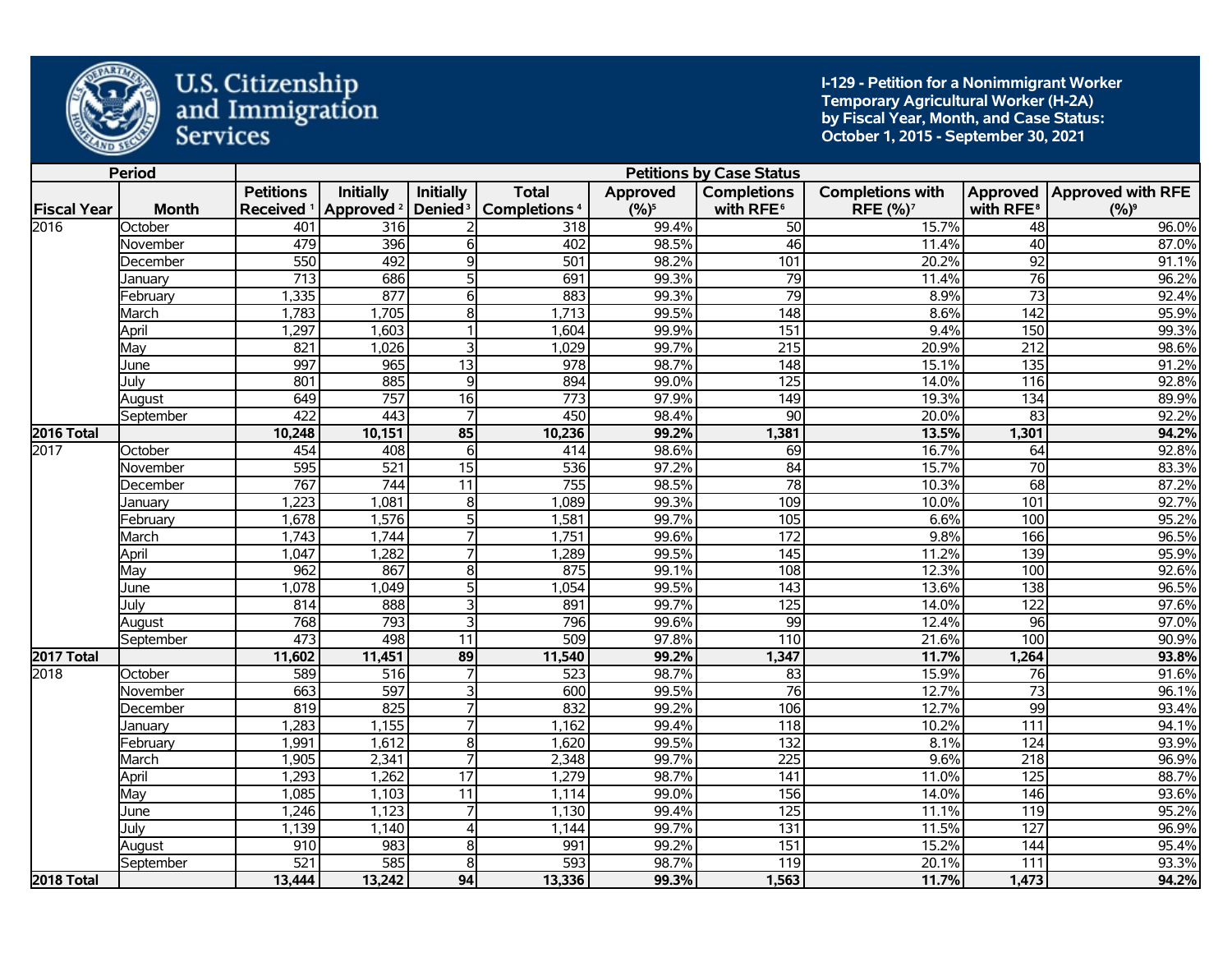|                    | <b>Period</b> |                  |                                             |                     |                          |           | <b>Petitions by Case Status</b> |                         |                       |                            |
|--------------------|---------------|------------------|---------------------------------------------|---------------------|--------------------------|-----------|---------------------------------|-------------------------|-----------------------|----------------------------|
|                    |               | <b>Petitions</b> | Initially                                   | Initially           | <b>Total</b>             | Approved  | <b>Completions</b>              | <b>Completions with</b> |                       | Approved Approved with RFE |
| <b>Fiscal Year</b> | <b>Month</b>  |                  | Received <sup>1</sup> Approved <sup>2</sup> | Denied <sup>3</sup> | Completions <sup>4</sup> | $(9/6)^5$ | with RFE <sup>6</sup>           | RFE (%) <sup>7</sup>    | with RFE <sup>8</sup> | $(%)^9$                    |
| 2019               | October       | 720              | 660                                         | 11                  | 671                      | 98.4%     | 120                             | 17.9%                   | 110                   | 91.7%                      |
|                    | November      | $\overline{721}$ | $\overline{723}$                            | 10                  | $\overline{733}$         | 98.6%     | 101                             | 13.8%                   | 93                    | 92.1%                      |
|                    | December      | 1,026            | 975                                         | $\overline{15}$     | 990                      | 98.5%     | 105                             | 10.6%                   | $\overline{92}$       | 87.6%                      |
|                    | Januarv       | 1,575            | 1,396                                       | 10                  | 1,406                    | 99.3%     | 150                             | 10.7%                   | 141                   | 94.0%                      |
|                    | February      | 2,231            | 2,045                                       | $\overline{2}$      | 2,047                    | 99.9%     | $\overline{210}$                | 10.3%                   | $\overline{208}$      | 99.0%                      |
|                    | March         | 2,291            | 2,468                                       | $\overline{3}$      | 2,471                    | 99.9%     | 170                             | 6.9%                    | 167                   | 98.2%                      |
|                    | April         | 1,479            | 1,682                                       | $\overline{9}$      | 1,691                    | 99.5%     | $\overline{215}$                | 12.7%                   | $\overline{206}$      | 95.8%                      |
|                    | May           | 1,380            | 1,063                                       | $\overline{6}$      | 1,069                    | 99.4%     | $\overline{115}$                | 10.8%                   | 109                   | 94.8%                      |
|                    | June          | 1,181            | 1,429                                       | $\overline{9}$      | 1,438                    | 99.4%     | $\overline{136}$                | 9.5%                    | 127                   | 93.4%                      |
|                    | Julv          | 1,201            | 1,231                                       | $\overline{11}$     | 1,242                    | 99.1%     | $\overline{133}$                | 10.7%                   | 122                   | 91.7%                      |
|                    | August        | 1,052            | 1,019                                       | $\overline{8}$      | 1,027                    | 99.2%     | $\overline{142}$                | 13.8%                   | $\frac{134}{x}$       | 94.4%                      |
|                    | September     | 652              | 689                                         | q                   | 698                      | 98.7%     | 116                             | 16.6%                   | 107                   | 92.2%                      |
| 2019 Total         |               | 15,509           | 15,380                                      | 103                 | 15,483                   | 99.3%     | 1,713                           | 11.1%                   | 1,616                 | 94.3%                      |
| 2020               | October       | 831              | $\overline{775}$                            | 9                   | 784                      | 98.9%     | 127                             | 16.2%                   | 121                   | 95.3%                      |
|                    | November      | 746              | 651                                         | $\overline{8}$      | 659                      | 98.8%     | 85                              | 12.9%                   | $\overline{77}$       | 90.6%                      |
|                    | December      | 1,220            | 1,229                                       | $\overline{11}$     | 1,240                    | 99.1%     | 105                             | 8.5%                    | 95                    | 90.5%                      |
|                    | January       | 2,060            | 1,720                                       | $\overline{10}$     | 1,730                    | 99.4%     | 220                             | 12.7%                   | $\overline{210}$      | 95.5%                      |
|                    | Februarv      | 2,495            | 2,267                                       | $\overline{12}$     | 2,279                    | 99.5%     | 193                             | 8.5%                    | 182                   | 94.3%                      |
|                    | March         | 2,612            | 2,563                                       | $\overline{25}$     | 2,588                    | 99.0%     | $\overline{215}$                | 8.3%                    | 192                   | 89.3%                      |
|                    | April         | 1,481            | 1,889                                       | $\overline{24}$     | 1,913                    | 98.7%     | 187                             | 9.8%                    | 164                   | 87.7%                      |
|                    | Mav           | 1,243            | 1,139                                       | $\overline{14}$     | 1,153                    | 98.8%     | $\overline{131}$                | 11.4%                   | $\overline{117}$      | 89.3%                      |
|                    | June          | 1,216            | 1,394                                       | $\overline{6}$      | 1,400                    | 99.6%     | $\overline{132}$                | 9.4%                    | $\overline{128}$      | 97.0%                      |
|                    | Julv          | 1,340            | 1,352                                       | $\overline{7}$      | 1,359                    | 99.5%     | $\overline{147}$                | 10.8%                   | $\overline{143}$      | 97.3%                      |
|                    | August        | 1,021            | 1,156                                       | $\overline{6}$      | 1,162                    | 99.5%     | 99                              | 8.5%                    | 94                    | 94.9%                      |
|                    | September     | 747              | 621                                         | $\overline{10}$     | 631                      | 98.4%     | 82                              | 13.0%                   | $\overline{73}$       | 89.0%                      |
| 2020 Total         |               | 17,012           | 16,756                                      | $\frac{1}{142}$     | 16,898                   | 99.2%     | 1,723                           | 10.2%                   | 1,596                 | 92.6%                      |
| 2021               | October       | 860              | 670                                         | 19                  | 689                      | 97.2%     | 90                              | 13.1%                   | $\overline{72}$       | 80.0%                      |
|                    | November      | 898              | 817                                         | $\overline{10}$     | 827                      | 98.8%     | 95                              | 11.5%                   | 86                    | 90.5%                      |
|                    | December      | 1,537            | 1,364                                       | $\overline{14}$     | 1,378                    | 99.0%     | 101                             | 7.3%                    | $\overline{87}$       | 86.1%                      |
|                    | January       | 2,605            | 2,512                                       | $\overline{25}$     | 2,537                    | 99.0%     | 189                             | 7.4%                    | 168                   | 88.9%                      |
|                    | February      | 3,005            | 2,944                                       | $\overline{8}$      | 2,952                    | 99.7%     | 187                             | 6.3%                    | 179                   | 95.7%                      |
|                    | March         | 2,887            | 3,133                                       | $\overline{18}$     | 3,151                    | 99.4%     | $\overline{263}$                | 8.3%                    | 248                   | 94.3%                      |
|                    | April         | 1,744            | 1,820                                       | $\overline{25}$     | 1,845                    | 98.6%     | 192                             | 10.4%                   | 170                   | 88.5%                      |
|                    | May           | 1,297            | 1,265                                       | $\overline{18}$     | 1,283                    | 98.6%     | 128                             | 10.0%                   | 112                   | 87.5%                      |
|                    | June          | 1,547            | 1,453                                       | $\overline{23}$     | 1,476                    | 98.4%     | 157                             | 10.6%                   | $\overline{135}$      | 86.0%                      |
|                    | Julv          | 1,534            | 1,505                                       | $\overline{14}$     | 1,519                    | 99.1%     | 147                             | 9.7%                    | 134                   | 91.2%                      |
|                    | August        | 1,404            | 1,415                                       | $\overline{19}$     | 1,434                    | 98.7%     | 195                             | 13.6%                   | 176                   | 90.3%                      |
|                    | September     | 1,005            | 947                                         | $\overline{12}$     | 959                      | 98.7%     | 121                             | 12.6%                   | 111                   | 91.7%                      |
| 2021 Total         |               | 20,323           | 19,845                                      | 205                 | 20,050                   | 99.0%     | 1,865                           | 9.3%                    | 1,678                 | 90.0%                      |
| <b>Grand Total</b> |               | 88,138           | 86,825                                      | 718                 | 87,543                   | 99.2%     | 9,592                           | 11.0%                   | 8,928                 | 93.1%                      |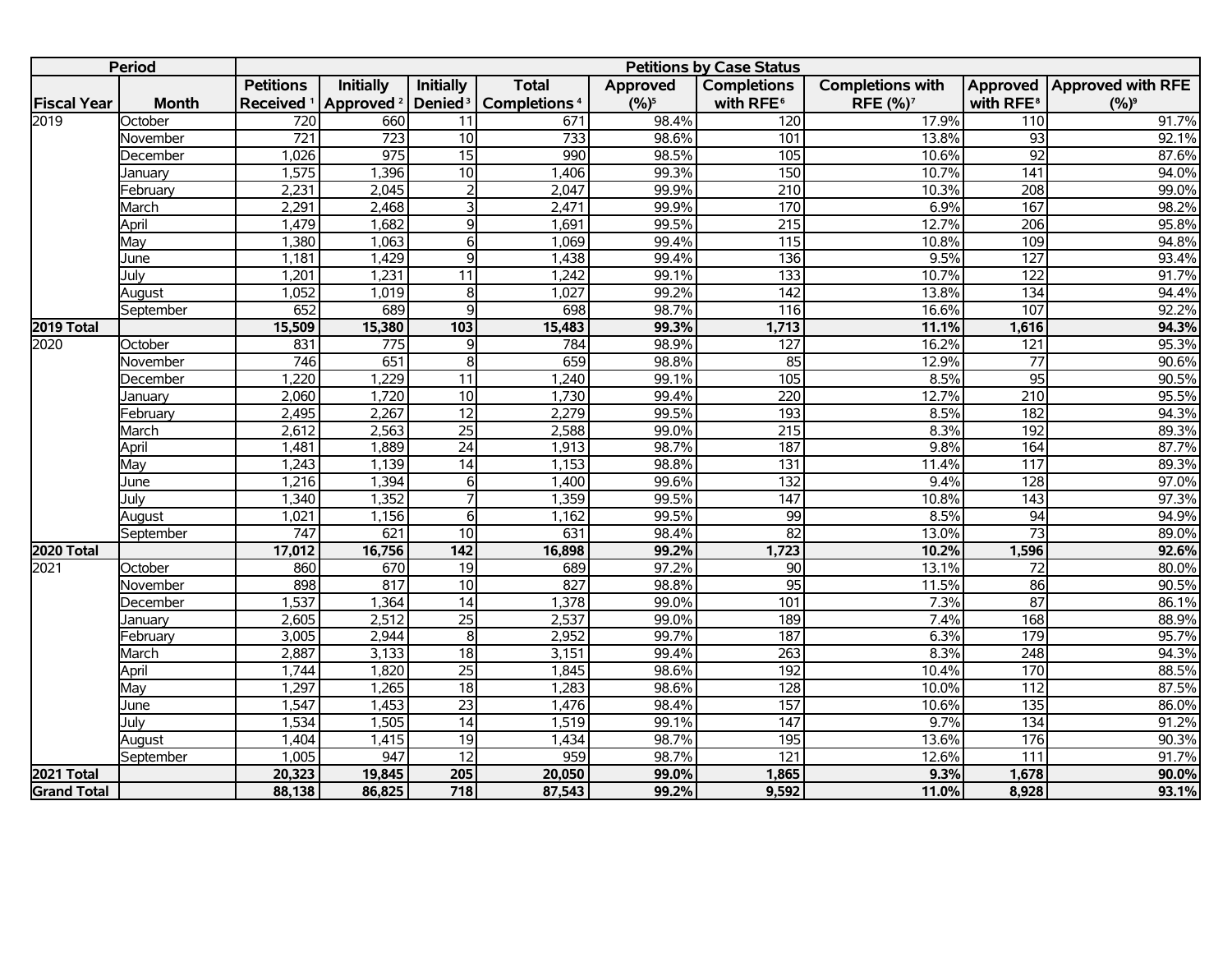

**I-129 - Petition for a Nonimmigrant Worker Temporary Agricultural Worker (H-2A) by Fiscal Year, Quarter, and Case Status: October 1, 2015 - September 30, 2021** 

|                    | <b>Period</b>   |                  |                                             |                  |                                                |           | <b>Petitions by Case Status</b> |                            |                       |                              |
|--------------------|-----------------|------------------|---------------------------------------------|------------------|------------------------------------------------|-----------|---------------------------------|----------------------------|-----------------------|------------------------------|
|                    |                 | <b>Petitions</b> | <b>Initially</b>                            | <b>Initially</b> | <b>Total</b>                                   | Approved  | <b>Completions</b>              | <b>Completions with</b>    |                       | Approved   Approved with RFE |
| <b>Fiscal Year</b> | Quarter         |                  | Received <sup>1</sup> Approved <sup>2</sup> |                  | Denied <sup>3</sup>   Completions <sup>4</sup> | $(9/6)^5$ | with RFE <sup>6</sup>           | <b>RFE (%)<sup>7</sup></b> | with RFE <sup>8</sup> | $(%)^9$                      |
| 2016               | Q1. Oct. - Dec. | 1,430            | 1,204                                       | 17               | 1.221                                          | 98.6%     | 197                             | 16.1%                      | 180                   | 91.4%                        |
|                    | Q2. Jan. - Mar. | 3,831            | 3,268                                       | 19               | 3,287                                          | 99.4%     | 306                             | 9.3%                       | 291                   | 95.1%                        |
|                    | Q3. Apr. - Jun. | 3,115            | 3,594                                       | 17               | 3,611                                          | 99.5%     | 514                             | 14.2%                      | 497                   | 96.7%                        |
|                    | Q4. Jul. - Sep. | 1,872            | 2,085                                       | 32               | 2,117                                          | 98.5%     | 364                             | 17.2%                      | 333                   | 91.5%                        |
| <b>2016 Total</b>  |                 | 10,248           | 10,151                                      | 85               | 10,236                                         | 99.2%     | 1,381                           | 13.5%                      | 1,301                 | 94.2%                        |
| 2017               | Q1. Oct. - Dec. | 1,816            | 1,673                                       | $\overline{32}$  | 1,705                                          | 98.1%     | 231                             | 13.5%                      | 202                   | 87.4%                        |
|                    | Q2. Jan. - Mar. | 4,644            | 4,401                                       | $\overline{20}$  | 4,421                                          | 99.5%     | 386                             | 8.7%                       | 367                   | 95.1%                        |
|                    | Q3. Apr. - Jun. | 3,087            | 3,198                                       | $\overline{20}$  | 3,218                                          | 99.4%     | 396                             | 12.3%                      | $\overline{377}$      | 95.2%                        |
|                    | Q4. Jul. - Sep. | 2,055            | 2,179                                       | 17               | 2,196                                          | 99.2%     | 334                             | 15.2%                      | 318                   | 95.2%                        |
| 2017 Total         |                 | 11,602           | 11,451                                      | 89               | 11,540                                         | 99.2%     | 1,347                           | 11.7%                      | 1,264                 | 93.8%                        |
| 2018               | Q1. Oct. - Dec. | 2,071            | 1,938                                       | $\overline{17}$  | 1,955                                          | 99.1%     | $\overline{265}$                | 13.6%                      | 248                   | 93.6%                        |
|                    | Q2. Jan. - Mar. | 5,179            | 5,108                                       | $\overline{22}$  | 5,130                                          | 99.6%     | 475                             | 9.3%                       | 453                   | 95.4%                        |
|                    | Q3. Apr. - Jun. | 3,624            | 3,488                                       | 35               | 3,523                                          | 99.0%     | 422                             | 12.0%                      | 390                   | 92.4%                        |
|                    | Q4. Jul. - Sep. | 2,570            | 2,708                                       | $\overline{20}$  | 2,728                                          | 99.3%     | 401                             | 14.7%                      | 382                   | 95.3%                        |
| 2018 Total         |                 | 13,444           | 13,242                                      | 94               | 13,336                                         | 99.3%     | 1,563                           | 11.7%                      | 1,473                 | 94.2%                        |
| 2019               | Q1. Oct. - Dec. | 2,467            | 2,358                                       | 36               | 2,394                                          | 98.5%     | 326                             | 13.6%                      | 295                   | 90.5%                        |
|                    | Q2. Jan. - Mar. | 6,097            | 5,909                                       | $\overline{15}$  | 5,924                                          | 99.7%     | 530                             | 8.9%                       | 516                   | 97.4%                        |
|                    | Q3. Apr. - Jun. | 4,040            | 4,174                                       | $\overline{24}$  | 4,198                                          | 99.4%     | 466                             | 11.1%                      | 442                   | 94.8%                        |
|                    | Q4. Jul. - Sep. | 2,905            | 2,939                                       | $\overline{28}$  | 2,967                                          | 99.1%     | 391                             | 13.2%                      | 363                   | 92.8%                        |
| 2019 Total         |                 | 15,509           | 15,380                                      | $\boxed{103}$    | 15,483                                         | 99.3%     | 1,713                           | 11.1%                      | 1,616                 | 94.3%                        |
| 2020               | Q1. Oct. - Dec. | 2,797            | 2,655                                       | $\overline{28}$  | 2,683                                          | 99.0%     | 317                             | 11.8%                      | 293                   | 92.4%                        |
|                    | Q2. Jan. - Mar. | 7,167            | 6,550                                       | $\overline{47}$  | 6,597                                          | 99.3%     | 628                             | 9.5%                       | 584                   | 93.0%                        |
|                    | 03. Apr. - Jun. | 3,940            | 4,422                                       | 44               | 4,466                                          | 99.0%     | 450                             | 10.1%                      | 409                   | 90.9%                        |
|                    | Q4. Jul. - Sep. | 3,108            | 3,129                                       | $\overline{23}$  | 3,152                                          | 99.3%     | 328                             | 10.4%                      | $\overline{310}$      | 94.5%                        |
| 2020 Total         |                 | 17,012           | 16,756                                      | 142              | 16,898                                         | 99.2%     | 1,723                           | 10.2%                      | 1,596                 | 92.6%                        |
| 2021               | Q1. Oct. - Dec. | 3,295            | 2,851                                       | 43               | 2,894                                          | 98.5%     | 286                             | 9.9%                       | $\overline{245}$      | 85.7%                        |
|                    | Q2. Jan. - Mar. | 8,497            | 8,589                                       | $\overline{51}$  | 8,640                                          | 99.4%     | 639                             | 7.4%                       | 595                   | 93.1%                        |
|                    | Q3. Apr. - Jun. | 4,588            | 4,538                                       | 66               | 4,604                                          | 98.6%     | 477                             | 10.4%                      | 417                   | 87.4%                        |
|                    | Q4. Jul. - Sep. | 3,943            | 3,867                                       | 45               | 3,912                                          | 98.8%     | 463                             | 11.8%                      | 421                   | 90.9%                        |
| 2021 Total         |                 | 20,323           | 19,845                                      | 205              | 20,050                                         | 99.0%     | 1,865                           | 9.3%                       | 1,678                 | 90.0%                        |
| <b>Grand Total</b> |                 | 88,138           | 86,825                                      | 718              | 87,543                                         | 99.2%     | 9,592                           | 11.0%                      | 8,928                 | 93.1%                        |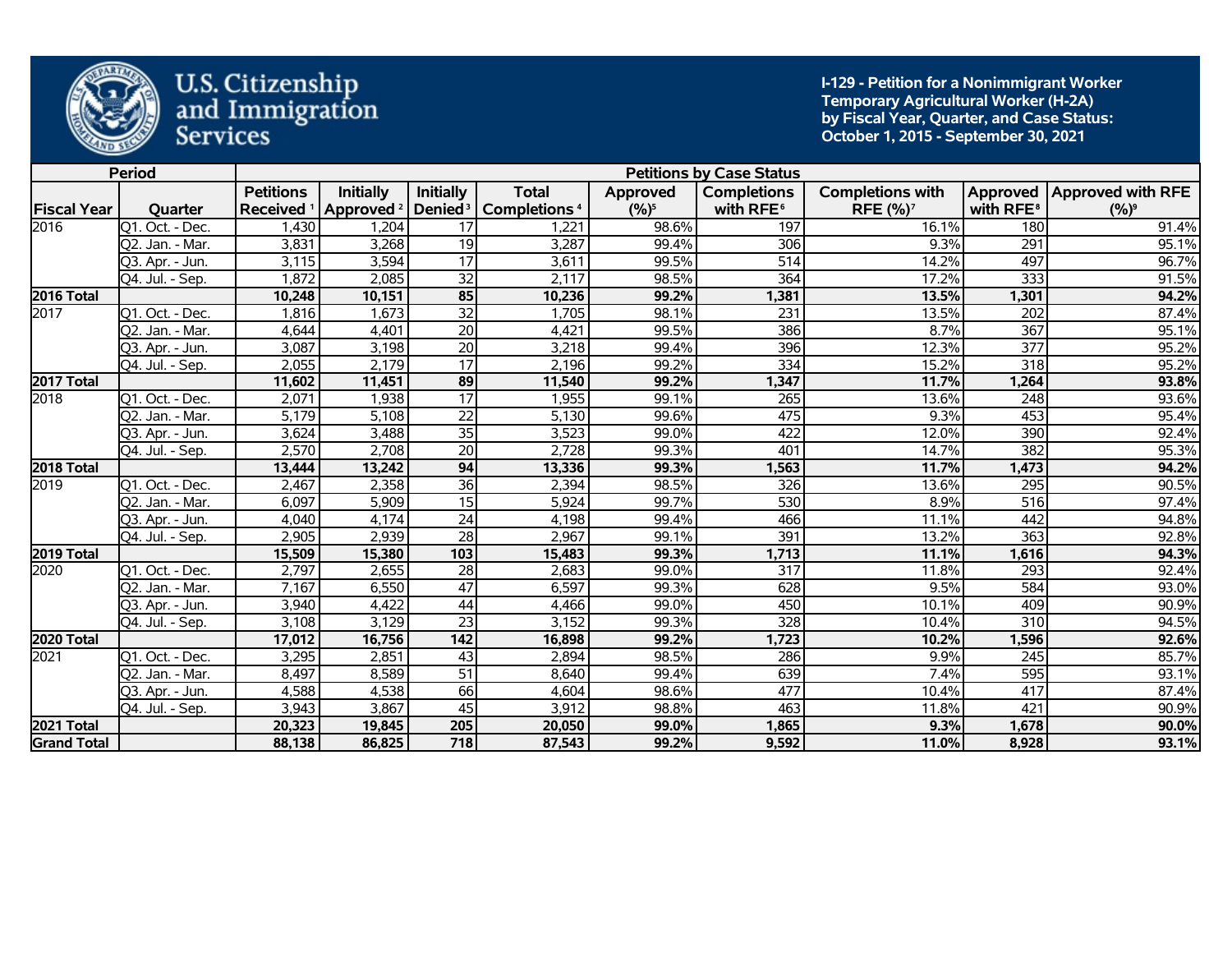

**I-129 - Petition for a Nonimmigrant Worker Temporary Non-Agricultural Worker (H-2B) by Fiscal Year, Month, and Case Status: October 1, 2015 - September 30, 2021** 

|                    | <b>Period</b> |                  |                                             |                         |                          |          | <b>Petitions by Case Status</b> |                         |                       |                              |
|--------------------|---------------|------------------|---------------------------------------------|-------------------------|--------------------------|----------|---------------------------------|-------------------------|-----------------------|------------------------------|
|                    |               | <b>Petitions</b> | <b>Initially</b>                            | <b>Initially</b>        | <b>Total</b>             | Approved | <b>Completions</b>              | <b>Completions with</b> |                       | Approved   Approved with RFE |
| <b>Fiscal Year</b> | <b>Month</b>  |                  | Received <sup>1</sup> Approved <sup>2</sup> | Denied <sup>3</sup>     | Completions <sup>4</sup> | $(%)^5$  | with RFE <sup>6</sup>           | RFE (%) <sup>7</sup>    | with RFE <sup>8</sup> | $(%)^9$                      |
| 2016               | October       | 229              | 278                                         | 13                      | 291                      | 95.5%    | 80                              | 27.5%                   | 67                    | 83.8%                        |
|                    | November      | 187              | 141                                         | $\overline{22}$         | 163                      | 86.5%    | $\overline{74}$                 | 45.4%                   | $\overline{52}$       | 70.3%                        |
|                    | December      | 149              | $\overline{112}$                            | $\overline{36}$         | 148                      | 75.7%    | 95                              | 64.2%                   | 59                    | 62.1%                        |
|                    | January       | 613              | 194                                         | $\overline{23}$         | $\overline{217}$         | 89.4%    | 57                              | 26.3%                   | $\overline{35}$       | 61.4%                        |
|                    | February      | 847              | $\overline{542}$                            | $\overline{78}$         | 620                      | 87.4%    | 366                             | 59.0%                   | 289                   | 79.0%                        |
|                    | March         | 1,528            | 1,253                                       | $\overline{36}$         | 1,289                    | 97.2%    | 494                             | 38.3%                   | 458                   | 92.7%                        |
|                    | April         | 1,386            | 1,460                                       | $\overline{28}$         | 1,488                    | 98.1%    | 377                             | 25.3%                   | 350                   | 92.8%                        |
|                    | May           | 659              | 1,078                                       | $\overline{70}$         | 1,148                    | 93.9%    | 319                             | 27.8%                   | 249                   | 78.1%                        |
|                    | June          | 243              | 341                                         | 64                      | 405                      | 84.2%    | 179                             | 44.2%                   | 118                   | 65.9%                        |
|                    | July          | 121              | $\overline{141}$                            | $\overline{77}$         | $\overline{218}$         | 64.7%    | 129                             | 59.2%                   | $\overline{53}$       | 41.1%                        |
|                    | August        | 191              | 153                                         | $\overline{32}$         | 185                      | 82.7%    | 76                              | 41.1%                   | 44                    | 57.9%                        |
|                    | September     | $\overline{374}$ | 299                                         | 46                      | $\overline{345}$         | 86.7%    | 106                             | 30.7%                   | 60                    | 56.6%                        |
| 2016 Total         |               | 6,527            | 5,992                                       | 525                     | 6,517                    | 91.9%    | 2,352                           | 36.1%                   | 1,834                 | 78.0%                        |
| 2017               | October       | 235              | 240                                         | $\overline{30}$         | 270                      | 88.9%    | 82                              | 30.4%                   | 53                    | 64.6%                        |
|                    | November      | $\overline{204}$ | 198                                         | $\overline{33}$         | 231                      | 85.7%    | $\overline{93}$                 | 40.3%                   | $\overline{61}$       | 65.6%                        |
|                    | December      | 561              | 310                                         | $\overline{33}$         | $\overline{343}$         | 90.4%    | $\overline{72}$                 | 21.0%                   | 40                    | 55.6%                        |
|                    | Januarv       | 644              | 754                                         | $\overline{34}$         | 788                      | 95.7%    | $\overline{132}$                | 16.8%                   | 100                   | 75.8%                        |
|                    | February      | ,695             | 1,064                                       | $\overline{32}$         | 1,096                    | 97.1%    | 121                             | 11.0%                   | 89                    | 73.6%                        |
|                    | March         | 741              | 1,336                                       | $\overline{27}$         | 1,363                    | 98.0%    | $\overline{312}$                | 22.9%                   | 286                   | 91.7%                        |
|                    | April         | 285              | 283                                         | $\overline{26}$         | 309                      | 91.6%    | 146                             | 47.2%                   | 120                   | 82.2%                        |
|                    | Mav           | 151              | $\overline{251}$                            | $\overline{23}$         | $\overline{274}$         | 91.6%    | 109                             | 39.8%                   | 86                    | 78.9%                        |
|                    | June          | 90               | 104                                         | $\overline{28}$         | $\overline{132}$         | 78.8%    | $\overline{72}$                 | 54.5%                   | $\overline{44}$       | 61.1%                        |
|                    | Julv          | 748              | 437                                         | 11                      | 448                      | 97.5%    | 31                              | 6.9%                    | $\overline{21}$       | 67.7%                        |
|                    | August        | $\overline{343}$ | 538                                         | $\overline{13}$         | $\overline{551}$         | 97.6%    | 132                             | 24.0%                   | 121                   | 91.7%                        |
|                    | September     | 415              | 347                                         | $\overline{17}$         | 364                      | 95.3%    | 80                              | 22.0%                   | 63                    | 78.8%                        |
| <b>2017 Total</b>  |               | 6,112            | 5,862                                       | 307                     | 6,169                    | 95.0%    | 1,382                           | 22.4%                   | 1,084                 | 78.4%                        |
| 2018               | October       | 232              | 246                                         | 40                      | 286                      | 86.0%    | 99                              | 34.6%                   | 59                    | 59.6%                        |
|                    | November      | 216              | $\frac{1}{183}$                             | $\overline{18}$         | $\overline{201}$         | 91.0%    | $\overline{74}$                 | 36.8%                   | 56                    | 75.7%                        |
|                    | December      | 529              | 456                                         | 19                      | 475                      | 96.0%    | 92                              | 19.4%                   | $\overline{73}$       | 79.3%                        |
|                    | Januarv       | $\overline{36}$  | $\overline{111}$                            | $\overline{15}$         | 126                      | 88.1%    | 99                              | 78.6%                   | 84                    | 84.8%                        |
|                    | February      | $\overline{22}$  | $\overline{48}$                             | 5                       | $\overline{53}$          | 90.6%    | $\overline{47}$                 | 88.7%                   | $\overline{43}$       | 91.5%                        |
|                    | March         | 2,420            | 2,184                                       | $\overline{21}$         | 2,205                    | 99.0%    | 198                             | 9.0%                    | 178                   | 89.9%                        |
|                    | April         | 427              | 478                                         | $\overline{10}$         | 488                      | 98.0%    | 167                             | 34.2%                   | 158                   | 94.6%                        |
|                    | May           | 141              | $\overline{246}$                            | $\overline{10}$         | 256                      | 96.1%    | 86                              | 33.6%                   | $\overline{78}$       | 90.7%                        |
|                    | June          | 1,047            | 965                                         | $\overline{5}$          | 970                      | 99.5%    | $\overline{91}$                 | 9.4%                    | 86                    | 94.5%                        |
|                    | July          | $\overline{147}$ | 129                                         | 5                       | 134                      | 96.3%    | 104                             | 77.6%                   | 100                   | 96.2%                        |
|                    | August        | 431              | 417                                         | $\overline{\mathbf{3}}$ | 420                      | 99.3%    | $\overline{47}$                 | 11.2%                   | $\overline{44}$       | 93.6%                        |
|                    | September     | 500              | 420                                         | œ.                      | 428                      | 98.1%    | $\overline{54}$                 | 12.6%                   | 46                    | 85.2%                        |
| 2018 Total         |               | 6,148            | 5,883                                       | 159                     | 6,042                    | 97.4%    | 1,158                           | 19.2%                   | 1,005                 | 86.8%                        |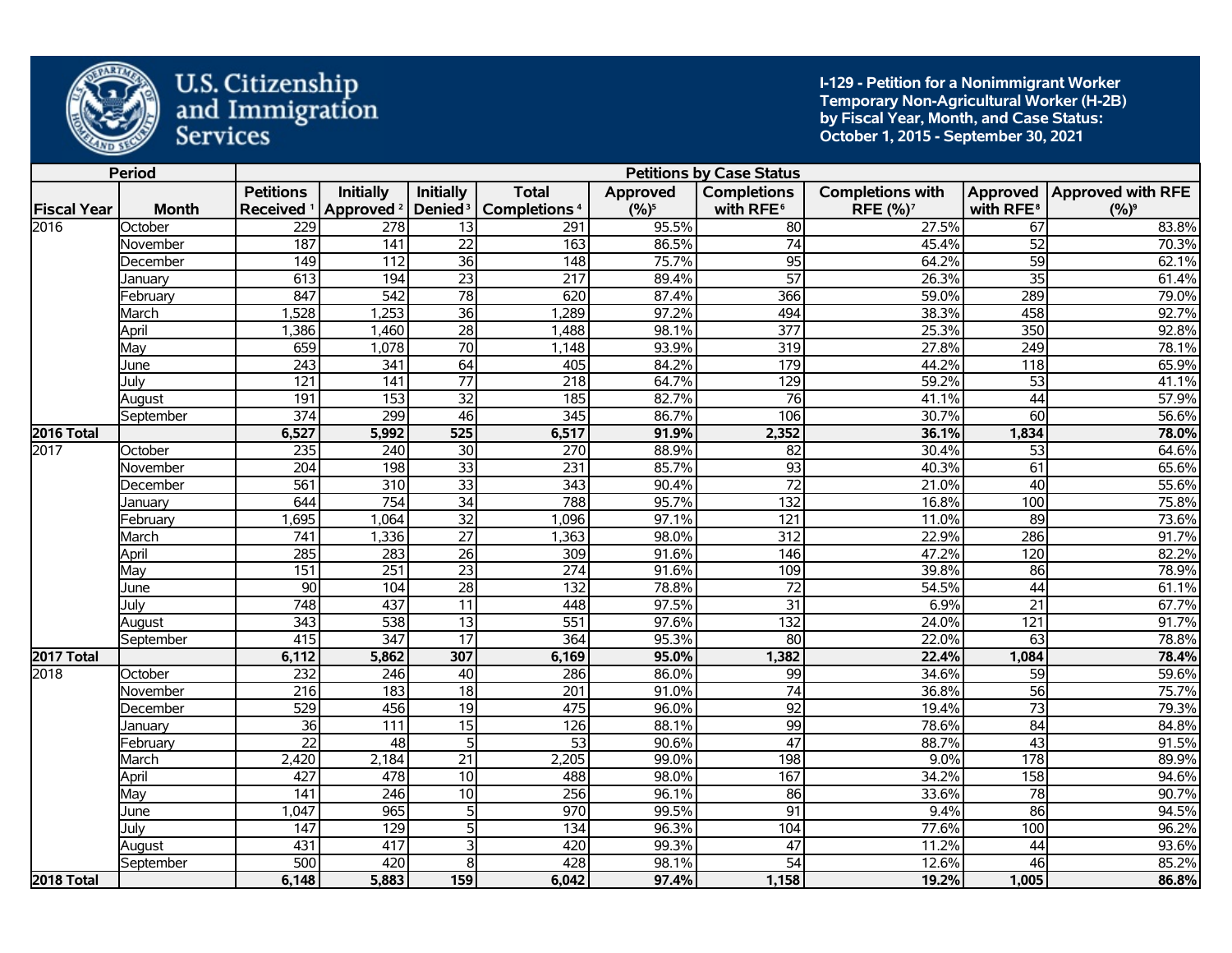|                    | <b>Period</b> |                       |                                           |                  |                          |          | <b>Petitions by Case Status</b> |                         |                       |                            |
|--------------------|---------------|-----------------------|-------------------------------------------|------------------|--------------------------|----------|---------------------------------|-------------------------|-----------------------|----------------------------|
|                    |               | <b>Petitions</b>      | <b>Initially</b>                          | <b>Initially</b> | <b>Total</b>             | Approved | <b>Completions</b>              | <b>Completions with</b> |                       | Approved Approved with RFE |
| <b>Fiscal Year</b> | <b>Month</b>  | Received <sup>1</sup> | Approved <sup>2</sup> Denied <sup>3</sup> |                  | Completions <sup>4</sup> | $(%)^5$  | with RFE <sup>6</sup>           | RFE (%) <sup>7</sup>    | with RFE <sup>8</sup> | $(%)^9$                    |
| 2019               | October       | 258                   | 377                                       | $\overline{23}$  | 400                      | 94.3%    | 95                              | 23.8%                   | 72                    | 75.8%                      |
|                    | November      | 362                   | 281                                       | 12               | 293                      | 95.9%    | 53                              | 18.1%                   | 41                    | 77.4%                      |
|                    | December      | $\frac{1}{195}$       | 296                                       | 6                | 302                      | 98.0%    | $\overline{37}$                 | 12.3%                   | $\overline{32}$       | 86.5%                      |
|                    | January       | 138                   | $\overline{75}$                           | $\infty$         | $\overline{83}$          | 90.4%    | $\overline{32}$                 | 38.6%                   | 26                    | 81.3%                      |
|                    | February      | 1,748                 | 1,635                                     | $\overline{2}$   | 1,637                    | 99.9%    | 55                              | 3.4%                    | $\overline{53}$       | 96.4%                      |
|                    | March         | 301                   | 311                                       | $\overline{6}$   | 317                      | 98.1%    | 110                             | 34.7%                   | 104                   | 94.5%                      |
|                    | April         | 455                   | 486                                       | $\overline{9}$   | 495                      | 98.2%    | 105                             | 21.2%                   | $\overline{97}$       | 92.4%                      |
|                    | May           | 2,782                 | 2,232                                     | 16               | 2,248                    | 99.3%    | 125                             | 5.6%                    | 111                   | 88.8%                      |
|                    | June          | 109                   | 703                                       | 14               | 717                      | 98.0%    | $\overline{511}$                | 71.3%                   | 497                   | 97.3%                      |
|                    | Julv          | 95                    | 107                                       | $\overline{6}$   | 113                      | 94.7%    | $\overline{57}$                 | 50.4%                   | $\overline{51}$       | 89.5%                      |
|                    | August        | 526                   | 365                                       | $\overline{5}$   | $\overline{370}$         | 98.6%    | 39                              | 10.5%                   | $\overline{34}$       | 87.2%                      |
|                    | September     | 491                   | 490                                       | $\overline{11}$  | $\overline{501}$         | 97.8%    | $\overline{72}$                 | 14.4%                   | 61                    | 84.7%                      |
| 2019 Total         |               | 7,460                 | 7,358                                     | 118              | 7,476                    | 98.4%    | 1,291                           | 17.3%                   | 1,179                 | 91.3%                      |
| 2020               | October       | $\overline{372}$      | 444                                       | 6                | 450                      | 98.7%    | 68                              | 15.1%                   | 62                    | 91.2%                      |
|                    | November      | 287                   | 355                                       | $\overline{7}$   | 362                      | 98.1%    | $\overline{75}$                 | 20.7%                   | 68                    | 90.7%                      |
|                    | December      | $\overline{53}$       | $\overline{72}$                           | $\overline{7}$   | $\overline{79}$          | 91.1%    | 36                              | 45.6%                   | 30                    | 83.3%                      |
|                    | January       | 700                   | 163                                       | 5                | 168                      | 97.0%    | $\overline{33}$                 | 19.6%                   | $\overline{28}$       | 84.8%                      |
|                    | February      | 1,595                 | 1,928                                     | 6                | 1,934                    | 99.7%    | $\overline{147}$                | 7.6%                    | $\overline{144}$      | 98.0%                      |
|                    | March         | 319                   | 326                                       | $\overline{5}$   | 331                      | 98.5%    | $\frac{1}{142}$                 | 42.9%                   | 138                   | 97.2%                      |
|                    | April         | 409                   | 319                                       | 5                | 324                      | 98.5%    | 51                              | 15.7%                   | 49                    | 96.1%                      |
|                    | May           | $\overline{215}$      | $\overline{256}$                          | $\overline{11}$  | 267                      | 95.9%    | $\overline{58}$                 | 21.7%                   | $\overline{48}$       | 82.8%                      |
|                    | June          | 158                   | 221                                       | Δ                | $\overline{225}$         | 98.2%    | $\overline{74}$                 | 32.9%                   | $\overline{70}$       | 94.6%                      |
|                    | Julv          | $\overline{128}$      | $\frac{145}{145}$                         | 9                | 154                      | 94.2%    | 50                              | 32.5%                   | $\overline{41}$       | 82.0%                      |
|                    | August        | 568                   | 442                                       | 3                | 445                      | 99.3%    | $\overline{34}$                 | 7.6%                    | 31                    | 91.2%                      |
|                    | September     | 618                   | $\overline{579}$                          | $\overline{4}$   | 583                      | 99.3%    | 76                              | 13.0%                   | $\overline{73}$       | 96.1%                      |
| <b>2020 Total</b>  |               | 5,422                 | 5,250                                     | $\overline{72}$  | 5,322                    | 98.6%    | 844                             | 15.9%                   | 782                   | 92.7%                      |
| 2021               | October       | $\overline{517}$      | 547                                       | $\overline{14}$  | 561                      | 97.5%    | 114                             | 20.3%                   | 101                   | 88.6%                      |
|                    | November      | 309                   | 407                                       | $\overline{14}$  | 421                      | 96.7%    | 102                             | 24.2%                   | 93                    | 91.2%                      |
|                    | December      | 161                   | 138                                       | $\overline{8}$   | 146                      | 94.5%    | 68                              | 46.6%                   | 61                    | 89.7%                      |
|                    | January       | 897                   | 228                                       | $\overline{6}$   | 234                      | 97.4%    | $\overline{47}$                 | 20.1%                   | $\overline{41}$       | 87.2%                      |
|                    | February      | 1,526                 | 2,027                                     | $\overline{2}$   | 2,029                    | 99.9%    | 111                             | 5.5%                    | 110                   | 99.1%                      |
|                    | March         | $\overline{512}$      | $\overline{521}$                          | $\overline{8}$   | 529                      | 98.5%    | 179                             | 33.8%                   | 172                   | 96.1%                      |
|                    | April         | 562                   | 522                                       | $\overline{9}$   | 531                      | 98.3%    | 130                             | 24.5%                   | 122                   | 93.8%                      |
|                    | May           | 188                   | 344                                       | $\overline{16}$  | 360                      | 95.6%    | 84                              | 23.3%                   | 68                    | 81.0%                      |
|                    | June          | 2,251                 | 2,108                                     | 30               | 2,138                    | 98.6%    | 151                             | 7.1%                    | 126                   | 83.4%                      |
|                    | Julv          | 319                   | 243                                       | $\overline{22}$  | $\overline{265}$         | 91.7%    | 159                             | 60.0%                   | 138                   | 86.8%                      |
|                    | August        | 892                   | $\overline{971}$                          |                  | $\overline{978}$         | 99.3%    | 66                              | 6.7%                    | 59                    | 89.4%                      |
|                    | September     | 1,025                 | 851                                       | $\overline{17}$  | 868                      | 98.0%    | 93                              | 10.7%                   | $\overline{78}$       | 83.9%                      |
| 2021 Total         |               | 9,159                 | 8,907                                     | $\overline{153}$ | 9,060                    | 98.3%    | 1,304                           | 14.4%                   | 1,169                 | 89.6%                      |
| <b>Grand Total</b> |               | 40,828                | 39,252                                    | 1,334            | 40,586                   | 96.7%    | 8,331                           | 20.5%                   | 7,053                 | 84.7%                      |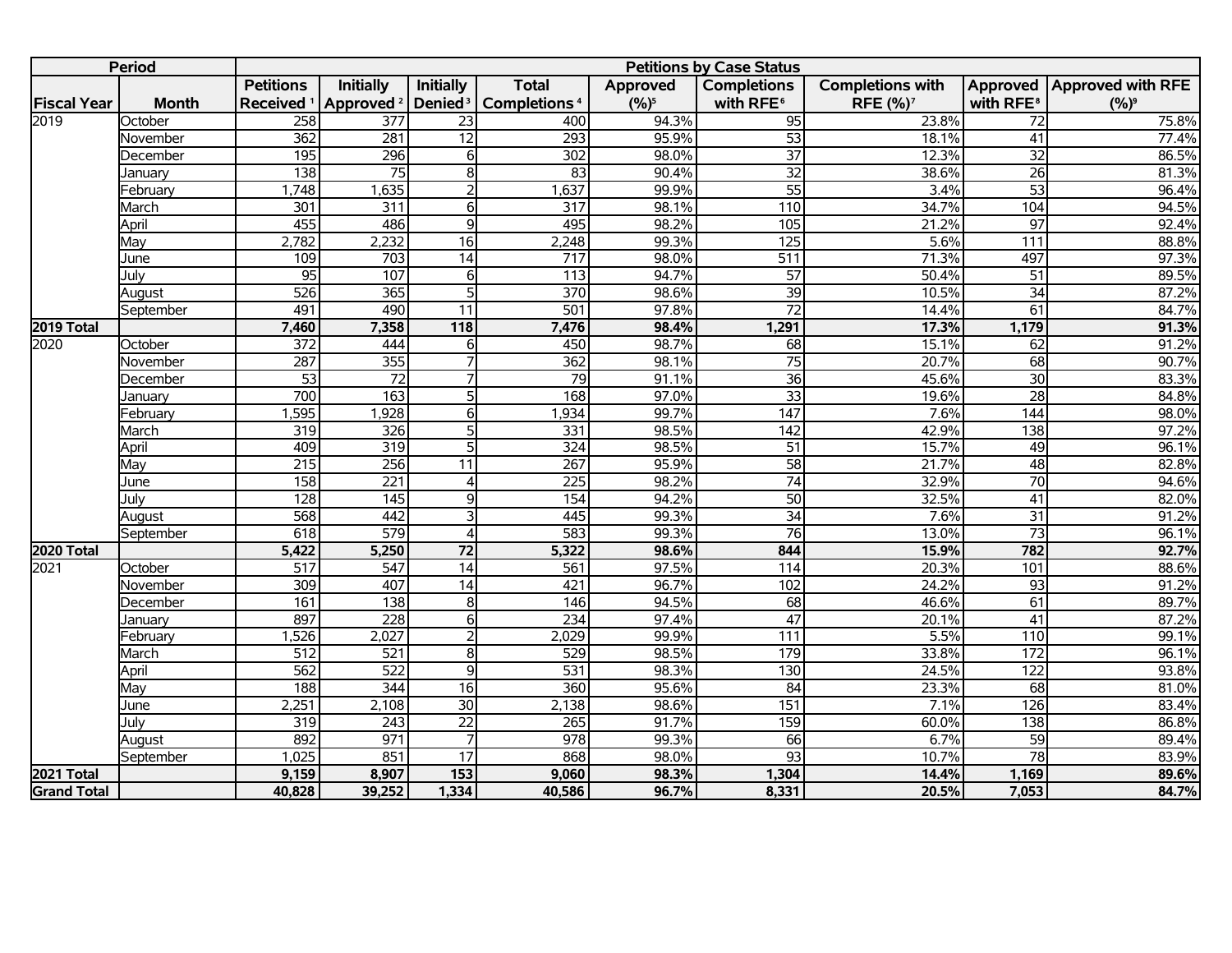

**I-129 - Petition for a Nonimmigrant Worker Temporary Non-Agricultural Worker (H-2B) by Fiscal Year, Quarter, and Case Status: October 1, 2015 - September 30, 2021** 

|                    | <b>Period</b>                 |                                           |                                                               |                  |                                          |                     | <b>Petitions by Case Status</b>             |                                                       |                       |                                         |
|--------------------|-------------------------------|-------------------------------------------|---------------------------------------------------------------|------------------|------------------------------------------|---------------------|---------------------------------------------|-------------------------------------------------------|-----------------------|-----------------------------------------|
| <b>Fiscal Year</b> | Quarter                       | <b>Petitions</b><br>Received <sup>1</sup> | <b>Initially</b><br>Approved <sup>2</sup> Denied <sup>3</sup> | <b>Initially</b> | <b>Total</b><br>Completions <sup>4</sup> | Approved<br>$(%)^5$ | <b>Completions</b><br>with RFE <sup>6</sup> | <b>Completions with</b><br><b>RFE (%)<sup>7</sup></b> | with RFE <sup>8</sup> | Approved   Approved with RFE<br>$(%)^9$ |
| 2016               | Q1. Oct. - Dec.               | 565                                       | $\overline{531}$                                              | 71               | 602                                      | 88.2%               | 249                                         | 41.4%                                                 | 178                   | 71.5%                                   |
|                    | Q2. Jan. - Mar.               | 2,988                                     | 1,989                                                         | 137              | 2,126                                    | 93.6%               | 917                                         | 43.1%                                                 | 782                   | 85.3%                                   |
|                    | Q3. Apr. - Jun.               | 2,288                                     | 2,879                                                         | 162              | 3,041                                    | 94.7%               | 875                                         | 28.8%                                                 | 717                   | 81.9%                                   |
|                    | Q4. Jul. - Sep.               | 686                                       | 593                                                           | 155              | $\overline{748}$                         | 79.3%               | 311                                         | 41.6%                                                 | 157                   | 50.5%                                   |
| 2016 Total         |                               | 6,527                                     | 5,992                                                         | 525              | 6,517                                    | 91.9%               | 2,352                                       | 36.1%                                                 | 1,834                 | 78.0%                                   |
| 2017               | Q1. Oct. - Dec.               | 1,000                                     | 748                                                           | 96               | 844                                      | 88.6%               | 247                                         | 29.3%                                                 | 154                   | 62.3%                                   |
|                    | Q2. Jan. - Mar.               | 3,080                                     | 3,154                                                         | 93               | 3,247                                    | 97.1%               | 565                                         | 17.4%                                                 | 475                   | 84.1%                                   |
|                    | Q3. Apr. - Jun.               | $\overline{526}$                          | 638                                                           | $\overline{77}$  | 715                                      | 89.2%               | $\overline{327}$                            | 45.7%                                                 | 250                   | 76.5%                                   |
|                    | $\overline{Q4}$ . Jul. - Sep. | 1,506                                     | 1,322                                                         | 41               | 1,363                                    | 97.0%               | 243                                         | 17.8%                                                 | 205                   | 84.4%                                   |
| 2017 Total         |                               | 6,112                                     | 5,862                                                         | 307              | 6,169                                    | 95.0%               | 1,382                                       | 22.4%                                                 | 1,084                 | 78.4%                                   |
| 2018               | Q1. Oct. - Dec.               | 977                                       | 885                                                           | $\overline{77}$  | 962                                      | 92.0%               | 265                                         | 27.5%                                                 | 188                   | 70.9%                                   |
|                    | Q2. Jan. - Mar.               | 2,478                                     | 2,343                                                         | 41               | 2,384                                    | 98.3%               | 344                                         | 14.4%                                                 | 305                   | 88.7%                                   |
|                    | Q3. Apr. - Jun.               | 1,615                                     | 1,689                                                         | $\overline{25}$  | 1,714                                    | 98.5%               | 344                                         | 20.1%                                                 | 322                   | 93.6%                                   |
|                    | Q4. Jul. - Sep.               | 1,078                                     | 966                                                           | 16               | 982                                      | 98.4%               | 205                                         | 20.9%                                                 | 190                   | 92.7%                                   |
| 2018 Total         |                               | 6,148                                     | 5,883                                                         | 159              | 6,042                                    | 97.4%               | 1,158                                       | 19.2%                                                 | 1,005                 | 86.8%                                   |
| 2019               | Q1. Oct. - Dec.               | 815                                       | 954                                                           | 41               | 995                                      | 95.9%               | 185                                         | 18.6%                                                 | 145                   | 78.4%                                   |
|                    | Q2. Jan. - Mar.               | 2,187                                     | 2,021                                                         | 16               | 2,037                                    | 99.2%               | 197                                         | 9.7%                                                  | 183                   | 92.9%                                   |
|                    | Q3. Apr. - Jun.               | 3,346                                     | 3,421                                                         | 39               | 3,460                                    | 98.9%               | 741                                         | 21.4%                                                 | 705                   | 95.1%                                   |
|                    | Q4. Jul. - Sep.               | 1,112                                     | 962                                                           | $\overline{22}$  | 984                                      | 97.8%               | 168                                         | 17.1%                                                 | $\frac{146}{ }$       | 86.9%                                   |
| 2019 Total         |                               | 7,460                                     | 7,358                                                         | 118              | 7,476                                    | 98.4%               | 1,291                                       | 17.3%                                                 | 1,179                 | 91.3%                                   |
| 2020               | Q1. Oct. - Dec.               | 712                                       | 871                                                           | 20               | 891                                      | 97.8%               | 179                                         | 20.1%                                                 | 160                   | 89.4%                                   |
|                    | Q2. Jan. - Mar.               | 2,614                                     | 2,417                                                         | 16               | 2,433                                    | 99.3%               | 322                                         | 13.2%                                                 | 310                   | 96.3%                                   |
|                    | Q3. Apr. - Jun.               | 782                                       | 796                                                           | 20               | 816                                      | 97.5%               | 183                                         | 22.4%                                                 | 167                   | 91.3%                                   |
|                    | Q4. Jul. - Sep.               | 1,314                                     | 1,166                                                         | 16               | 1,182                                    | 98.6%               | 160                                         | 13.5%                                                 | $\overline{145}$      | 90.6%                                   |
| 2020 Total         |                               | 5,422                                     | 5,250                                                         | 72               | 5,322                                    | 98.6%               | 844                                         | 15.9%                                                 | 782                   | 92.7%                                   |
| 2021               | Q1. Oct. - Dec.               | 987                                       | 1,092                                                         | 36               | 1,128                                    | 96.8%               | 284                                         | 25.2%                                                 | 255                   | 89.8%                                   |
|                    | Q2. Jan. - Mar.               | 2,935                                     | 2,776                                                         | 16               | 2,792                                    | 99.4%               | 337                                         | 12.1%                                                 | 323                   | 95.8%                                   |
|                    | Q3. Apr. - Jun.               | 3,001                                     | 2,974                                                         | 55               | 3,029                                    | 98.2%               | 365                                         | 12.1%                                                 | 316                   | 86.6%                                   |
|                    | Q4. Jul. - Sep.               | 2,236                                     | 2,065                                                         | 46               | 2,111                                    | 97.8%               | 318                                         | 15.1%                                                 | $\overline{275}$      | 86.5%                                   |
| <b>2021 Total</b>  |                               | 9,159                                     | 8,907                                                         | $\overline{153}$ | 9,060                                    | 98.3%               | 1,304                                       | 14.4%                                                 | 1,169                 | 89.6%                                   |
| <b>Grand Total</b> |                               | 40,828                                    | 39,252                                                        | 1,334            | 40,586                                   | 96.7%               | 8,331                                       | 20.5%                                                 | 7,053                 | 84.7%                                   |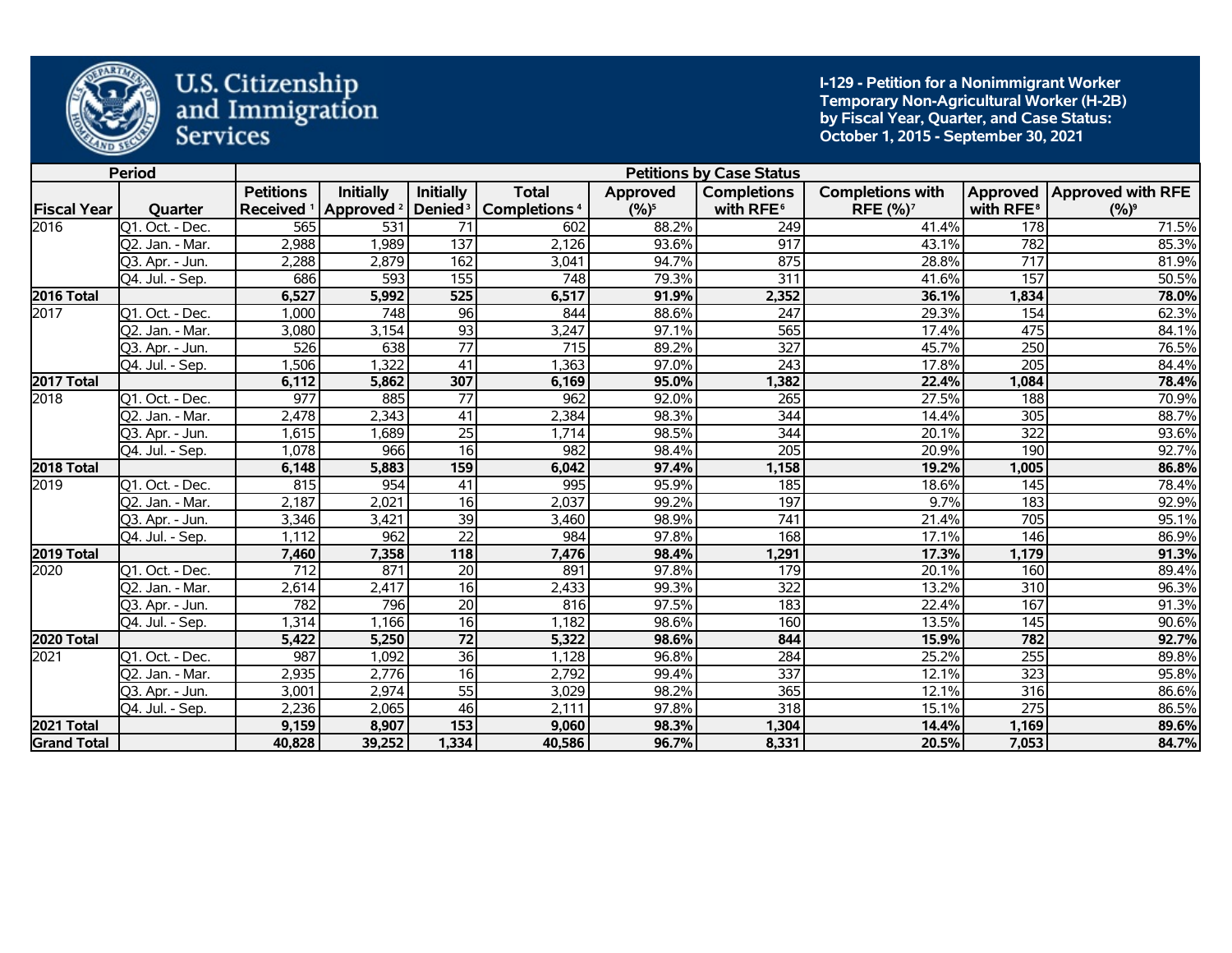

**I-129 - Petition for a Nonimmigrant Worker Intracompany Transferee Executive or Manager (L-1A) Intercompany Transferee Specialized Knowledge (L-1B) by Fiscal Year, Month, and Case Status: October 1, 2015 - September 30, 2021** 

|                    | <b>Period</b> |                       |                       |                     |                                |                 | <b>Petitions by Case Status</b> |                         |                       |                              |
|--------------------|---------------|-----------------------|-----------------------|---------------------|--------------------------------|-----------------|---------------------------------|-------------------------|-----------------------|------------------------------|
|                    |               | <b>Petitions</b>      | <b>Initially</b>      | <b>Initially</b>    | <b>Total</b>                   | <b>Approved</b> | <b>Completions</b>              | <b>Completions with</b> |                       | Approved   Approved with RFE |
| <b>Fiscal Year</b> | <b>Month</b>  | Received <sup>1</sup> | Approved <sup>2</sup> | Denied <sup>3</sup> | <b>Completions<sup>4</sup></b> | $(9/6)^5$       | with RFE <sup>6</sup>           | RFE (%) <sup>7</sup>    | with RFE <sup>8</sup> | $(%)^9$                      |
| 2016               | October       | 3,383                 | 2,356                 | 458                 | 2,814                          | 83.7%           | 1,041                           | 37.0%                   | 603                   | 57.9%                        |
|                    | November      | 3,340                 | 2,349                 | 444                 | 2,793                          | 84.1%           | 905                             | 32.4%                   | 482                   | 53.3%                        |
|                    | December      | 3,419                 | 2,779                 | 479                 | 3,258                          | 85.3%           | 1,084                           | 33.3%                   | 625                   | 57.7%                        |
|                    | January       | 3,081                 | 2,722                 | 520                 | 3,242                          | 84.0%           | 1,090                           | 33.6%                   | 595                   | 54.6%                        |
|                    | February      | 3,681                 | 3,057                 | 489                 | 3,546                          | 86.2%           | 1,034                           | 29.2%                   | 572                   | 55.3%                        |
|                    | March         | 3,860                 | 3,308                 | 505                 | 3,813                          | 86.8%           | 1,102                           | 28.9%                   | 622                   | 56.4%                        |
|                    | April         | 3,268                 | 2,986                 | 465                 | 3,451                          | 86.5%           | 1,013                           | 29.4%                   | $\overline{579}$      | 57.2%                        |
|                    | May           | 3,629                 | 3,073                 | $\overline{516}$    | 3,589                          | 85.6%           | 1,104                           | 30.8%                   | 602                   | 54.5%                        |
|                    | June          | 3,772                 | 2,854                 | $\overline{572}$    | 3,426                          | 83.3%           | 1,215                           | 35.5%                   | 655                   | 53.9%                        |
|                    | July          | 3,381                 | 2,767                 | 490                 | 3,257                          | 85.0%           | 1,067                           | 32.8%                   | 595                   | 55.8%                        |
|                    | August        | 3,670                 | 3,094                 | 572                 | 3,666                          | 84.4%           | 1,207                           | 32.9%                   | 672                   | 55.7%                        |
|                    | September     | 3,271                 | 2,715                 | 487                 | 3,202                          | 84.8%           | 1,005                           | 31.4%                   | $\overline{555}$      | 55.2%                        |
| <b>2016 Total</b>  |               | 41,755                | 34,060                | 5,997               | 40,057                         | 85.0%           | 12,867                          | 32.1%                   | 7,157                 | 55.6%                        |
| 2017               | October       | 3,408                 | 2,711                 | 456                 | 3,167                          | 85.6%           | 958                             | 30.2%                   | 531                   | 55.4%                        |
|                    | November      | 3,427                 | 2,904                 | 428                 | 3,332                          | 87.2%           | 960                             | 28.8%                   | $\overline{564}$      | 58.8%                        |
|                    | December      | 3,532                 | 2,988                 | 507                 | 3,495                          | 85.5%           | 1,066                           | 30.5%                   | 607                   | 56.9%                        |
|                    | January       | 3,339                 | 2,596                 | 614                 | 3,210                          | 80.9%           | 1,142                           | 35.6%                   | 579                   | 50.7%                        |
|                    | February      | 3,546                 | 2,795                 | 596                 | 3,391                          | 82.4%           | 1,076                           | 31.7%                   | $\overline{542}$      | 50.4%                        |
|                    | March         | 4,017                 | 3,490                 | 853                 | 4,343                          | 80.4%           | 1,567                           | 36.1%                   | 756                   | 48.2%                        |
|                    | April         | 3,502                 | 2,943                 | 737                 | 3,680                          | 80.0%           | 1,395                           | 37.9%                   | 675                   | 48.4%                        |
|                    | May           | 4,191                 | 3,435                 | 932                 | 4,367                          | 78.7%           | 1,697                           | 38.9%                   | 795                   | 46.8%                        |
|                    | June          | 3,934                 | 3,110                 | 902                 | 4,012                          | 77.5%           | 1,709                           | 42.6%                   | 827                   | 48.4%                        |
|                    | Julv          | 3,280                 | 2,847                 | 840                 | 3,687                          | 77.2%           | 1,539                           | 41.7%                   | 720                   | 46.8%                        |
|                    | August        | 3,570                 | 3,122                 | 925                 | 4,047                          | 77.1%           | 1,602                           | 39.6%                   | 700                   | 43.7%                        |
|                    | September     | 3,062                 | 2,740                 | 686                 | 3,426                          | 80.0%           | 1,290                           | 37.7%                   | 618                   | 47.9%                        |
| <b>2017 Total</b>  |               | 42,808                | 35,681                | 8,476               | 44,157                         | 80.8%           | 16,001                          | 36.2%                   | 7,914                 | 49.5%                        |
| 2018               | October       | 3,550                 | 2,405                 | 672                 | 3,077                          | 78.2%           | 1,370                           | 44.5%                   | 708                   | 51.7%                        |
|                    | November      | 3,307                 | 2,313                 | 647                 | 2,960                          | 78.1%           | 1,324                           | 44.7%                   | 690                   | 52.1%                        |
|                    | December      | 3,079                 | 2,470                 | 729                 | 3,199                          | 77.2%           | 1,562                           | 48.8%                   | 844                   | 54.0%                        |
|                    | January       | 3,249                 | 2,313                 | 749                 | 3,062                          | 75.5%           | 1,551                           | 50.7%                   | 838                   | 54.0%                        |
|                    | February      | 3,360                 | 2,640                 | 646                 | 3,286                          | 80.3%           | 1,298                           | 39.5%                   | 682                   | 52.5%                        |
|                    | March         | 3,731                 | 2,954                 | 702                 | 3,656                          | 80.8%           | 1,414                           | 38.7%                   | 727                   | 51.4%                        |
|                    | April         | 3,485                 | 2,293                 | 655                 | 2,948                          | 77.8%           | 1,248                           | 42.3%                   | 615                   | 49.3%                        |
|                    | May           | 3,968                 | 2,443                 | 708                 | 3,151                          | 77.5%           | 1,414                           | 44.9%                   | $\overline{727}$      | 51.4%                        |
|                    | June          | 3,563                 | 2,600                 | 672                 | 3,272                          | 79.5%           | 1,460                           | 44.6%                   | 817                   | 56.0%                        |
|                    | July          | 3,387                 | 2,157                 | 688                 | 2,845                          | 75.8%           | 1,461                           | 51.4%                   | 788                   | 53.9%                        |
|                    | August        | 3,440                 | 2,689                 | 835                 | 3,524                          | 76.3%           | 1,798                           | 51.0%                   | 984                   | 54.7%                        |
|                    | September     | 3,179                 | 2,258                 | 723                 | 2,981                          | 75.7%           | 1,425                           | 47.8%                   | 748                   | 52.5%                        |
| <b>2018 Total</b>  |               | 41,298                | 29,535                | 8,426               | 37,961                         | 77.8%           | 17,325                          | 45.6%                   | 9,168                 | 52.9%                        |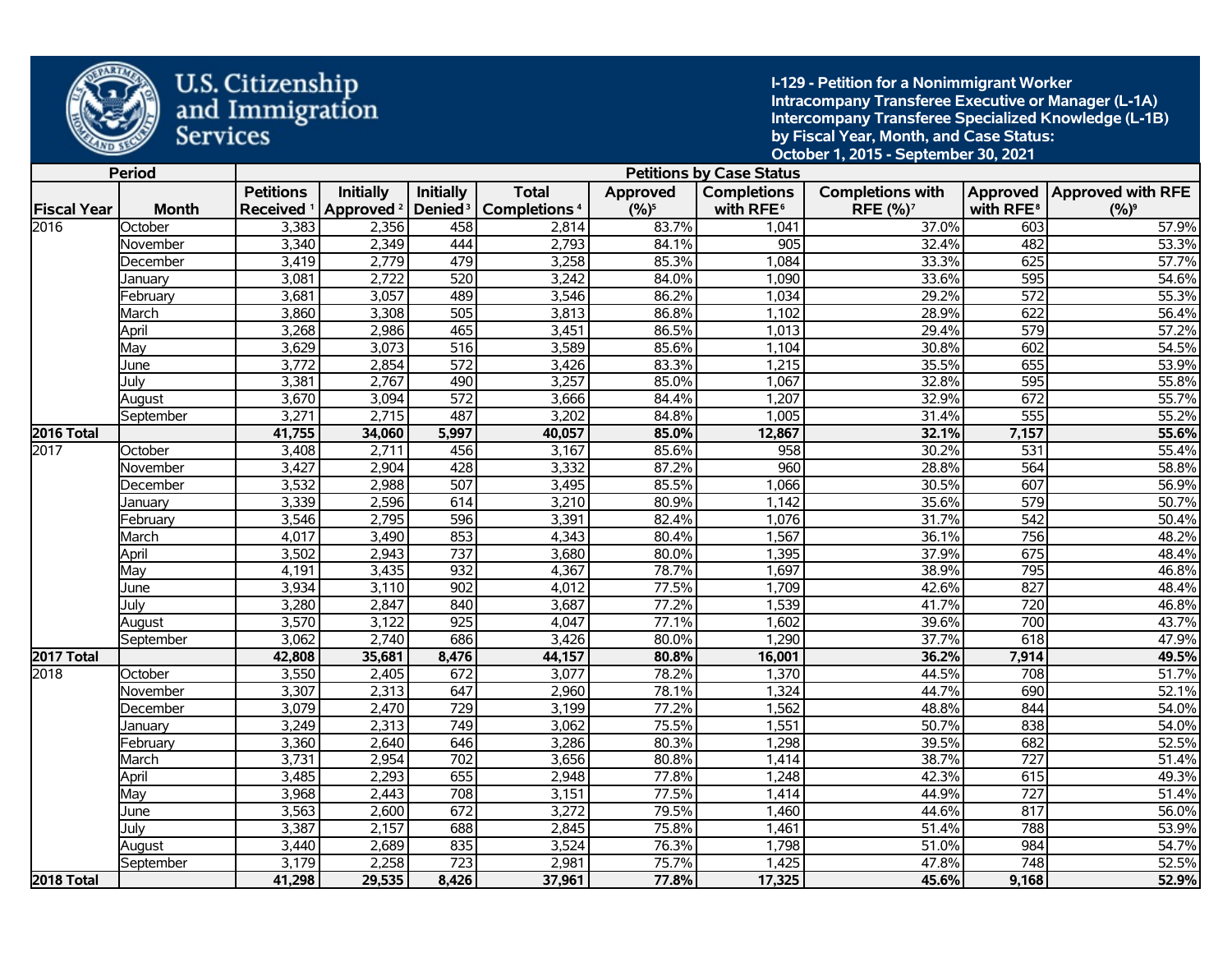|                    | <b>Period</b> |                  |                                             |                     |                                |          | <b>Petitions by Case Status</b> |                         |                       |                              |
|--------------------|---------------|------------------|---------------------------------------------|---------------------|--------------------------------|----------|---------------------------------|-------------------------|-----------------------|------------------------------|
|                    |               | <b>Petitions</b> | <b>Initially</b>                            | <b>Initially</b>    | <b>Total</b>                   | Approved | <b>Completions</b>              | <b>Completions with</b> |                       | Approved   Approved with RFE |
| <b>Fiscal Year</b> | <b>Month</b>  |                  | Received <sup>1</sup> Approved <sup>2</sup> | Denied <sup>3</sup> | <b>Completions<sup>4</sup></b> | $(%)^5$  | with RFE <sup>6</sup>           | RFE (%) <sup>7</sup>    | with RFE <sup>8</sup> | $(%)^9$                      |
| 2019               | October       | 3,447            | 2,501                                       | 773                 | 3,274                          | 76.4%    | 1,543                           | 47.1%                   | 807                   | 52.3%                        |
|                    | November      | 3,098            | 2,238                                       | 804                 | 3,042                          | 73.6%    | 1,634                           | 53.7%                   | 867                   | 53.1%                        |
|                    | December      | 3,326            | 2,183                                       | 816                 | 2,999                          | 72.8%    | 1,667                           | 55.6%                   | 876                   | 52.5%                        |
|                    | January       | 3,148            | 2,142                                       | 909                 | 3,051                          | 70.2%    | 1,729                           | 56.7%                   | 890                   | 51.5%                        |
|                    | Februarv      | 3,427            | 1,982                                       | 770                 | 2,752                          | 72.0%    | 1,459                           | 53.0%                   | 760                   | 52.1%                        |
|                    | March         | 3,525            | 2,572                                       | 946                 | 3,518                          | 73.1%    | 1,771                           | 50.3%                   | 884                   | 49.9%                        |
|                    | April         | 3,374            | 2,349                                       | 1,026               | 3,375                          | 69.6%    | 1,929                           | 57.2%                   | 974                   | 50.5%                        |
|                    | May           | 4,110            | 2,518                                       | 1,121               | 3,639                          | 69.2%    | 2,103                           | 57.8%                   | 1,030                 | 49.0%                        |
|                    | June          | 3,447            | 2,829                                       | 1,125               | 3,954                          | 71.5%    | 2,069                           | 52.3%                   | 981                   | 47.4%                        |
|                    | July          | 3,365            | 2,620                                       | 1,100               | 3,720                          | 70.4%    | 2,181                           | 58.6%                   | 1,115                 | 51.1%                        |
|                    | August        | 3,779            | 2,902                                       | 1,056               | 3,958                          | 73.3%    | 2,115                           | 53.4%                   | 1,092                 | 51.6%                        |
|                    | September     | 3,145            | 2,498                                       | 1,021               | 3,519                          | 71.0%    | 1,955                           | 55.6%                   | 970                   | 49.6%                        |
| 2019 Total         |               | 41,191           | 29,334                                      | 11,467              | 40,801                         | 71.9%    | 22,155                          | 54.3%                   | 11,246                | 50.8%                        |
| 2020               | October       | 3,546            | 2,507                                       | $\overline{975}$    | 3,482                          | 72.0%    | 1,993                           | 57.2%                   | 1,059                 | 53.1%                        |
|                    | November      | 3,081            | 2,093                                       | 874                 | 2,967                          | 70.5%    | 1,796                           | 60.5%                   | 957                   | 53.3%                        |
|                    | December      | 2,945            | 2,402                                       | 727                 | 3,129                          | 76.8%    | 1,715                           | 54.8%                   | 1,008                 | 58.8%                        |
|                    | January       | 3,009            | 2,305                                       | 924                 | 3,229                          | 71.4%    | 1,879                           | 58.2%                   | 1,015                 | 54.0%                        |
|                    | February      | 3,208            | 2,044                                       | 623                 | 2,667                          | 76.6%    | 1,349                           | 50.6%                   | 762                   | 56.5%                        |
|                    | March         | 2,997            | 2,262                                       | $\overline{742}$    | 3,004                          | 75.3%    | 1,546                           | 51.5%                   | 862                   | 55.8%                        |
|                    | April         | 3,263            | 1,947                                       | 593                 | 2,540                          | 76.7%    | 1,329                           | 52.3%                   | 793                   | 59.7%                        |
|                    | May           | 3,412            | 1,894                                       | 563                 | 2,457                          | 77.1%    | 1,335                           | 54.3%                   | 802                   | 60.1%                        |
|                    | June          | 3,618            | 1,968                                       | $\overline{545}$    | 2,513                          | 78.3%    | 1,205                           | 48.0%                   | 687                   | 57.0%                        |
|                    | July          | 3,776            | 1,855                                       | $\overline{518}$    | 2,373                          | 78.2%    | 1,019                           | 42.9%                   | $\overline{543}$      | 53.3%                        |
|                    | August        | 3,393            | 2,107                                       | 682                 | 2,789                          | 75.5%    | 1,584                           | 56.8%                   | 939                   | 59.3%                        |
|                    | September     | 3,816            | 2,559                                       | 928                 | 3,487                          | 73.4%    | 2,007                           | 57.6%                   | 1,155                 | 57.5%                        |
| 2020 Total         |               | 40,064           | 25,943                                      | 8,694               | 34,637                         | 74.9%    | 18,757                          | 54.2%                   | 10,582                | 56.4%                        |
| 2021               | October       | 2,921            | 2,565                                       | 939                 | 3,504                          | 73.2%    | 2,164                           | 61.8%                   | 1,319                 | 61.0%                        |
|                    | November      | 2,327            | 2,116                                       | 738                 | 2,854                          | 74.1%    | 1,733                           | 60.7%                   | 1,071                 | 61.8%                        |
|                    | December      | 2,989            | 2,303                                       | 790                 | 3,093                          | 74.5%    | 1,862                           | 60.2%                   | 1,153                 | 61.9%                        |
|                    | January       | 2,410            | 2,066                                       | 785                 | 2,851                          | 72.5%    | 1,754                           | 61.5%                   | 1,065                 | 60.7%                        |
|                    | February      | 2,876            | 1,879                                       | 609                 | 2,488                          | 75.5%    | 1,494                           | 60.0%                   | $\overline{945}$      | 63.3%                        |
|                    | March         | 3,990            | 2,606                                       | 811                 | 3,417                          | 76.3%    | 2,065                           | 60.4%                   | 1,307                 | 63.3%                        |
|                    | April         | 3,638            | 2,318                                       | 643                 | 2,961                          | 78.3%    | 1,653                           | 55.8%                   | 1,063                 | 64.3%                        |
|                    | May           | 3,618            | 3,028                                       | 528                 | 3,556                          | 85.2%    | 1,716                           | 48.3%                   | 1,240                 | 72.3%                        |
|                    | June          | 3,980            | 3,479                                       | 494                 | 3,973                          | 87.6%    | 1,930                           | 48.6%                   | 1,481                 | 76.7%                        |
|                    | July          | 3,658            | 3,251                                       | 610                 | 3,861                          | 84.2%    | 1,796                           | 46.5%                   | 1,250                 | 69.6%                        |
|                    | August        | 3,707            | 3,875                                       | 807                 | 4,682                          | 82.8%    | 1,938                           | 41.4%                   | 1,257                 | 64.9%                        |
|                    | September     | 3,287            | 3,405                                       | 798                 | 4,203                          | 81.0%    | 1,582                           | 37.6%                   | 1,024                 | 64.7%                        |
| <b>2021 Total</b>  |               | 39,401           | 32,891                                      | 8,552               | 41,443                         | 79.4%    | 21,687                          | 52.3%                   | 14,175                | 65.4%                        |
| <b>Grand Total</b> |               | 246,517          | 187,444                                     | 51,612              | 239,056                        | 78.4%    | 108,792                         | 45.5%                   | 60,242                | 55.4%                        |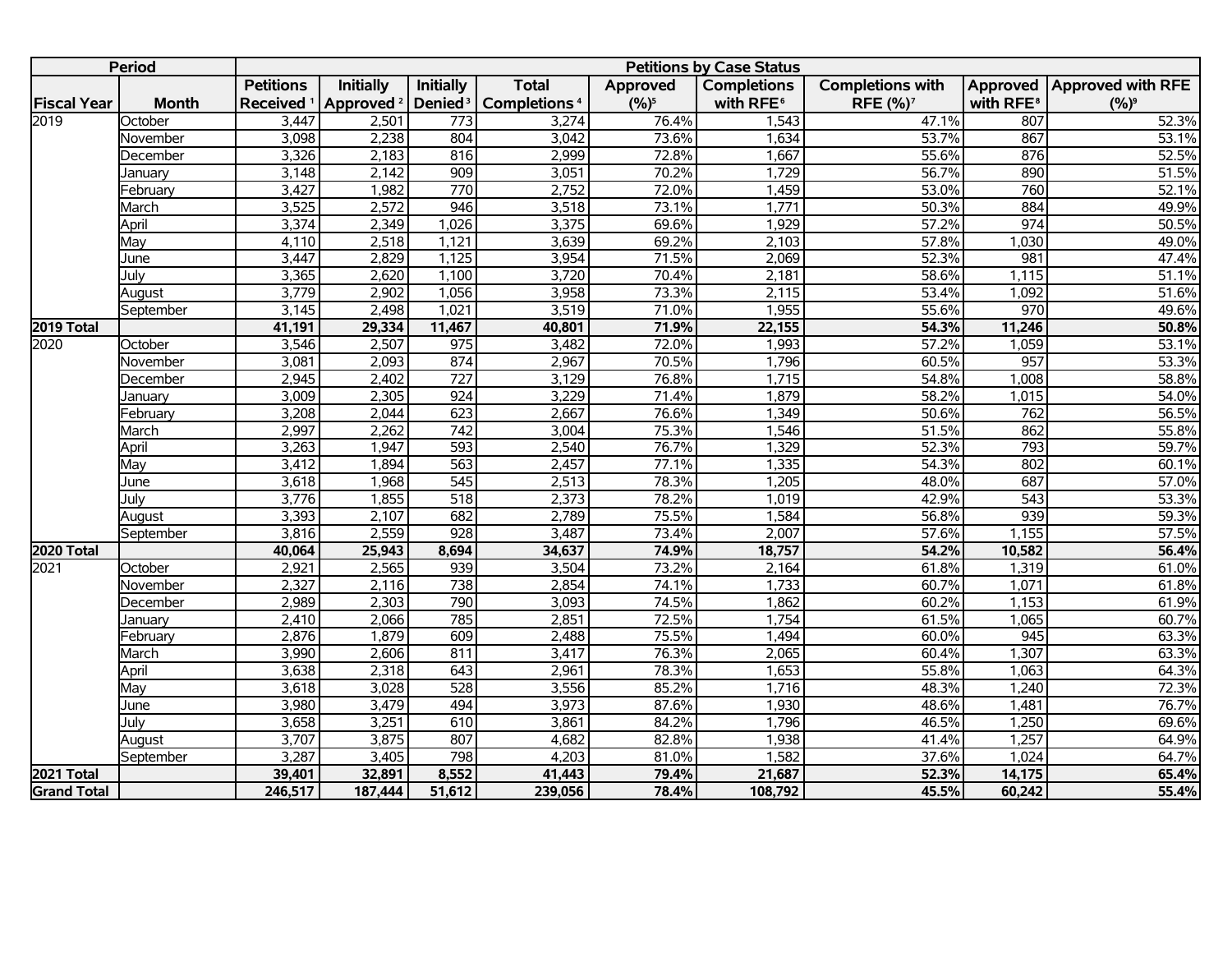

**I-129 - Petition for a Nonimmigrant Worker Intracompany Transferee Executive or Manager (L-1A) Intercompany Transferee Specialized Knowledge (L-1B) by Fiscal Year, Quarter, and Case Status: October 1, 2015 - September 30, 2021** 

|                    | <b>Period</b>   |                  |                                             |                  |                                                |          | <b>Petitions by Case Status</b> |                            |                       |                              |
|--------------------|-----------------|------------------|---------------------------------------------|------------------|------------------------------------------------|----------|---------------------------------|----------------------------|-----------------------|------------------------------|
|                    |                 | <b>Petitions</b> | <b>Initially</b>                            | <b>Initially</b> | <b>Total</b>                                   | Approved | <b>Completions</b>              | <b>Completions with</b>    |                       | Approved   Approved with RFE |
| <b>Fiscal Year</b> | Quarter         |                  | Received <sup>1</sup> Approved <sup>2</sup> |                  | Denied <sup>3</sup>   Completions <sup>4</sup> | $(%)^5$  | with RFE <sup>6</sup>           | <b>RFE (%)<sup>7</sup></b> | with RFE <sup>8</sup> | $(%)^9$                      |
| 2016               | Q1. Oct. - Dec. | 10,142           | 7,484                                       | 1,381            | 8,865                                          | 84.4%    | 3,030                           | 34.2%                      | 1,710                 | 56.4%                        |
|                    | Q2. Jan. - Mar. | 10,622           | 9,087                                       | 1,514            | 10,601                                         | 85.7%    | 3,226                           | 30.4%                      | 1,789                 | 55.5%                        |
|                    | Q3. Apr. - Jun. | 10,669           | 8,913                                       | 1,553            | 10,466                                         | 85.2%    | 3,332                           | 31.8%                      | 1,836                 | 55.1%                        |
|                    | Q4. Jul. - Sep. | 10,322           | 8,576                                       | 1,549            | 10,125                                         | 84.7%    | 3,279                           | 32.4%                      | 1,822                 | 55.6%                        |
| 2016 Total         |                 | 41,755           | 34,060                                      | 5,997            | 40,057                                         | 85.0%    | 12,867                          | 32.1%                      | 7,157                 | 55.6%                        |
| 2017               | Q1. Oct. - Dec. | 10,367           | 8,603                                       | 1,391            | 9,994                                          | 86.1%    | 2,984                           | 29.9%                      | 1,702                 | 57.0%                        |
|                    | Q2. Jan. - Mar. | 10,902           | 8,881                                       | 2,063            | 10,944                                         | 81.1%    | 3,785                           | 34.6%                      | 1,877                 | 49.6%                        |
|                    | Q3. Apr. - Jun. | 11,627           | 9,488                                       | 2,571            | 12,059                                         | 78.7%    | 4,801                           | 39.8%                      | 2,297                 | 47.8%                        |
|                    | Q4. Jul. - Sep. | 9,912            | 8,709                                       | 2,451            | 11,160                                         | 78.0%    | 4,431                           | 39.7%                      | 2,038                 | 46.0%                        |
| 2017 Total         |                 | 42,808           | 35,681                                      | 8,476            | 44,157                                         | 80.8%    | 16,001                          | 36.2%                      | 7,914                 | 49.5%                        |
| 2018               | Q1. Oct. - Dec. | 9,936            | 7,188                                       | 2,048            | 9,236                                          | 77.8%    | 4,256                           | 46.1%                      | 2,242                 | 52.7%                        |
|                    | Q2. Jan. - Mar. | 10,340           | 7,907                                       | 2,097            | 10,004                                         | 79.0%    | 4,263                           | 42.6%                      | 2,247                 | 52.7%                        |
|                    | Q3. Apr. - Jun. | 11,016           | 7,336                                       | 2,035            | 9,371                                          | 78.3%    | 4,122                           | 44.0%                      | 2,159                 | 52.4%                        |
|                    | Q4. Jul. - Sep. | 10,006           | 7,104                                       | 2,246            | 9,350                                          | 76.0%    | 4,684                           | 50.1%                      | 2,520                 | 53.8%                        |
| 2018 Total         |                 | 41,298           | 29,535                                      | 8,426            | 37,961                                         | 77.8%    | 17,325                          | 45.6%                      | 9,168                 | 52.9%                        |
| 2019               | Q1. Oct. - Dec. | 9,871            | 6,922                                       | 2,393            | 9,315                                          | 74.3%    | 4,844                           | 52.0%                      | 2,550                 | 52.6%                        |
|                    | Q2. Jan. - Mar. | 10,100           | 6,696                                       | 2,625            | 9,321                                          | 71.8%    | 4,959                           | 53.2%                      | 2,534                 | 51.1%                        |
|                    | Q3. Apr. - Jun. | 10,931           | 7,696                                       | 3,272            | 10,968                                         | 70.2%    | 6,101                           | 55.6%                      | 2,985                 | 48.9%                        |
|                    | Q4. Jul. - Sep. | 10,289           | 8,020                                       | 3,177            | 11,197                                         | 71.6%    | 6,251                           | 55.8%                      | 3,177                 | 50.8%                        |
| 2019 Total         |                 | 41,191           | 29,334                                      | 11,467           | 40,801                                         | 71.9%    | 22,155                          | 54.3%                      | 11,246                | 50.8%                        |
| 2020               | Q1. Oct. - Dec. | 9,572            | 7,002                                       | 2,576            | 9,578                                          | 73.1%    | 5,504                           | 57.5%                      | 3,024                 | 54.9%                        |
|                    | Q2. Jan. - Mar. | 9,214            | 6,611                                       | 2,289            | 8,900                                          | 74.3%    | 4,774                           | 53.6%                      | 2,639                 | 55.3%                        |
|                    | Q3. Apr. - Jun. | 10,293           | 5,809                                       | 1,701            | 7,510                                          | 77.4%    | 3,869                           | 51.5%                      | 2,282                 | 59.0%                        |
|                    | Q4. Jul. - Sep. | 10,985           | 6,521                                       | 2,128            | 8,649                                          | 75.4%    | 4,610                           | 53.3%                      | 2,637                 | 57.2%                        |
| 2020 Total         |                 | 40,064           | 25,943                                      | 8,694            | 34,637                                         | 74.9%    | 18,757                          | 54.2%                      | 10,582                | 56.4%                        |
| 2021               | Q1. Oct. - Dec. | 8,237            | 6,984                                       | 2,467            | 9,451                                          | 73.9%    | 5,759                           | 60.9%                      | 3,543                 | 61.5%                        |
|                    | Q2. Jan. - Mar. | 9,276            | 6,551                                       | 2,205            | 8,756                                          | 74.8%    | 5,313                           | 60.7%                      | 3,317                 | 62.4%                        |
|                    | Q3. Apr. - Jun. | 11,236           | 8,825                                       | 1,665            | 10,490                                         | 84.1%    | 5,299                           | 50.5%                      | 3,784                 | 71.4%                        |
|                    | Q4. Jul. - Sep. | 10,652           | 10,531                                      | 2,215            | 12,746                                         | 82.6%    | 5,316                           | 41.7%                      | 3,531                 | 66.4%                        |
| 2021 Total         |                 | 39,401           | 32,891                                      | 8,552            | 41,443                                         | 79.4%    | 21,687                          | 52.3%                      | 14,175                | 65.4%                        |
| <b>Grand Total</b> |                 | 246,517          | 187,444                                     | 51,612           | 239,056                                        | 78.4%    | 108,792                         | 45.5%                      | 60,242                | 55.4%                        |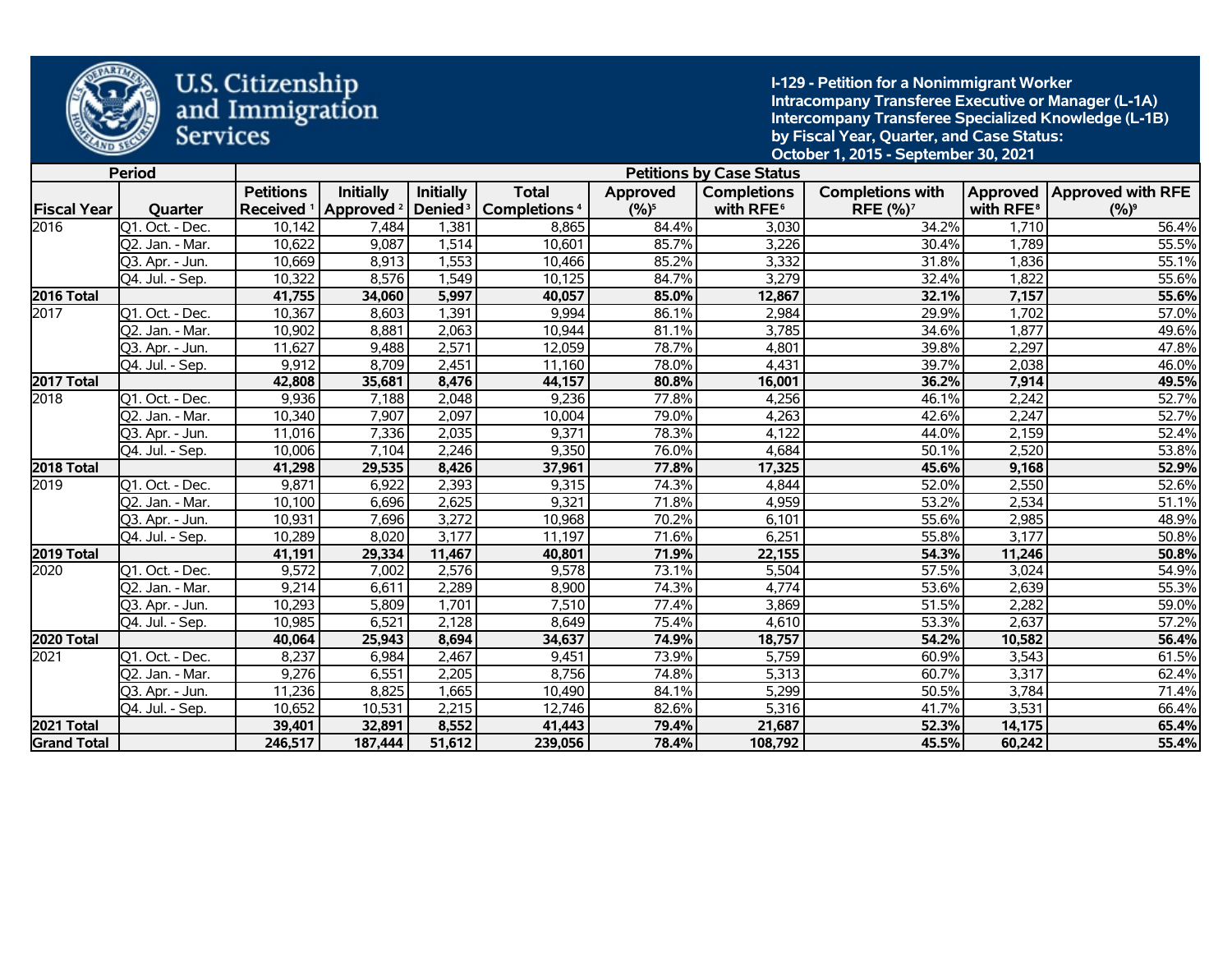

**I-129 - Petition for a Nonimmigrant Worker Individuals with Extraordinary Ability or Achievement and Essential Support Personnel (O) by Fiscal Year, Month, and Case Status: October 1, 2015 - September 30, 2021** 

|                    | <b>Period</b> |                  |                                             |                     |                      |           | <b>Petitions by Case Status</b> |                         |                       |                              |
|--------------------|---------------|------------------|---------------------------------------------|---------------------|----------------------|-----------|---------------------------------|-------------------------|-----------------------|------------------------------|
|                    |               | <b>Petitions</b> | <b>Initially</b>                            | Initially           | <b>Total</b>         | Approved  | <b>Completions</b>              | <b>Completions with</b> |                       | Approved   Approved with RFE |
| <b>Fiscal Year</b> | <b>Month</b>  |                  | Received <sup>1</sup> Approved <sup>2</sup> | Denied <sup>3</sup> | <b>Completions 4</b> | $(9/6)^5$ | with RFE <sup>6</sup>           | RFE (%) <sup>7</sup>    | with RFE <sup>8</sup> | $(%)^9$                      |
| 2016               | October       | 1,880            | 1,840                                       | 110                 | 1,950                | 94.4%     | 440                             | 22.6%                   | 335                   | 76.1%                        |
|                    | November      | 1,674            | 1,494                                       | $\overline{135}$    | 1,629                | 91.7%     | 418                             | 25.7%                   | 291                   | 69.6%                        |
|                    | December      | 1,836            | 1,591                                       | $\overline{127}$    | 1,718                | 92.6%     | 430                             | 25.0%                   | 308                   | 71.6%                        |
|                    | Januarv       | 1,519            | 1,715                                       | 172                 | 1,887                | 90.9%     | 443                             | 23.5%                   | 291                   | 65.7%                        |
|                    | February      | 1,913            | 1,761                                       | $\overline{127}$    | 1,888                | 93.3%     | $\overline{375}$                | 19.9%                   | 249                   | 66.4%                        |
|                    | March         | 2,054            | 1,842                                       | $\overline{151}$    | 1,993                | 92.4%     | 453                             | 22.7%                   | 316                   | 69.8%                        |
|                    | April         | 2,000            | 1,774                                       | $\overline{132}$    | 1,906                | 93.1%     | 403                             | 21.1%                   | 279                   | 69.2%                        |
|                    | May           | 2,139            | 1,887                                       | 155                 | 2,042                | 92.4%     | 476                             | 23.3%                   | $\overline{325}$      | 68.3%                        |
|                    | June          | 2,270            | 2,079                                       | $\overline{131}$    | 2,210                | 94.1%     | 506                             | 22.9%                   | 376                   | 74.3%                        |
|                    | July          | 2,179            | 1,695                                       | 128                 | 1,823                | 93.0%     | 384                             | 21.1%                   | $\overline{261}$      | 68.0%                        |
|                    | August        | 2,394            | 2,235                                       | 188                 | 2,423                | 92.2%     | 541                             | 22.3%                   | 362                   | 66.9%                        |
|                    | September     | 2,018            | 1,933                                       | $\overline{123}$    | 2,056                | 94.0%     | 441                             | 21.4%                   | $\overline{322}$      | 73.0%                        |
| 2016 Total         |               | 23,876           | 21,846                                      | 1,679               | 23,525               | 92.9%     | 5,310                           | 22.6%                   | 3,715                 | 70.0%                        |
| 2017               | October       | 1,780            | 1,904                                       | 122                 | 2,026                | 94.0%     | 455                             | 22.5%                   | $\overline{337}$      | 74.1%                        |
|                    | November      | 1,683            | 1,936                                       | 116                 | 2,052                | 94.3%     | 455                             | 22.2%                   | $\overline{343}$      | 75.4%                        |
|                    | December      | 2,187            | 2,014                                       | $\overline{95}$     | 2,109                | 95.5%     | 423                             | 20.1%                   | 331                   | 78.3%                        |
|                    | Januarv       | 1,537            | 1,942                                       | 136                 | 2,078                | 93.5%     | $\overline{531}$                | 25.6%                   | 402                   | 75.7%                        |
|                    | Februarv      | 1,861            | 1,851                                       | 121                 | 1,972                | 93.9%     | 464                             | 23.5%                   | 344                   | 74.1%                        |
|                    | March         | 2,158            | 2,235                                       | 129                 | 2,364                | 94.5%     | 492                             | 20.8%                   | 364                   | 74.0%                        |
|                    | April         | 1,919            | 1,862                                       | 102                 | 1,964                | 94.8%     | 407                             | 20.7%                   | 308                   | 75.7%                        |
|                    | May           | 2,243            | 1,953                                       | 154                 | 2,107                | 92.7%     | 472                             | 22.4%                   | $\overline{322}$      | 68.2%                        |
|                    | June          | 2,499            | 2,222                                       | $\overline{147}$    | 2,369                | 93.8%     | 494                             | 20.9%                   | 348                   | 70.4%                        |
|                    | July          | 2,191            | 2,033                                       | 155                 | 2,188                | 92.9%     | 494                             | 22.6%                   | $\overline{342}$      | 69.2%                        |
|                    | August        | 2,381            | 2,430                                       | $\overline{133}$    | 2,563                | 94.8%     | $\overline{548}$                | 21.4%                   | 420                   | 76.6%                        |
|                    | September     | 1,852            | 1,801                                       | $\overline{97}$     | 1,898                | 94.9%     | 417                             | 22.0%                   | 322                   | 77.2%                        |
| 2017 Total         |               | 24,291           | 24,183                                      | 1,507               | 25,690               | 94.1%     | 5,652                           | 22.0%                   | 4,183                 | 74.0%                        |
| 2018               | October       | 1,981            | 1,660                                       | 173                 | 1,833                | 90.6%     | 472                             | 25.8%                   | 301                   | 63.8%                        |
|                    | November      | 1,889            | 1,825                                       | 187                 | 2,012                | 90.7%     | 474                             | 23.6%                   | 289                   | 61.0%                        |
|                    | December      | 1,796            | 1,593                                       | 160                 | 1,753                | 90.9%     | 463                             | 26.4%                   | 307                   | 66.3%                        |
|                    | Januarv       | 1,752            | 1,822                                       | 144                 | 1,966                | 92.7%     | 442                             | 22.5%                   | 302                   | 68.3%                        |
|                    | February      | 1,913            | 1,673                                       | $\overline{132}$    | 1,805                | 92.7%     | 393                             | 21.8%                   | 263                   | 66.9%                        |
|                    | March         | 2,291            | 2,084                                       | $\overline{133}$    | 2,217                | 94.0%     | 474                             | 21.4%                   | 343                   | 72.4%                        |
|                    | April         | 2,130            | 1,875                                       | 108                 | 1,983                | 94.6%     | 397                             | 20.0%                   | 292                   | 73.6%                        |
|                    | May           | 2,276            | 1,994                                       | $\overline{134}$    | 2,128                | 93.7%     | 474                             | 22.3%                   | 345                   | 72.8%                        |
|                    | June          | 2,254            | 2,024                                       | 109                 | 2,133                | 94.9%     | 455                             | 21.3%                   | 348                   | 76.5%                        |
|                    | July          | 2,460            | 1,931                                       | 165                 | 2,096                | 92.1%     | 500                             | 23.9%                   | $\overline{341}$      | 68.2%                        |
|                    | August        | 2,477            | 2,257                                       | $\frac{164}{x}$     | 2,421                | 93.2%     | 552                             | 22.8%                   | 393                   | 71.2%                        |
|                    | September     | 1,983            | 2,004                                       | 152                 | 2,156                | 92.9%     | $\overline{512}$                | 23.7%                   | 365                   | 71.3%                        |
| <b>2018 Total</b>  |               | 25,202           | 22,742                                      | 1,761               | 24,503               | 92.8%     | 5,608                           | 22.9%                   | 3,889                 | 69.3%                        |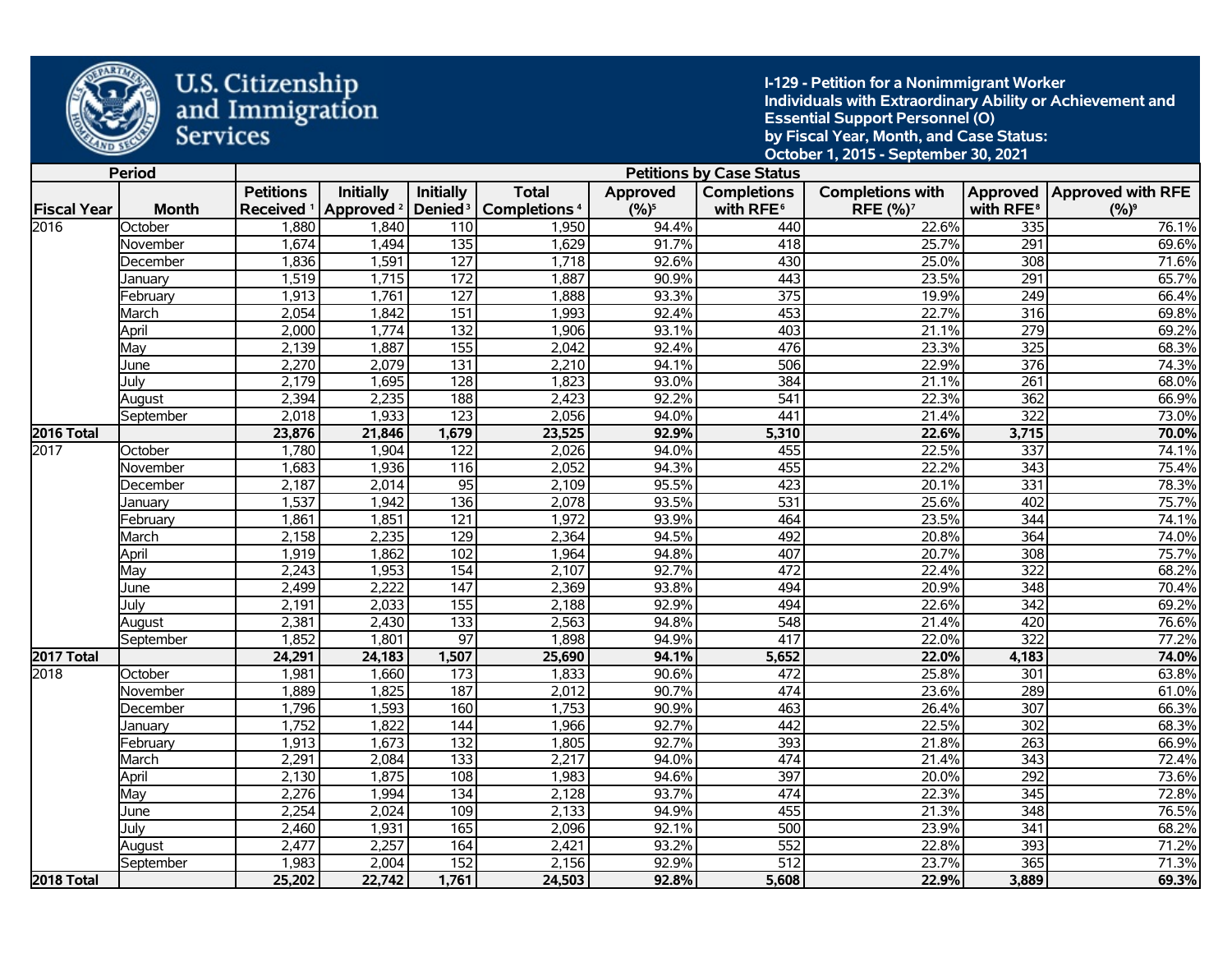|                    | <b>Period</b> |                  |                                             |                     |                                |           | <b>Petitions by Case Status</b> |                         |                       |                              |
|--------------------|---------------|------------------|---------------------------------------------|---------------------|--------------------------------|-----------|---------------------------------|-------------------------|-----------------------|------------------------------|
|                    |               | <b>Petitions</b> | <b>Initially</b>                            | Initially           | <b>Total</b>                   | Approved  | <b>Completions</b>              | <b>Completions with</b> |                       | Approved   Approved with RFE |
| <b>Fiscal Year</b> | <b>Month</b>  |                  | Received <sup>1</sup> Approved <sup>2</sup> | Denied <sup>3</sup> | <b>Completions<sup>4</sup></b> | $(9/6)^5$ | with RFE <sup>6</sup>           | RFE (%) <sup>7</sup>    | with RFE <sup>8</sup> | $(%)^9$                      |
| 2019               | October       | 2,055            | 2,028                                       | 184                 | 2,212                          | 91.7%     | 581                             | 26.3%                   | 401                   | 69.0%                        |
|                    | November      | 1,843            | 1,671                                       | 189                 | 1,860                          | 89.8%     | 545                             | 29.3%                   | 360                   | 66.1%                        |
|                    | December      | 1,984            | 1,585                                       | $\overline{171}$    | 1,756                          | 90.3%     | 500                             | 28.5%                   | 331                   | 66.2%                        |
|                    | January       | 1,764            | 1,908                                       | $\overline{246}$    | 2,154                          | 88.6%     | 650                             | 30.2%                   | 418                   | 64.3%                        |
|                    | February      | 2,020            | 1,682                                       | $\frac{163}{ }$     | 1,845                          | 91.2%     | 500                             | 27.1%                   | $\frac{1}{338}$       | 67.6%                        |
|                    | March         | 2,293            | 1,861                                       | 160                 | 2,021                          | 92.1%     | 518                             | 25.6%                   | 361                   | 69.7%                        |
|                    | April         | 2,301            | 2,056                                       | $\overline{201}$    | 2,257                          | 91.1%     | 584                             | 25.9%                   | 389                   | 66.6%                        |
|                    | May           | 2,555            | 2,052                                       | 188                 | 2,240                          | 91.6%     | 556                             | 24.8%                   | 370                   | 66.5%                        |
|                    | June          | 2,436            | 1,992                                       | 187                 | 2,179                          | 91.4%     | 536                             | 24.6%                   | 355                   | 66.2%                        |
|                    | July          | 2,570            | 2,339                                       | 231                 | 2,570                          | 91.0%     | 639                             | 24.9%                   | 411                   | 64.3%                        |
|                    | August        | 2,514            | 2,174                                       | $\overline{202}$    | 2,376                          | 91.5%     | $\overline{548}$                | 23.1%                   | 352                   | 64.2%                        |
|                    | September     | 2,172            | 1,736                                       | $\overline{214}$    | 1,950                          | 89.0%     | 560                             | 28.7%                   | 357                   | 63.8%                        |
| 2019 Total         |               | 26,507           | 23,084                                      | 2,336               | 25,420                         | 90.8%     | 6,717                           | 26.4%                   | 4,443                 | 66.1%                        |
| 2020               | October       | 2,246            | 2,017                                       | $\overline{209}$    | 2,226                          | 90.6%     | 658                             | 29.6%                   | 459                   | 69.8%                        |
|                    | November      | 2,031            | 1,580                                       | 196                 | 1,776                          | 89.0%     | 533                             | 30.0%                   | $\overline{343}$      | 64.4%                        |
|                    | December      | 2,057            | 1,770                                       | 181                 | 1,951                          | 90.7%     | 565                             | 29.0%                   | 384                   | 68.0%                        |
|                    | January       | 1,828            | 1,682                                       | 199                 | 1,881                          | 89.4%     | 586                             | 31.2%                   | 395                   | 67.4%                        |
|                    | February      | 2,228            | 1,751                                       | $\overline{204}$    | 1,955                          | 89.6%     | 551                             | 28.2%                   | 352                   | 63.9%                        |
|                    | March         | 1,810            | 2,035                                       | $\overline{275}$    | 2,310                          | 88.1%     | $\overline{716}$                | 31.0%                   | 455                   | 63.5%                        |
|                    | April         | 1,640            | 965                                         | $\overline{221}$    | 1,186                          | 81.4%     | 476                             | 40.1%                   | $\overline{261}$      | 54.8%                        |
|                    | May           | 1,684            | 1,347                                       | 140                 | 1,487                          | 90.6%     | 431                             | 29.0%                   | 292                   | 67.7%                        |
|                    | June          | 1,670            | 1,693                                       | $\overline{128}$    | 1,821                          | 93.0%     | 494                             | 27.1%                   | 370                   | 74.9%                        |
|                    | July          | 1,842            | 1,741                                       | 123                 | 1,864                          | 93.4%     | 469                             | 25.2%                   | 348                   | 74.2%                        |
|                    | August        | 1,592            | 1,701                                       | 206                 | 1,907                          | 89.2%     | 667                             | 35.0%                   | 465                   | 69.7%                        |
|                    | September     | 1,673            | 1,617                                       | 198                 | 1,815                          | 89.1%     | 617                             | 34.0%                   | 423                   | 68.6%                        |
| <b>2020 Total</b>  |               | 22,301           | 19,899                                      | 2,280               | 22,179                         | 89.7%     | 6,763                           | 30.5%                   | 4,547                 | 67.2%                        |
| 2021               | October       | 1,378            | 1,639                                       | $\overline{226}$    | 1,865                          | 87.9%     | 648                             | 34.7%                   | 427                   | 65.9%                        |
|                    | November      | 1,190            | 1,144                                       | 175                 | 1,319                          | 86.7%     | 528                             | 40.0%                   | 356                   | 67.4%                        |
|                    | December      | 1,364            | 1,200                                       | 207                 | 1,407                          | 85.3%     | 570                             | 40.5%                   | 367                   | 64.4%                        |
|                    | January       | 1,131            | 1,180                                       | $\overline{148}$    | 1,328                          | 88.9%     | 396                             | 29.8%                   | $\overline{250}$      | 63.1%                        |
|                    | February      | 1,232            | 1,153                                       | 113                 | 1,266                          | 91.1%     | 339                             | 26.8%                   | 226                   | 66.7%                        |
|                    | March         | 1,831            | 1,579                                       | 210                 | 1,789                          | 88.3%     | 580                             | 32.4%                   | $\overline{372}$      | 64.1%                        |
|                    | April         | 1,789            | 1,501                                       | 109                 | 1,610                          | 93.2%     | 428                             | 26.6%                   | $\overline{321}$      | 75.0%                        |
|                    | May           | 1,896            | 1,524                                       | $\overline{144}$    | 1,668                          | 91.4%     | 443                             | 26.6%                   | 302                   | 68.2%                        |
|                    | June          | 2,325            | 1,939                                       | $\frac{139}{x}$     | 2,078                          | 93.3%     | 493                             | 23.7%                   | 359                   | 72.8%                        |
|                    | Julv          | 2,284            | 2,110                                       | 89                  | 2,199                          | 96.0%     | 444                             | 20.2%                   | 360                   | 81.1%                        |
|                    | August        | 2,214            | 2,385                                       | $\frac{113}{1}$     | 2,498                          | 95.5%     | $\overline{512}$                | 20.5%                   | 402                   | 78.5%                        |
|                    | September     | 2,039            | 1,978                                       | $\overline{149}$    | 2,127                          | 93.0%     | 498                             | 23.4%                   | 353                   | 70.9%                        |
| 2021 Total         |               | 20,673           | 19,332                                      | 1,822               | 21,154                         | 91.4%     | 5,879                           | 27.8%                   | 4,095                 | 69.7%                        |
| <b>Grand Total</b> |               | 142,850          | 131,086                                     | 11,385              | 142,471                        | 92.0%     | 35,929                          | 25.2%                   | 24,872                | 69.2%                        |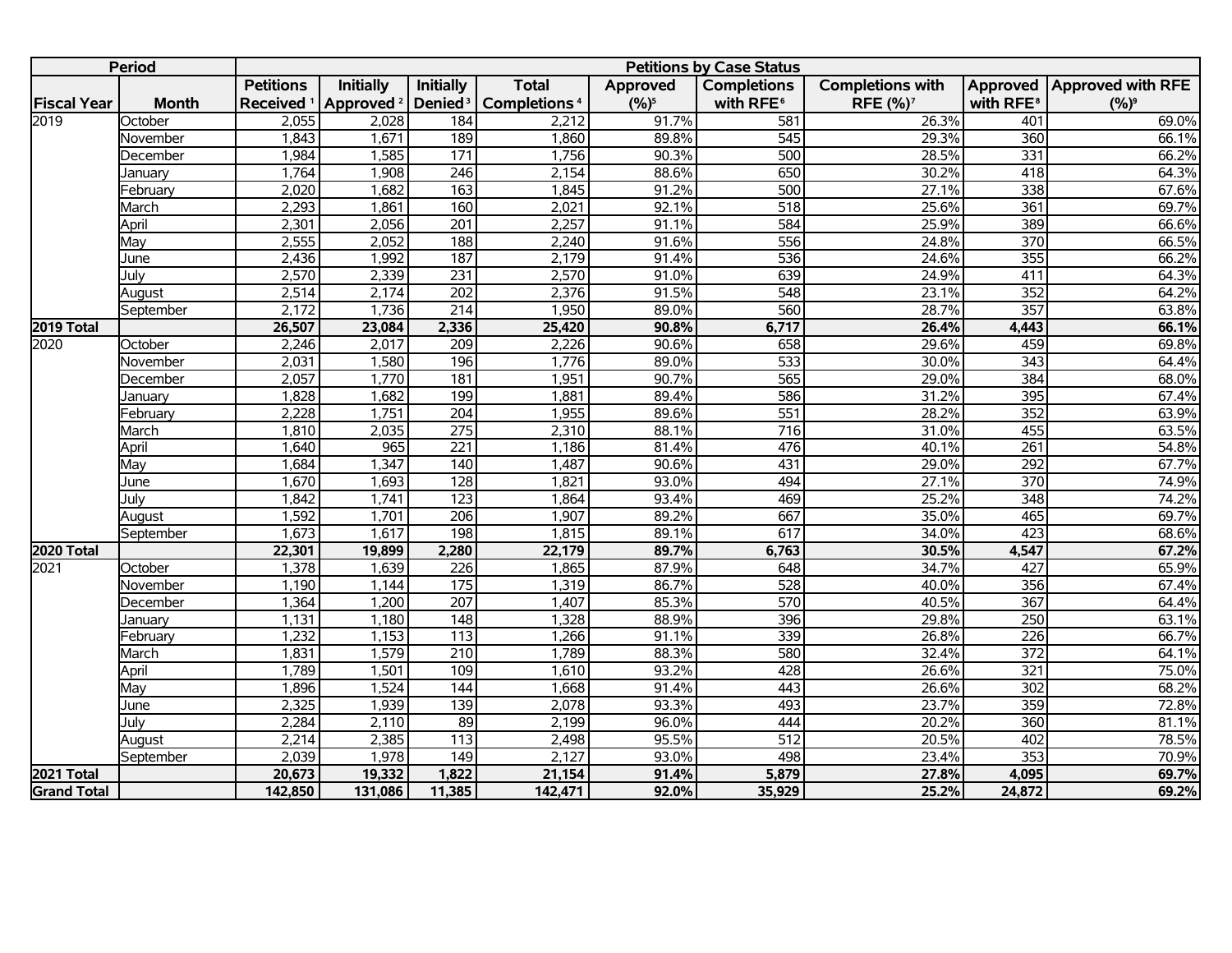

**I-129 - Petition for a Nonimmigrant Worker Individuals with Extraordinary Ability or Achievement and Essential Support Personnel (O) by Fiscal Year, Quarter, and Case Status: October 1, 2015 - September 30, 2021** 

|                    | <b>Period</b>   |                  |                                             |                  |                                                |           | <b>Petitions by Case Status</b> |                            |                       |                              |
|--------------------|-----------------|------------------|---------------------------------------------|------------------|------------------------------------------------|-----------|---------------------------------|----------------------------|-----------------------|------------------------------|
|                    |                 | <b>Petitions</b> | <b>Initially</b>                            | <b>Initially</b> | <b>Total</b>                                   | Approved  | <b>Completions</b>              | <b>Completions with</b>    |                       | Approved   Approved with RFE |
| <b>Fiscal Year</b> | Quarter         |                  | Received <sup>1</sup> Approved <sup>2</sup> |                  | Denied <sup>3</sup>   Completions <sup>4</sup> | $(9/6)^5$ | with RFE <sup>6</sup>           | <b>RFE (%)<sup>7</sup></b> | with RFE <sup>8</sup> | $(%)^9$                      |
| 2016               | Q1. Oct. - Dec. | 5,390            | 4,925                                       | 372              | 5,297                                          | 93.0%     | 1,288                           | 24.3%                      | 934                   | 72.5%                        |
|                    | Q2. Jan. - Mar. | 5,486            | 5,318                                       | 450              | 5,768                                          | 92.2%     | 1,271                           | 22.0%                      | 856                   | 67.3%                        |
|                    | Q3. Apr. - Jun. | 6,409            | 5,740                                       | 418              | 6,158                                          | 93.2%     | 1,385                           | 22.5%                      | 980                   | 70.8%                        |
|                    | Q4. Jul. - Sep. | 6,591            | 5,863                                       | 439              | 6,302                                          | 93.0%     | 1,366                           | 21.7%                      | $\overline{945}$      | 69.2%                        |
| 2016 Total         |                 | 23,876           | 21,846                                      | 1,679            | 23,525                                         | 92.9%     | 5,310                           | 22.6%                      | 3,715                 | 70.0%                        |
| 2017               | Q1. Oct. - Dec. | 5,650            | 5,854                                       | $\overline{333}$ | 6,187                                          | 94.6%     | 1,333                           | 21.5%                      | 1,011                 | 75.8%                        |
|                    | Q2. Jan. - Mar. | 5,556            | 6,028                                       | 386              | 6,414                                          | 94.0%     | 1,487                           | 23.2%                      | 1,110                 | 74.6%                        |
|                    | Q3. Apr. - Jun. | 6,661            | 6,037                                       | 403              | 6,440                                          | 93.7%     | 1,373                           | 21.3%                      | 978                   | 71.2%                        |
|                    | Q4. Jul. - Sep. | 6,424            | 6,264                                       | 385              | 6,649                                          | 94.2%     | 1.459                           | 21.9%                      | 1,084                 | 74.3%                        |
| 2017 Total         |                 | 24,291           | 24,183                                      | 1,507            | 25,690                                         | 94.1%     | 5,652                           | 22.0%                      | 4,183                 | 74.0%                        |
| 2018               | Q1. Oct. - Dec. | 5,666            | 5,078                                       | 520              | 5,598                                          | 90.7%     | 1,409                           | 25.2%                      | 897                   | 63.7%                        |
|                    | Q2. Jan. - Mar. | 5,956            | 5,579                                       | 409              | 5,988                                          | 93.2%     | 1,309                           | 21.9%                      | 908                   | 69.4%                        |
|                    | Q3. Apr. - Jun. | 6,660            | 5,893                                       | 351              | 6,244                                          | 94.4%     | 1,326                           | 21.2%                      | 985                   | 74.3%                        |
|                    | Q4. Jul. - Sep. | 6,920            | 6,192                                       | 481              | 6,673                                          | 92.8%     | 1,564                           | 23.4%                      | 1,099                 | 70.3%                        |
| 2018 Total         |                 | 25,202           | 22,742                                      | 1,761            | 24,503                                         | 92.8%     | 5,608                           | 22.9%                      | 3,889                 | 69.3%                        |
| 2019               | Q1. Oct. - Dec. | 5,882            | 5,284                                       | 544              | 5,828                                          | 90.7%     | 1,626                           | 27.9%                      | 1,092                 | 67.2%                        |
|                    | Q2. Jan. - Mar. | 6,077            | 5,451                                       | 569              | 6,020                                          | 90.5%     | 1,668                           | 27.7%                      | 1,117                 | 67.0%                        |
|                    | Q3. Apr. - Jun. | 7,292            | 6.100                                       | 576              | 6,676                                          | 91.4%     | 1,676                           | 25.1%                      | 1,114                 | 66.5%                        |
|                    | Q4. Jul. - Sep. | 7,256            | 6,249                                       | 647              | 6,896                                          | 90.6%     | 1,747                           | 25.3%                      | 1,120                 | 64.1%                        |
| 2019 Total         |                 | 26,507           | 23,084                                      | 2,336            | 25,420                                         | 90.8%     | 6,717                           | 26.4%                      | 4,443                 | 66.1%                        |
| 2020               | Q1. Oct. - Dec. | 6,334            | 5,367                                       | 586              | 5,953                                          | 90.2%     | 1,756                           | 29.5%                      | 1,186                 | 67.5%                        |
|                    | Q2. Jan. - Mar. | 5,866            | 5,468                                       | 678              | 6,146                                          | 89.0%     | 1,853                           | 30.1%                      | 1,202                 | 64.9%                        |
|                    | 03. Apr. - Jun. | 4,994            | 4,005                                       | 489              | 4,494                                          | 89.1%     | 1,401                           | 31.2%                      | 923                   | 65.9%                        |
|                    | Q4. Jul. - Sep. | 5,107            | 5,059                                       | 527              | 5,586                                          | 90.6%     | 1,753                           | 31.4%                      | 1,236                 | 70.5%                        |
| 2020 Total         |                 | 22,301           | 19,899                                      | 2,280            | 22,179                                         | 89.7%     | 6,763                           | 30.5%                      | 4,547                 | 67.2%                        |
| 2021               | Q1. Oct. - Dec. | 3,932            | 3,983                                       | 608              | 4,591                                          | 86.8%     | 1,746                           | 38.0%                      | 1,150                 | 65.9%                        |
|                    | Q2. Jan. - Mar. | 4,194            | 3,912                                       | 471              | 4,383                                          | 89.3%     | 1,315                           | 30.0%                      | 848                   | 64.5%                        |
|                    | Q3. Apr. - Jun. | 6,010            | 4,964                                       | 392              | 5,356                                          | 92.7%     | 1,364                           | 25.5%                      | 982                   | 72.0%                        |
|                    | Q4. Jul. - Sep. | 6,537            | 6,473                                       | 351              | 6,824                                          | 94.9%     | 1,454                           | 21.3%                      | 1,115                 | 76.7%                        |
| 2021 Total         |                 | 20,673           | 19,332                                      | 1,822            | 21,154                                         | 91.4%     | 5,879                           | 27.8%                      | 4,095                 | 69.7%                        |
| <b>Grand Total</b> |                 | 142,850          | 131,086                                     | 11,385           | 142,471                                        | 92.0%     | 35,929                          | 25.2%                      | 24,872                | 69.2%                        |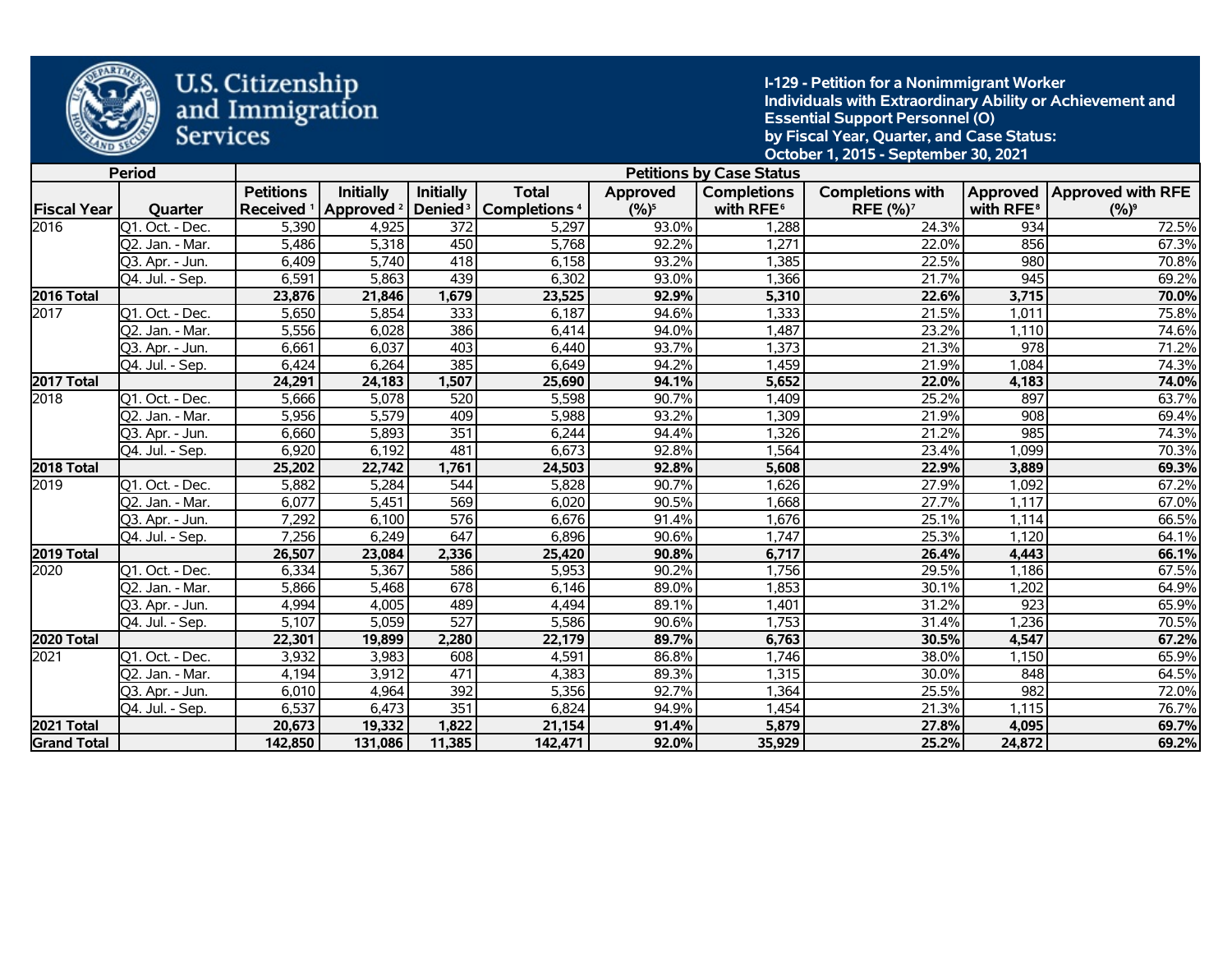

**I-129 - Petition for a Nonimmigrant Worker Athlete, Athletic/Entertainment Group, Artist, or Entertainer and Essential Support Personnel (P) by Fiscal Year, Month, and Case Status: October 1, 2015 - September 30, 2021** 

|                    | <b>Period</b> |                       |                       |                     |                                |           | <b>Petitions by Case Status</b> |                         |                       |                              |
|--------------------|---------------|-----------------------|-----------------------|---------------------|--------------------------------|-----------|---------------------------------|-------------------------|-----------------------|------------------------------|
|                    |               | <b>Petitions</b>      | <b>Initially</b>      | <b>Initially</b>    | <b>Total</b>                   | Approved  | <b>Completions</b>              | <b>Completions with</b> |                       | Approved   Approved with RFE |
| <b>Fiscal Year</b> | <b>Month</b>  | Received <sup>1</sup> | Approved <sup>2</sup> | Denied <sup>3</sup> | <b>Completions<sup>4</sup></b> | $(9/6)^5$ | with RFE <sup>6</sup>           | RFE (%) <sup>7</sup>    | with RFE <sup>8</sup> | $(%)^9$                      |
| 2016               | October       | 851                   | 825                   | $\overline{79}$     | 904                            | 91.3%     | 212                             | 23.5%                   | 139                   | 65.6%                        |
|                    | November      | 1,049                 | 739                   | $\overline{82}$     | 821                            | 90.0%     | 188                             | 22.9%                   | 111                   | 59.0%                        |
|                    | December      | 1,033                 | 940                   | $\overline{77}$     | 1,017                          | 92.4%     | 192                             | 18.9%                   | $\overline{119}$      | 62.0%                        |
|                    | Januarv       | 925                   | 867                   | $\overline{71}$     | 938                            | 92.4%     | 202                             | 21.5%                   | $\overline{133}$      | 65.8%                        |
|                    | February      | 1,079                 | 1,078                 | $\overline{95}$     | 1,173                          | 91.9%     | 226                             | 19.3%                   | 138                   | 61.1%                        |
|                    | March         | 1,137                 | 954                   | $\overline{83}$     | 1,037                          | 92.0%     | 225                             | 21.7%                   | 148                   | 65.8%                        |
|                    | April         | 976                   | 929                   | $\overline{83}$     | 1,012                          | 91.8%     | $\overline{211}$                | 20.8%                   | $\overline{133}$      | 63.0%                        |
|                    | May           | 997                   | 1,018                 | $\overline{61}$     | 1,079                          | 94.3%     | $\overline{206}$                | 19.1%                   | $\overline{148}$      | 71.8%                        |
|                    | June          | 1,053                 | 881                   | $\overline{79}$     | 960                            | 91.8%     | 197                             | 20.5%                   | 126                   | 64.0%                        |
|                    | July          | 1,137                 | 896                   | 61                  | 957                            | 93.6%     | 169                             | 17.7%                   | $\overline{112}$      | 66.3%                        |
|                    | August        | 1,094                 | 1,137                 | 70                  | 1,207                          | 94.2%     | 228                             | 18.9%                   | 164                   | 71.9%                        |
|                    | September     | 859                   | 956                   | 67                  | 1,023                          | 93.5%     | 195                             | 19.1%                   | $\overline{135}$      | 69.2%                        |
| 2016 Total         |               | 12,190                | 11,220                | 908                 | 12,128                         | 92.5%     | 2,451                           | 20.2%                   | 1,606                 | 65.5%                        |
| 2017               | October       | 878                   | 861                   | $\overline{54}$     | 915                            | 94.1%     | 162                             | 17.7%                   | 112                   | 69.1%                        |
|                    | November      | 906                   | 881                   | 66                  | 947                            | 93.0%     | 191                             | 20.2%                   | $\overline{131}$      | 68.6%                        |
|                    | December      | 1,282                 | 1,049                 | $\overline{71}$     | 1,120                          | 93.7%     | 181                             | 16.2%                   | 111                   | 61.3%                        |
|                    | Januarv       | 878                   | 985                   | $\overline{90}$     | 1,075                          | 91.6%     | 238                             | 22.1%                   | $\overline{151}$      | 63.4%                        |
|                    | February      | 890                   | 972                   | $\overline{91}$     | 1,063                          | 91.4%     | 230                             | 21.6%                   | $\frac{142}{2}$       | 61.7%                        |
|                    | March         | 1,096                 | 1,097                 | 114                 | 1,211                          | 90.6%     | $\overline{279}$                | 23.0%                   | 170                   | 60.9%                        |
|                    | April         | 807                   | 823                   | 64                  | 887                            | 92.8%     | 228                             | 25.7%                   | 168                   | 73.7%                        |
|                    | Mav           | 1,019                 | 853                   | $\overline{94}$     | 947                            | 90.1%     | 233                             | 24.6%                   | 144                   | 61.8%                        |
|                    | June          | $\overline{971}$      | 954                   | 107                 | 1,061                          | 89.9%     | $\overline{271}$                | 25.5%                   | 165                   | 60.9%                        |
|                    | July          | 1,147                 | 960                   | $\overline{91}$     | 1,051                          | 91.3%     | 212                             | 20.2%                   | 131                   | 61.8%                        |
|                    | August        | 1,022                 | 1,099                 | $\overline{86}$     | 1,185                          | 92.7%     | $\overline{258}$                | 21.8%                   | $\overline{175}$      | 67.8%                        |
|                    | September     | 809                   | 799                   | 61                  | 860                            | 92.9%     | 199                             | 23.1%                   | 140                   | 70.4%                        |
| 2017 Total         |               | 11,705                | 11,333                | 989                 | 12,322                         | 92.0%     | 2,682                           | 21.8%                   | 1,740                 | 64.9%                        |
| 2018               | October       | 932                   | 707                   | 101                 | 808                            | 87.5%     | 225                             | 27.8%                   | 126                   | 56.0%                        |
|                    | November      | 936                   | 856                   | $\overline{71}$     | 927                            | 92.3%     | 196                             | 21.1%                   | 126                   | 64.3%                        |
|                    | December      | 1,014                 | 894                   | $\overline{51}$     | 945                            | 94.6%     | 207                             | 21.9%                   | 158                   | 76.3%                        |
|                    | Januarv       | 1,006                 | 1,007                 | 64                  | 1,071                          | 94.0%     | $\overline{224}$                | 20.9%                   | 162                   | 72.3%                        |
|                    | Februarv      | 1,035                 | $\overline{973}$      | $\overline{57}$     | 1,030                          | 94.5%     | 195                             | 18.9%                   | $\frac{139}{2}$       | 71.3%                        |
|                    | March         | 1,100                 | 1,032                 | 76                  | 1,108                          | 93.1%     | 200                             | 18.1%                   | 129                   | 64.5%                        |
|                    | April         | $\overline{921}$      | 853                   | 66                  | 919                            | 92.8%     | $\overline{219}$                | 23.8%                   | 159                   | 72.6%                        |
|                    | May           | 1,046                 | 891                   | $\overline{74}$     | 965                            | 92.3%     | 243                             | 25.2%                   | 170                   | 70.0%                        |
|                    | June          | 983                   | 923                   | 66                  | 989                            | 93.3%     | $\overline{209}$                | 21.1%                   | $\overline{147}$      | 70.3%                        |
|                    | July          | 1,284                 | 1,053                 | 80                  | 1,133                          | 92.9%     | $\overline{242}$                | 21.4%                   | 167                   | 69.0%                        |
|                    | August        | 1,179                 | 1,100                 | $\overline{77}$     | 1,177                          | 93.5%     | $\overline{258}$                | 21.9%                   | 185                   | 71.7%                        |
|                    | September     | 827                   | 1,016                 | 62                  | 1,078                          | 94.2%     | 201                             | 18.6%                   | $\overline{142}$      | 70.6%                        |
| <b>2018 Total</b>  |               | 12,263                | 11,305                | 845                 | 12,150                         | 93.0%     | 2,619                           | 21.6%                   | 1,810                 | 69.1%                        |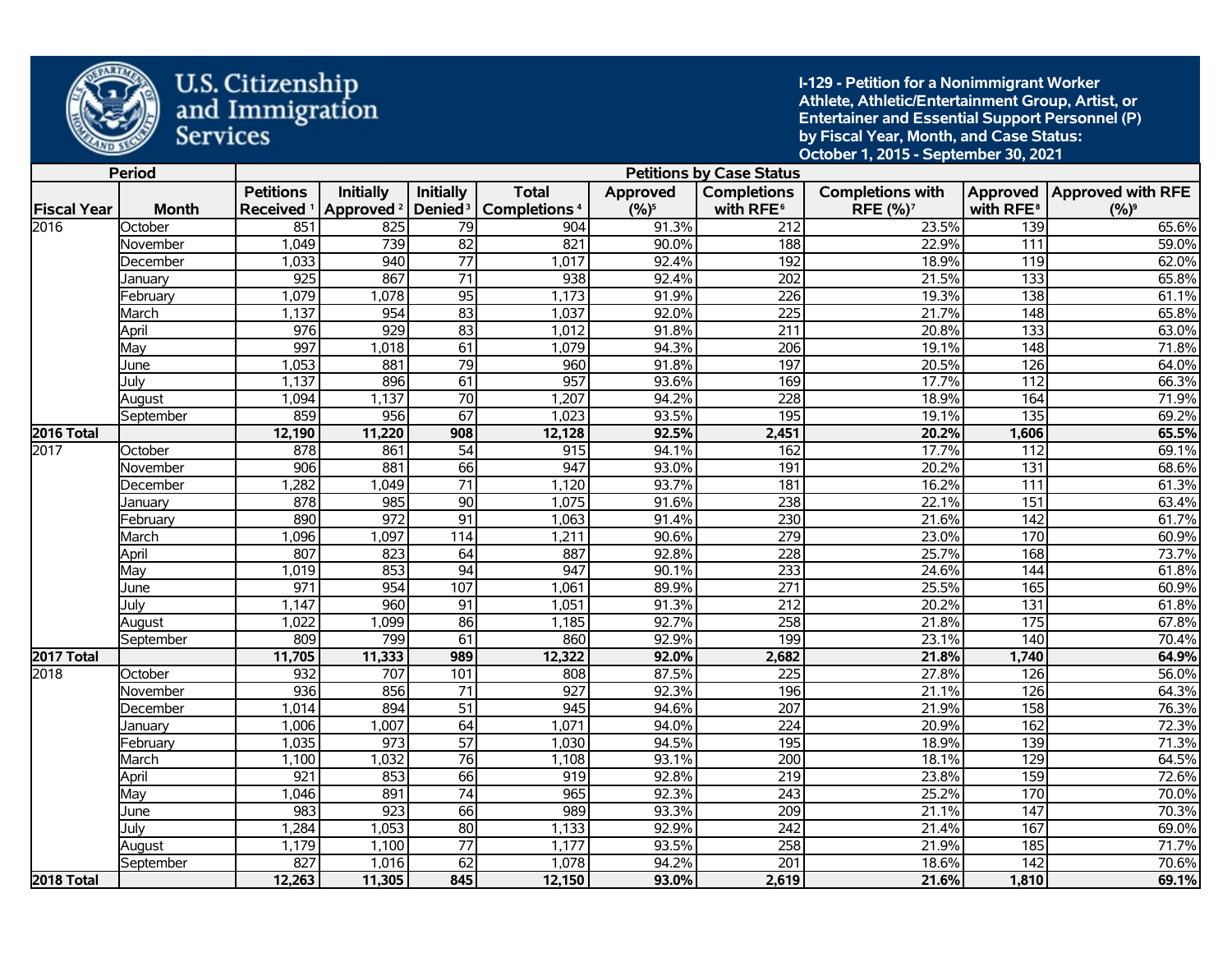|                    | <b>Period</b> |                  |                                             |                     |                          |           | <b>Petitions by Case Status</b> |                            |                       |                            |
|--------------------|---------------|------------------|---------------------------------------------|---------------------|--------------------------|-----------|---------------------------------|----------------------------|-----------------------|----------------------------|
|                    |               | <b>Petitions</b> | <b>Initially</b>                            | Initially           | <b>Total</b>             | Approved  | <b>Completions</b>              | <b>Completions with</b>    |                       | Approved Approved with RFE |
| <b>Fiscal Year</b> | <b>Month</b>  |                  | Received <sup>1</sup> Approved <sup>2</sup> | Denied <sup>3</sup> | Completions <sup>4</sup> | $(9/6)^5$ | with RFE <sup>6</sup>           | <b>RFE (%)<sup>7</sup></b> | with RFE <sup>8</sup> | $(%)^9$                    |
| 2019               | October       | 956              | 826                                         | $\overline{87}$     | 913                      | 90.5%     | 211                             | 23.1%                      | 126                   | 59.7%                      |
|                    | November      | 1,076            | 907                                         | 61                  | 968                      | 93.7%     | 178                             | 18.4%                      | 119                   | 66.9%                      |
|                    | December      | 1,208            | 993                                         | $\overline{68}$     | 1,061                    | 93.6%     | 215                             | 20.3%                      | 150                   | 69.8%                      |
|                    | Januarv       | 1,098            | 1,103                                       | 130                 | 1,233                    | 89.5%     | 320                             | 26.0%                      | 197                   | 61.6%                      |
|                    | February      | 1,064            | 937                                         | 86                  | 1,023                    | 91.6%     | 254                             | 24.8%                      | 174                   | 68.5%                      |
|                    | March         | 1,103            | 930                                         | 106                 | 1,036                    | 89.8%     | 284                             | 27.4%                      | 184                   | 64.8%                      |
|                    | April         | 1,049            | 928                                         | 91                  | 1,019                    | 91.1%     | $\overline{276}$                | 27.1%                      | 190                   | 68.8%                      |
|                    | May           | 1,131            | 899                                         | 88                  | 987                      | 91.1%     | 257                             | 26.0%                      | 172                   | 66.9%                      |
|                    | June          | 1,046            | 848                                         | 95                  | 943                      | 89.9%     | 232                             | 24.6%                      | 138                   | 59.5%                      |
|                    | Julv          | 1,321            | 1,216                                       | $\overline{85}$     | 1,301                    | 93.5%     | $\overline{230}$                | 17.7%                      | 149                   | 64.8%                      |
|                    | August        | 1,135            | 1,134                                       | $\overline{110}$    | 1,244                    | 91.2%     | 287                             | 23.1%                      | 182                   | 63.4%                      |
|                    | September     | 927              | 781                                         | 88                  | 869                      | 89.9%     | 242                             | 27.8%                      | 156                   | 64.5%                      |
| 2019 Total         |               | 13,114           | 11,502                                      | 1,095               | 12,597                   | 91.3%     | 2,986                           | 23.7%                      | 1,937                 | 64.9%                      |
| 2020               | October       | 1,023            | $\overline{791}$                            | 103                 | 894                      | 88.5%     | 232                             | 26.0%                      | $\frac{134}{x}$       | 57.8%                      |
|                    | November      | 999              | 792                                         | 96                  | 888                      | 89.2%     | 233                             | 26.2%                      | 139                   | 59.7%                      |
|                    | December      | 1,138            | 933                                         | 60                  | 993                      | 94.0%     | $\overline{200}$                | 20.1%                      | $\overline{144}$      | 72.0%                      |
|                    | January       | 1,216            | 1,063                                       | 97                  | 1,160                    | 91.6%     | 269                             | 23.2%                      | 182                   | 67.7%                      |
|                    | Februarv      | 1,022            | 912                                         | 88                  | 1,000                    | 91.2%     | 225                             | 22.5%                      | 139                   | 61.8%                      |
|                    | March         | 786              | 964                                         | 144                 | 1,108                    | 87.0%     | $\frac{1}{338}$                 | 30.5%                      | 197                   | 58.3%                      |
|                    | April         | 335              | 360                                         | $\overline{73}$     | 433                      | 83.1%     | 130                             | 30.0%                      | 64                    | 49.2%                      |
|                    | Mav           | 351              | $\frac{1}{335}$                             | 69                  | 404                      | 82.9%     | 141                             | 34.9%                      | $\overline{73}$       | 51.8%                      |
|                    | June          | 387              | 395                                         | $\overline{51}$     | 446                      | 88.6%     | $\overline{140}$                | 31.4%                      | $\overline{92}$       | 65.7%                      |
|                    | Julv          | 440              | 446                                         | $\overline{47}$     | 493                      | 90.5%     | 140                             | 28.4%                      | 94                    | 67.1%                      |
|                    | August        | 366              | 366                                         | $\overline{62}$     | 428                      | 85.5%     | 149                             | 34.8%                      | 87                    | 58.4%                      |
|                    | September     | 439              | 401                                         | $\overline{85}$     | 486                      | 82.5%     | 168                             | 34.6%                      | 85                    | 50.6%                      |
| 2020 Total         |               | 8,502            | 7,758                                       | 975                 | 8,733                    | 88.8%     | 2,365                           | 27.1%                      | 1,430                 | 60.5%                      |
| 2021               | October       | 452              | 491                                         | 103                 | 594                      | 82.7%     | 174                             | 29.3%                      | 76                    | 43.7%                      |
|                    | November      | 475              | 420                                         | $\overline{77}$     | 497                      | 84.5%     | 140                             | 28.2%                      | 66                    | 47.1%                      |
|                    | December      | 694              | 595                                         | $\overline{76}$     | 671                      | 88.7%     | 163                             | 24.3%                      | 95                    | 58.3%                      |
|                    | January       | 498              | 560                                         | $\overline{41}$     | 601                      | 93.2%     | 133                             | 22.1%                      | 95                    | 71.4%                      |
|                    | February      | 422              | 433                                         | $\overline{35}$     | 468                      | 92.5%     | 99                              | 21.2%                      | 65                    | 65.7%                      |
|                    | March         | 560              | 488                                         | $\overline{55}$     | $\overline{543}$         | 89.9%     | 139                             | 25.6%                      | 84                    | 60.4%                      |
|                    | April         | 553              | 468                                         | $\overline{38}$     | 506                      | 92.5%     | 91                              | 18.0%                      | $\overline{56}$       | 61.5%                      |
|                    | May           | 639              | 456                                         | $\overline{56}$     | 512                      | 89.1%     | 130                             | 25.4%                      | 79                    | 60.8%                      |
|                    | June          | 782              | 643                                         | $\overline{31}$     | 674                      | 95.4%     | 123                             | 18.2%                      | $\overline{94}$       | 76.4%                      |
|                    | Julv          | 877              | $\overline{771}$                            | $\overline{23}$     | 794                      | 97.1%     | 112                             | 14.1%                      | 89                    | 79.5%                      |
|                    | August        | 973              | 1,000                                       | $\overline{35}$     | 1,035                    | 96.6%     | 153                             | 14.8%                      | 120                   | 78.4%                      |
|                    | September     | $\overline{778}$ | 731                                         | 61                  | 792                      | 92.3%     | $\overline{147}$                | 18.6%                      | 86                    | 58.5%                      |
| 2021 Total         |               | 7,703            | 7,056                                       | 631                 | 7,687                    | 91.8%     | 1,604                           | 20.9%                      | 1,005                 | 62.7%                      |
| <b>Grand Total</b> |               | 65,477           | 60,174                                      | 5,443               | 65,617                   | 91.7%     | 14,707                          | 22.4%                      | 9,528                 | 64.8%                      |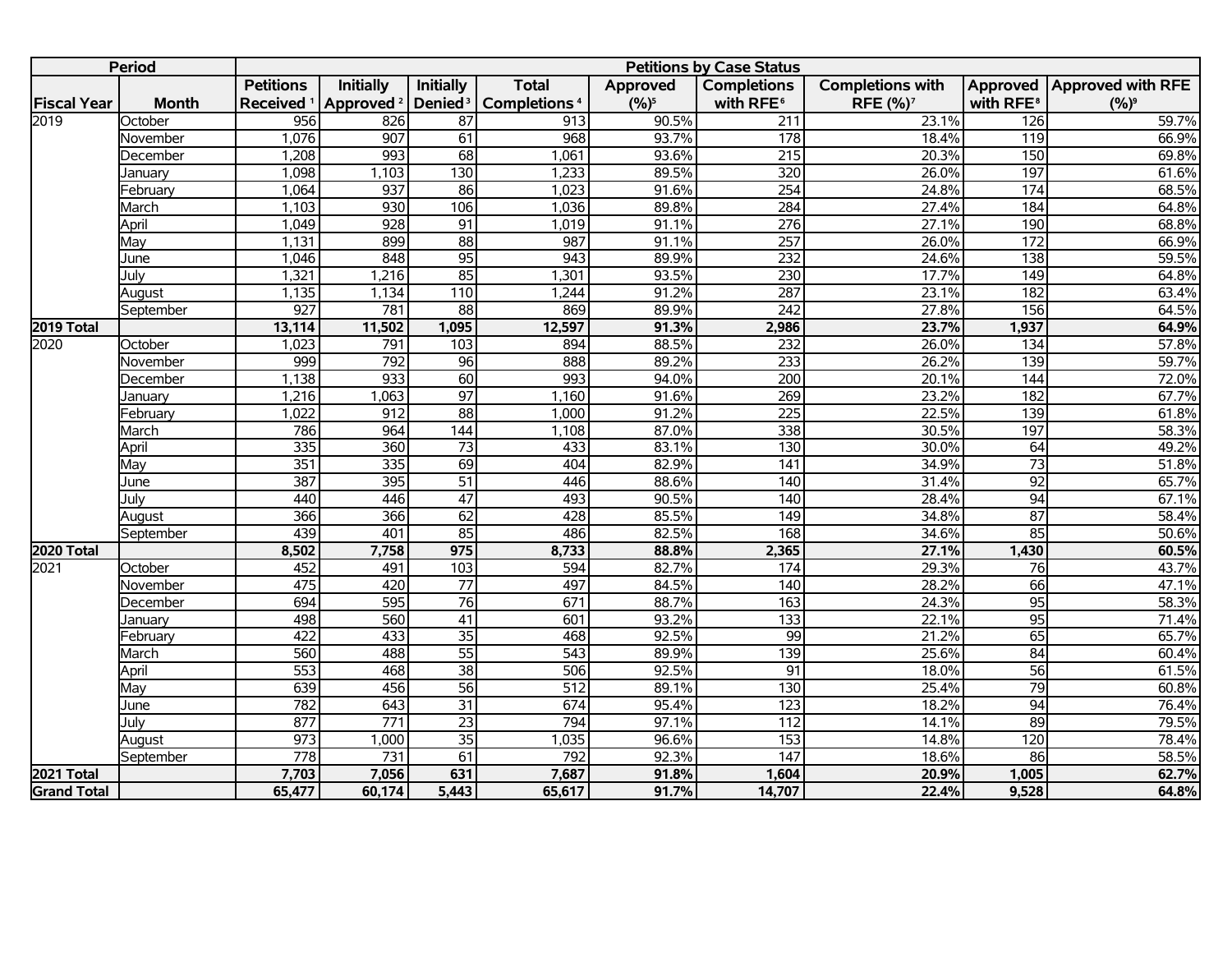

**I-129 - Petition for a Nonimmigrant Worker Athlete, Athletic/Entertainment Group, Artist, or Entertainer and Essential Support Personnel (P) by Fiscal Year, Quarter, and Case Status: October 1, 2015 - September 30, 2021** 

|                    | <b>Period</b>                 |                  |                  |                  |                                                                                          |          | <b>Petitions by Case Status</b> |                            |                       |                              |
|--------------------|-------------------------------|------------------|------------------|------------------|------------------------------------------------------------------------------------------|----------|---------------------------------|----------------------------|-----------------------|------------------------------|
|                    |                               | <b>Petitions</b> | <b>Initially</b> | <b>Initially</b> | <b>Total</b>                                                                             | Approved | <b>Completions</b>              | <b>Completions with</b>    |                       | Approved   Approved with RFE |
| <b>Fiscal Year</b> | Quarter                       |                  |                  |                  | Received <sup>1</sup> Approved <sup>2</sup> Denied <sup>3</sup> Completions <sup>4</sup> | $(%)^5$  | with RFE <sup>6</sup>           | <b>RFE (%)<sup>7</sup></b> | with RFE <sup>8</sup> | $(%)^9$                      |
| 2016               | $\overline{Q1}$ . Oct. - Dec. | 2,933            | 2,504            | 238              | 2,742                                                                                    | 91.3%    | 592                             | 21.6%                      | 369                   | 62.3%                        |
|                    | Q2. Jan. - Mar.               | 3,141            | 2,899            | 249              | 3,148                                                                                    | 92.1%    | 653                             | 20.7%                      | 419                   | 64.2%                        |
|                    | Q3. Apr. - Jun.               | 3,026            | 2,828            | 223              | 3,051                                                                                    | 92.7%    | 614                             | 20.1%                      | 407                   | 66.3%                        |
|                    | Q4. Jul. - Sep.               | 3,090            | 2,989            | 198              | 3,187                                                                                    | 93.8%    | 592                             | 18.6%                      | 411                   | 69.4%                        |
| 2016 Total         |                               | 12,190           | 11,220           | 908              | 12,128                                                                                   | 92.5%    | 2,451                           | 20.2%                      | 1,606                 | 65.5%                        |
| 2017               | Q1. Oct. - Dec.               | 3,066            | 2,791            | 191              | 2,982                                                                                    | 93.6%    | $\overline{534}$                | 17.9%                      | 354                   | 66.3%                        |
|                    | Q2. Jan. - Mar.               | 2,864            | 3,054            | 295              | 3,349                                                                                    | 91.2%    | 747                             | 22.3%                      | 463                   | 62.0%                        |
|                    | Q3. Apr. - Jun.               | 2,797            | 2,630            | $\overline{265}$ | 2,895                                                                                    | 90.8%    | 732                             | 25.3%                      | 477                   | 65.2%                        |
|                    | Q4. Jul. - Sep.               | 2,978            | 2,858            | 238              | 3,096                                                                                    | 92.3%    | 669                             | 21.6%                      | 446                   | 66.7%                        |
| 2017 Total         |                               | 11,705           | 11,333           | 989              | 12,322                                                                                   | 92.0%    | 2,682                           | 21.8%                      | 1,740                 | 64.9%                        |
| 2018               | Q1. Oct. - Dec.               | 2,882            | 2,457            | 223              | 2,680                                                                                    | 91.7%    | 628                             | 23.4%                      | 410                   | 65.3%                        |
|                    | Q2. Jan. - Mar.               | 3,141            | 3,012            | 197              | 3,209                                                                                    | 93.9%    | 619                             | 19.3%                      | 430                   | 69.5%                        |
|                    | Q3. Apr. - Jun.               | 2,950            | 2,667            | 206              | 2,873                                                                                    | 92.8%    | 671                             | 23.4%                      | 476                   | 70.9%                        |
|                    | Q4. Jul. - Sep.               | 3,290            | 3,169            | 219              | 3,388                                                                                    | 93.5%    | 701                             | 20.7%                      | 494                   | 70.5%                        |
| 2018 Total         |                               | 12,263           | 11,305           | 845              | 12,150                                                                                   | 93.0%    | 2,619                           | 21.6%                      | 1,810                 | 69.1%                        |
| 2019               | Q1. Oct. - Dec.               | 3,240            | 2,726            | 216              | 2,942                                                                                    | 92.7%    | 604                             | 20.5%                      | 395                   | 65.4%                        |
|                    | Q2. Jan. - Mar.               | 3,265            | 2,970            | 322              | 3,292                                                                                    | 90.2%    | 858                             | 26.1%                      | $\overline{555}$      | 64.7%                        |
|                    | Q3. Apr. - Jun.               | 3,226            | 2,675            | 274              | 2,949                                                                                    | 90.7%    | 765                             | 25.9%                      | 500                   | 65.4%                        |
|                    | Q4. Jul. - Sep.               | 3,383            | 3,131            | 283              | 3,414                                                                                    | 91.7%    | 759                             | 22.2%                      | 487                   | 64.2%                        |
| 2019 Total         |                               | 13,114           | 11,502           | 1,095            | 12,597                                                                                   | 91.3%    | 2,986                           | 23.7%                      | 1,937                 | 64.9%                        |
| 2020               | Q1. Oct. - Dec.               | 3,160            | 2,516            | 259              | 2,775                                                                                    | 90.7%    | 665                             | 24.0%                      | 417                   | 62.7%                        |
|                    | Q2. Jan. - Mar.               | 3,024            | 2,939            | 329              | 3,268                                                                                    | 89.9%    | 832                             | 25.5%                      | 518                   | 62.3%                        |
|                    | Q3. Apr. - Jun.               | 1,073            | 1,090            | 193              | 1,283                                                                                    | 85.0%    | 411                             | 32.0%                      | 229                   | 55.7%                        |
|                    | Q4. Jul. - Sep.               | 1,245            | 1,213            | 194              | 1,407                                                                                    | 86.2%    | 457                             | 32.5%                      | 266                   | 58.2%                        |
| 2020 Total         |                               | 8,502            | 7,758            | 975              | 8,733                                                                                    | 88.8%    | 2,365                           | 27.1%                      | 1,430                 | 60.5%                        |
| 2021               | Q1. Oct. - Dec.               | 1,621            | 1,506            | 256              | 1,762                                                                                    | 85.5%    | 477                             | 27.1%                      | $\overline{237}$      | 49.7%                        |
|                    | Q2. Jan. - Mar.               | 1,480            | 1,481            | 131              | 1,612                                                                                    | 91.9%    | 371                             | 23.0%                      | 244                   | 65.8%                        |
|                    | Q3. Apr. - Jun.               | 1,974            | 1,567            | 125              | 1,692                                                                                    | 92.6%    | 344                             | 20.3%                      | 229                   | 66.6%                        |
|                    | Q4. Jul. - Sep.               | 2,628            | 2,502            | 119              | 2,621                                                                                    | 95.5%    | 412                             | 15.7%                      | 295                   | 71.6%                        |
| 2021 Total         |                               | 7,703            | 7,056            | 631              | 7,687                                                                                    | 91.8%    | 1,604                           | 20.9%                      | 1,005                 | 62.7%                        |
| <b>Grand Total</b> |                               | 65,477           | 60,174           | 5,443            | 65,617                                                                                   | 91.7%    | 14,707                          | 22.4%                      | 9,528                 | 64.8%                        |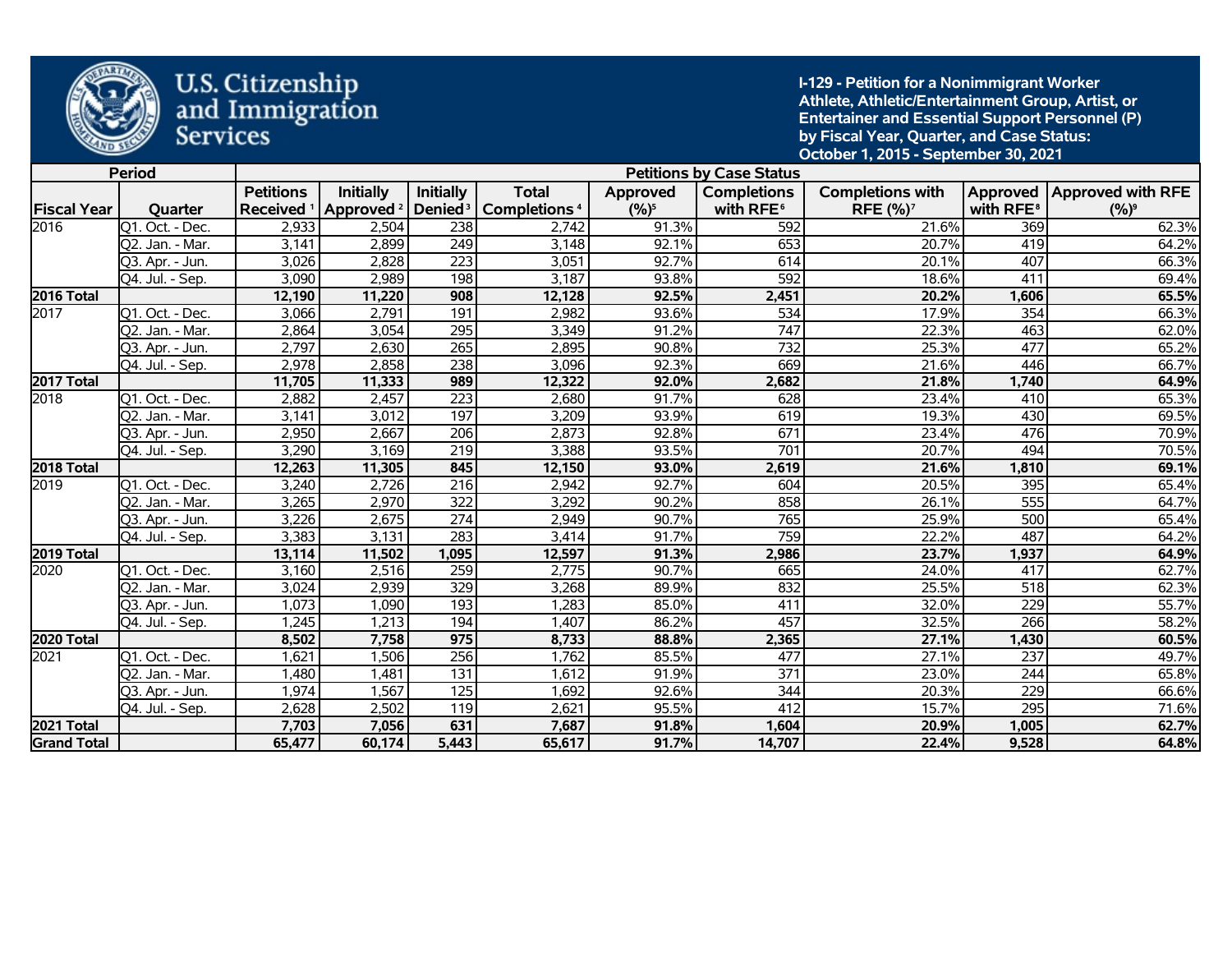

**I-129 - Petition for a Nonimmigrant Worker Temporary Nonimmigrant Religious Workers (R-1) by Fiscal Year, Month, and Case Status: October 1, 2015 - September 30, 2021** 

|                    | <b>Period</b> |                                           |                       |                     |                                                |          | <b>Petitions by Case Status</b> |                               |                       |                              |
|--------------------|---------------|-------------------------------------------|-----------------------|---------------------|------------------------------------------------|----------|---------------------------------|-------------------------------|-----------------------|------------------------------|
|                    |               | <b>Petitions</b><br>Received <sup>1</sup> | <b>Initially</b>      | <b>Initially</b>    | <b>Total</b><br><b>Completions<sup>4</sup></b> | Approved | <b>Completions</b>              | <b>Completions with</b>       | with RFE <sup>8</sup> | Approved   Approved with RFE |
| <b>Fiscal Year</b> | <b>Month</b>  |                                           | Approved <sup>2</sup> | Denied <sup>3</sup> |                                                | $(%)^5$  | with RFE <sup>6</sup>           | RFE (%) <sup>7</sup><br>36.2% |                       | $(%)^9$<br>86.5%             |
| 2016               | October       | 655                                       | 562                   | 32                  | 594                                            | 94.6%    | 215                             |                               | 186                   |                              |
|                    | November      | 672                                       | 515                   | 43                  | 558                                            | 92.3%    | 178                             | 31.9%                         | 142                   | 79.8%                        |
|                    | December      | 741                                       | 468                   | $\overline{31}$     | 499                                            | 93.8%    | 185                             | 37.1%                         | 161                   | 87.0%                        |
|                    | Januarv       | 642                                       | 579                   | $\overline{85}$     | 664                                            | 87.2%    | 264                             | 39.8%                         | 186                   | 70.5%                        |
|                    | February      | 702                                       | 651                   | $\overline{71}$     | 722                                            | 90.2%    | 199                             | 27.6%                         | 140                   | 70.4%                        |
|                    | March         | 749                                       | 720                   | $\overline{56}$     | 776                                            | 92.8%    | 229                             | 29.5%                         | 183                   | 79.9%                        |
|                    | April         | 618                                       | 765                   | $\overline{42}$     | 807                                            | 94.8%    | $\overline{210}$                | 26.0%                         | $\frac{175}{2}$       | 83.3%                        |
|                    | May           | 754                                       | 641                   | $\overline{55}$     | 696                                            | 92.1%    | 230                             | 33.0%                         | 180                   | 78.3%                        |
|                    | June          | 706                                       | 697                   | $\overline{96}$     | 793                                            | 87.9%    | $\overline{263}$                | 33.2%                         | $\frac{1}{173}$       | 65.8%                        |
|                    | Julv          | 618                                       | 550                   | $\overline{54}$     | 604                                            | 91.1%    | 180                             | 29.8%                         | 129                   | 71.7%                        |
|                    | August        | 697                                       | 573                   | $\overline{55}$     | 628                                            | 91.2%    | $\overline{226}$                | 36.0%                         | 184                   | 81.4%                        |
|                    | September     | 653                                       | 592                   | $\overline{74}$     | 666                                            | 88.9%    | 239                             | 35.9%                         | 174                   | 72.8%                        |
| <b>2016 Total</b>  |               | 8,207                                     | 7,313                 | 694                 | 8,007                                          | 91.3%    | 2,618                           | 32.7%                         | 2,013                 | 76.9%                        |
| 2017               | October       | 675                                       | 710                   | 53                  | 763                                            | 93.1%    | 220                             | 28.8%                         | 182                   | 82.7%                        |
|                    | November      | 633                                       | 562                   | 61                  | 623                                            | 90.2%    | 248                             | 39.8%                         | $\overline{201}$      | 81.0%                        |
|                    | December      | 845                                       | 646                   | $\overline{55}$     | 701                                            | 92.2%    | $\overline{263}$                | 37.5%                         | $\overline{217}$      | 82.5%                        |
|                    | January       | 558                                       | $\overline{715}$      | $\overline{82}$     | 797                                            | 89.7%    | $\overline{311}$                | 39.0%                         | $\overline{240}$      | 77.2%                        |
|                    | February      | 678                                       | 746                   | $\overline{76}$     | 822                                            | 90.8%    | 290                             | 35.3%                         | $\overline{227}$      | 78.3%                        |
|                    | March         | 727                                       | $\overline{921}$      | $\overline{73}$     | 994                                            | 92.7%    | 356                             | 35.8%                         | 289                   | 81.2%                        |
|                    | April         | 625                                       | 923                   | $\overline{55}$     | 978                                            | 94.4%    | 355                             | 36.3%                         | 307                   | 86.5%                        |
|                    | May           | 721                                       | $\overline{734}$      | $\overline{81}$     | 815                                            | 90.1%    | 428                             | 52.5%                         | 354                   | 82.7%                        |
|                    | June          | 825                                       | 720                   | $\overline{65}$     | 785                                            | 91.7%    | 425                             | 54.1%                         | 361                   | 84.9%                        |
|                    | July          | $\overline{728}$                          | 767                   | $\overline{76}$     | 843                                            | 91.0%    | 340                             | 40.3%                         | $\overline{271}$      | 79.7%                        |
|                    | August        | 707                                       | 785                   | $\overline{75}$     | 860                                            | 91.3%    | 369                             | 42.9%                         | 299                   | 81.0%                        |
|                    | September     | 644                                       | 621                   | $\overline{59}$     | 680                                            | 91.3%    | $\overline{278}$                | 40.9%                         | 225                   | 80.9%                        |
| <b>2017 Total</b>  |               | 8,366                                     | 8,850                 | 811                 | 9,661                                          | 91.6%    | 3,883                           | 40.2%                         | 3,173                 | 81.7%                        |
| 2018               | October       | 618                                       | 723                   | 58                  | 781                                            | 92.6%    | 236                             | 30.2%                         | 181                   | 76.7%                        |
|                    | November      | 649                                       | $\overline{535}$      | 41                  | $\overline{576}$                               | 92.9%    | 191                             | 33.2%                         | $\overline{153}$      | 80.1%                        |
|                    | December      | 727                                       | 529                   | 46                  | 575                                            | 92.0%    | 251                             | 43.7%                         | $\overline{210}$      | 83.7%                        |
|                    | January       | 687                                       | $\overline{717}$      | $\overline{73}$     | 790                                            | 90.8%    | 298                             | 37.7%                         | 231                   | 77.5%                        |
|                    | February      | 688                                       | 753                   | 63                  | 816                                            | 92.3%    | $\overline{275}$                | 33.7%                         | $\overline{216}$      | 78.5%                        |
|                    | March         | 756                                       | 614                   | $\overline{43}$     | 657                                            | 93.5%    | 242                             | 36.8%                         | 203                   | 83.9%                        |
|                    | April         | 725                                       | 591                   | $\overline{36}$     | 627                                            | 94.3%    | $\overline{219}$                | 34.9%                         | 187                   | 85.4%                        |
|                    | May           | 836                                       | 667                   | 66                  | $\overline{733}$                               | 91.0%    | $\overline{278}$                | 37.9%                         | $\overline{214}$      | 77.0%                        |
|                    | June          | $\overline{742}$                          | $\overline{538}$      | $\overline{50}$     | 588                                            | 91.5%    | 207                             | 35.2%                         | 164                   | 79.2%                        |
|                    | July          | $\overline{737}$                          | 655                   | $\overline{58}$     | $\overline{713}$                               | 91.9%    | $\overline{205}$                | 28.8%                         | 154                   | 75.1%                        |
|                    | August        | 679                                       | 977                   | $\overline{59}$     | 1,036                                          | 94.3%    | 239                             | 23.1%                         | 184                   | 77.0%                        |
|                    | September     | 637                                       | 617                   | $\overline{36}$     | 653                                            | 94.5%    | 201                             | 30.8%                         | 166                   | 82.6%                        |
| <b>2018 Total</b>  |               | 8,481                                     | 7,916                 | 629                 | 8,545                                          | 92.6%    | 2,842                           | 33.3%                         | 2,263                 | 79.6%                        |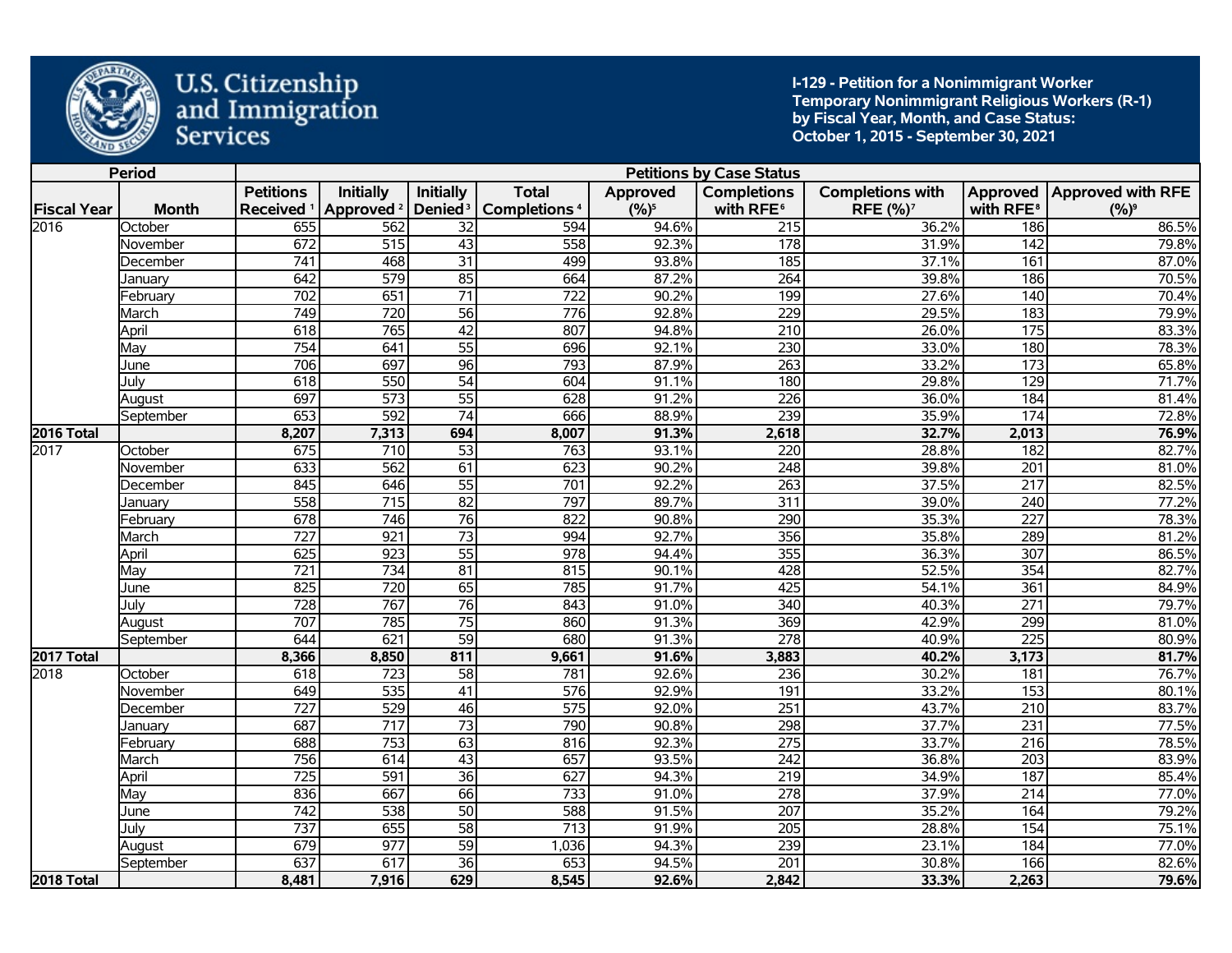|                    | <b>Period</b> |                       |                       |                     |                          |          | <b>Petitions by Case Status</b> |                            |                       |                            |
|--------------------|---------------|-----------------------|-----------------------|---------------------|--------------------------|----------|---------------------------------|----------------------------|-----------------------|----------------------------|
|                    |               | <b>Petitions</b>      | <b>Initially</b>      | Initially           | <b>Total</b>             | Approved | <b>Completions</b>              | <b>Completions with</b>    |                       | Approved Approved with RFE |
| <b>Fiscal Year</b> | <b>Month</b>  | Received <sup>1</sup> | Approved <sup>2</sup> | Denied <sup>3</sup> | Completions <sup>4</sup> | $(%)^5$  | with RFE <sup>6</sup>           | <b>RFE (%)<sup>7</sup></b> | with RFE <sup>8</sup> | $(%)^9$                    |
| 2019               | October       | 678                   | 653                   | $\overline{35}$     | 688                      | 94.9%    | $\overline{222}$                | 32.3%                      | 188                   | 84.7%                      |
|                    | November      | 691                   | 821                   | 40                  | 861                      | 95.4%    | 259                             | 30.1%                      | 221                   | 85.3%                      |
|                    | December      | 672                   | 739                   | $\overline{34}$     | 773                      | 95.6%    | 221                             | 28.6%                      | 188                   | 85.1%                      |
|                    | Januarv       | $\overline{710}$      | 691                   | 64                  | 755                      | 91.5%    | $\overline{215}$                | 28.5%                      | 159                   | 74.0%                      |
|                    | February      | 763                   | 495                   | $\overline{38}$     | 533                      | 92.9%    | 174                             | 32.6%                      | $\overline{139}$      | 79.9%                      |
|                    | March         | 775                   | 634                   | $\overline{38}$     | 672                      | 94.3%    | 212                             | 31.5%                      | 180                   | 84.9%                      |
|                    | April         | 746                   | 801                   | $\overline{35}$     | 836                      | 95.8%    | $\overline{222}$                | 26.6%                      | 188                   | 84.7%                      |
|                    | May           | 869                   | 482                   | $\overline{38}$     | 520                      | 92.7%    | 144                             | 27.7%                      | 109                   | 75.7%                      |
|                    | June          | 694                   | 475                   | $\overline{28}$     | 503                      | 94.4%    | 161                             | 32.0%                      | $\overline{136}$      | 84.5%                      |
|                    | Julv          | 839                   | 642                   | 49                  | 691                      | 92.9%    | $\overline{208}$                | 30.1%                      | 168                   | 80.8%                      |
|                    | August        | 738                   | 643                   | $\overline{31}$     | 674                      | 95.4%    | 181                             | 26.9%                      | 156                   | 86.2%                      |
|                    | September     | 733                   | 552                   | $\overline{32}$     | 584                      | 94.5%    | 138                             | 23.6%                      | 110                   | 79.7%                      |
| 2019 Total         |               | 8,908                 | 7,628                 | 462                 | 8,090                    | 94.3%    | 2,357                           | 29.1%                      | 1,942                 | 82.4%                      |
| 2020               | October       | 801                   | 490                   | $\overline{53}$     | $\overline{543}$         | 90.2%    | 161                             | 29.7%                      | 119                   | 73.9%                      |
|                    | November      | 642                   | 390                   | $\overline{35}$     | 425                      | 91.8%    | $\overline{114}$                | 26.8%                      | 85                    | 74.6%                      |
|                    | December      | 636                   | 413                   | $\overline{27}$     | 440                      | 93.9%    | $\overline{142}$                | 32.3%                      | $\overline{118}$      | 83.1%                      |
|                    | January       | 664                   | 448                   | 50                  | 498                      | 90.0%    | 168                             | 33.7%                      | 125                   | 74.4%                      |
|                    | Februarv      | 695                   | 340                   | $\overline{16}$     | 356                      | 95.5%    | 99                              | 27.8%                      | $\overline{87}$       | 87.9%                      |
|                    | March         | 600                   | 624                   | $\overline{38}$     | 662                      | 94.3%    | 176                             | 26.6%                      | 149                   | 84.7%                      |
|                    | April         | 472                   | 613                   | $\overline{17}$     | 630                      | 97.3%    | 121                             | 19.2%                      | 108                   | 89.3%                      |
|                    | Mav           | 498                   | 694                   | $\overline{38}$     | $\overline{732}$         | 94.8%    | 162                             | 22.1%                      | 133                   | 82.1%                      |
|                    | June          | 568                   | 672                   | $\overline{29}$     | 701                      | 95.9%    | $\overline{140}$                | 20.0%                      | 116                   | 82.9%                      |
|                    | Julv          | 606                   | $\overline{581}$      | $\overline{31}$     | 612                      | 94.9%    | 167                             | 27.3%                      | 145                   | 86.8%                      |
|                    | August        | 537                   | 541                   | $\overline{37}$     | 578                      | 93.6%    | 234                             | 40.5%                      | 208                   | 88.9%                      |
|                    | September     | 594                   | 585                   | 48                  | 633                      | 92.4%    | 257                             | 40.6%                      | $\overline{218}$      | 84.8%                      |
| 2020 Total         |               | 7,313                 | 6,391                 | 419                 | 6,810                    | 93.8%    | 1,941                           | 28.5%                      | 1,611                 | 83.0%                      |
| 2021               | October       | 446                   | 586                   | $\overline{38}$     | 624                      | 93.9%    | 236                             | 37.8%                      | 202                   | 85.6%                      |
|                    | November      | 436                   | 496                   | $\overline{35}$     | $\overline{531}$         | 93.4%    | 187                             | 35.2%                      | 158                   | 84.5%                      |
|                    | December      | 492                   | 433                   | $\overline{51}$     | 484                      | 89.5%    | 160                             | 33.1%                      | 121                   | 75.6%                      |
|                    | January       | 549                   | 413                   | $\overline{33}$     | 446                      | 92.6%    | 137                             | 30.7%                      | 110                   | 80.3%                      |
|                    | February      | 502                   | 409                   | $\overline{31}$     | 440                      | 93.0%    | 109                             | 24.8%                      | 82                    | 75.2%                      |
|                    | March         | 655                   | 645                   | $\overline{34}$     | 679                      | 95.0%    | 138                             | 20.3%                      | 116                   | 84.1%                      |
|                    | April         | 600                   | 632                   | $\overline{41}$     | 673                      | 93.9%    | 169                             | 25.1%                      | 137                   | 81.1%                      |
|                    | May           | 535                   | 636                   | $\overline{33}$     | 669                      | 95.1%    | 144                             | 21.5%                      | 117                   | 81.3%                      |
|                    | June          | 679                   | $\overline{545}$      | $\overline{25}$     | 570                      | 95.6%    | 140                             | 24.6%                      | 119                   | 85.0%                      |
|                    | Julv          | 606                   | 856                   | $\overline{27}$     | 883                      | 96.9%    | 147                             | 16.6%                      | 122                   | 83.0%                      |
|                    | August        | 683                   | 1,047                 | $\overline{59}$     | 1,106                    | 94.7%    | 186                             | 16.8%                      | 140                   | 75.3%                      |
|                    | September     | 567                   | 805                   | $\overline{54}$     | 859                      | 93.7%    | 186                             | 21.7%                      | $\overline{142}$      | 76.3%                      |
| 2021 Total         |               | 6,750                 | 7,503                 | 461                 | 7,964                    | 94.2%    | 1,939                           | 24.3%                      | 1,566                 | 80.8%                      |
| <b>Grand Total</b> |               | 48,025                | 45,601                | 3,476               | 49,077                   | 92.9%    | 15,580                          | 31.7%                      | 12,568                | 80.7%                      |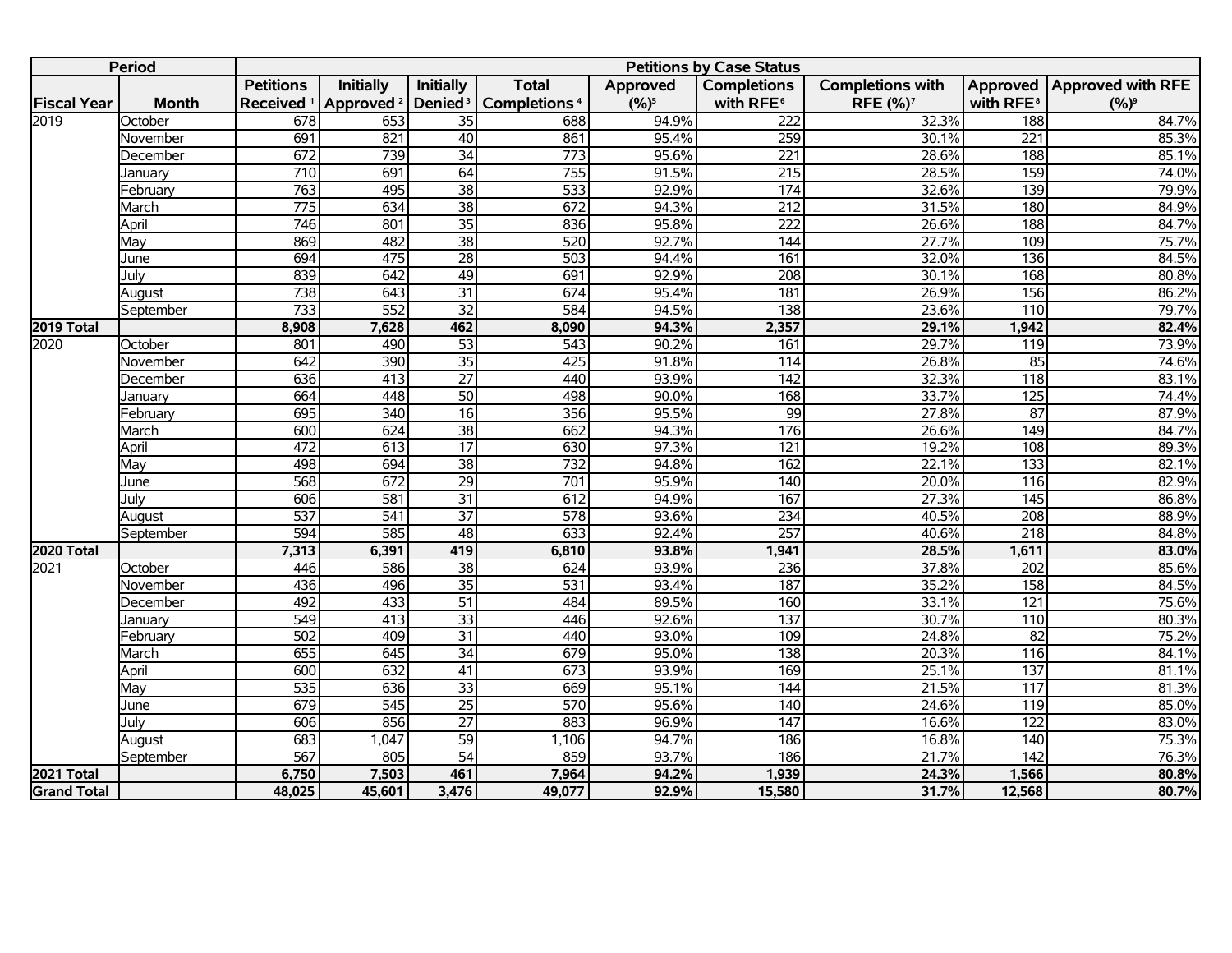

**I-129 - Petition for a Nonimmigrant Worker Temporary Nonimmigrant Religious Workers (R-1) by Fiscal Year, Quarter, and Case Status: October 1, 2015 - September 30, 2021** 

|                    | <b>Period</b>                 |                       |                       |                     |                                |          | <b>Petitions by Case Status</b> |                         |                       |                              |
|--------------------|-------------------------------|-----------------------|-----------------------|---------------------|--------------------------------|----------|---------------------------------|-------------------------|-----------------------|------------------------------|
|                    |                               | <b>Petitions</b>      | <b>Initially</b>      | <b>Initially</b>    | <b>Total</b>                   | Approved | <b>Completions</b>              | <b>Completions with</b> |                       | Approved   Approved with RFE |
| <b>Fiscal Year</b> | Quarter                       | Received <sup>1</sup> | Approved <sup>2</sup> | Denied <sup>3</sup> | <b>Completions<sup>4</sup></b> | $(%)^5$  | with RFE <sup>6</sup>           | RFE (%) <sup>7</sup>    | with RFE <sup>8</sup> | $(9/6)^9$                    |
| 2016               | Q1. Oct. - Dec.               | 2,068                 | 1,545                 | 106                 | 1,651                          | 93.6%    | 578                             | 35.0%                   | 489                   | 84.6%                        |
|                    | Q2. Jan. - Mar.               | 2,093                 | 1,950                 | $\overline{212}$    | 2,162                          | 90.2%    | 692                             | 32.0%                   | 509                   | 73.6%                        |
|                    | Q3. Apr. - Jun.               | 2,078                 | 2,103                 | 193                 | 2,296                          | 91.6%    | 703                             | 30.6%                   | 528                   | 75.1%                        |
|                    | Q4. Jul. - Sep.               | 1,968                 | 1,715                 | 183                 | 1,898                          | 90.4%    | 645                             | 34.0%                   | 487                   | 75.5%                        |
| 2016 Total         |                               | 8,207                 | 7,313                 | 694                 | 8,007                          | 91.3%    | 2,618                           | 32.7%                   | 2,013                 | 76.9%                        |
| 2017               | $\overline{Q1}$ . Oct. - Dec. | 2,153                 | 1,918                 | 169                 | 2,087                          | 91.9%    | 731                             | 35.0%                   | 600                   | 82.1%                        |
|                    | Q2. Jan. - Mar.               | 1,963                 | 2,382                 | 231                 | 2,613                          | 91.2%    | 957                             | 36.6%                   | 756                   | 79.0%                        |
|                    | Q3. Apr. - Jun.               | 2,171                 | 2,377                 | $\overline{201}$    | 2,578                          | 92.2%    | 1,208                           | 46.9%                   | 1,022                 | 84.6%                        |
|                    | Q4. Jul. - Sep.               | 2,079                 | 2,173                 | 210                 | 2,383                          | 91.2%    | 987                             | 41.4%                   | 795                   | 80.5%                        |
| 2017 Total         |                               | 8,366                 | 8,850                 | 811                 | 9,661                          | 91.6%    | 3,883                           | 40.2%                   | 3,173                 | 81.7%                        |
| 2018               | Q1. Oct. - Dec.               | 1,994                 | 1,787                 | 145                 | 1,932                          | 92.5%    | 678                             | 35.1%                   | 544                   | 80.2%                        |
|                    | Q2. Jan. - Mar.               | 2,131                 | 2,084                 | 179                 | 2,263                          | 92.1%    | 815                             | 36.0%                   | 650                   | 79.8%                        |
|                    | O3. Apr. - Jun.               | 2,303                 | 1,796                 | 152                 | 1,948                          | 92.2%    | 704                             | 36.1%                   | 565                   | 80.3%                        |
|                    | Q4. Jul. - Sep.               | 2,053                 | 2,249                 | 153                 | 2,402                          | 93.6%    | 645                             | 26.9%                   | 504                   | 78.1%                        |
| 2018 Total         |                               | 8,481                 | 7,916                 | 629                 | 8,545                          | 92.6%    | 2,842                           | 33.3%                   | 2,263                 | 79.6%                        |
| 2019               | Q1. Oct. - Dec.               | 2,041                 | 2,213                 | 109                 | 2,322                          | 95.3%    | 702                             | 30.2%                   | 597                   | 85.0%                        |
|                    | Q2. Jan. - Mar.               | 2,248                 | 1,820                 | 140                 | 1,960                          | 92.9%    | 601                             | 30.7%                   | 478                   | 79.5%                        |
|                    | Q3. Apr. - Jun.               | 2,309                 | 1,758                 | 101                 | 1,859                          | 94.6%    | 527                             | 28.3%                   | 433                   | 82.2%                        |
|                    | Q4. Jul. - Sep.               | 2,310                 | 1,837                 | 112                 | 1,949                          | 94.3%    | $\overline{527}$                | 27.0%                   | 434                   | 82.4%                        |
| 2019 Total         |                               | 8,908                 | 7,628                 | 462                 | 8,090                          | 94.3%    | 2,357                           | 29.1%                   | 1,942                 | 82.4%                        |
| 2020               | Q1. Oct. - Dec.               | 2,079                 | 1,293                 | 115                 | 1,408                          | 91.8%    | 417                             | 29.6%                   | 322                   | 77.2%                        |
|                    | Q2. Jan. - Mar.               | 1,959                 | 1,412                 | 104                 | 1,516                          | 93.1%    | 443                             | 29.2%                   | 361                   | 81.5%                        |
|                    | 03. Apr. - Jun.               | 1,538                 | 1,979                 | 84                  | 2,063                          | 95.9%    | 423                             | 20.5%                   | 357                   | 84.4%                        |
|                    | Q4. Jul. - Sep.               | 1,737                 | 1,707                 | 116                 | 1,823                          | 93.6%    | 658                             | 36.1%                   | $\overline{571}$      | 86.8%                        |
| 2020 Total         |                               | 7,313                 | 6,391                 | 419                 | 6,810                          | 93.8%    | 1,941                           | 28.5%                   | 1,611                 | 83.0%                        |
| 2021               | Q1. Oct. - Dec.               | 1,374                 | 1,515                 | 124                 | 1,639                          | 92.4%    | 583                             | 35.6%                   | 481                   | 82.5%                        |
|                    | Q2. Jan. - Mar.               | 1,706                 | 1,467                 | 98                  | 1,565                          | 93.7%    | 384                             | 24.5%                   | 308                   | 80.2%                        |
|                    | Q3. Apr. - Jun.               | 1,814                 | 1,813                 | 99                  | 1,912                          | 94.8%    | 453                             | 23.7%                   | 373                   | 82.3%                        |
|                    | Q4. Jul. - Sep.               | 1,856                 | 2,708                 | 140                 | 2,848                          | 95.1%    | 519                             | 18.2%                   | 404                   | 77.8%                        |
| 2021 Total         |                               | 6,750                 | 7,503                 | 461                 | 7,964                          | 94.2%    | 1,939                           | 24.3%                   | 1,566                 | 80.8%                        |
| <b>Grand Total</b> |                               | 48,025                | 45,601                | 3,476               | 49,077                         | 92.9%    | 15,580                          | 31.7%                   | 12,568                | 80.7%                        |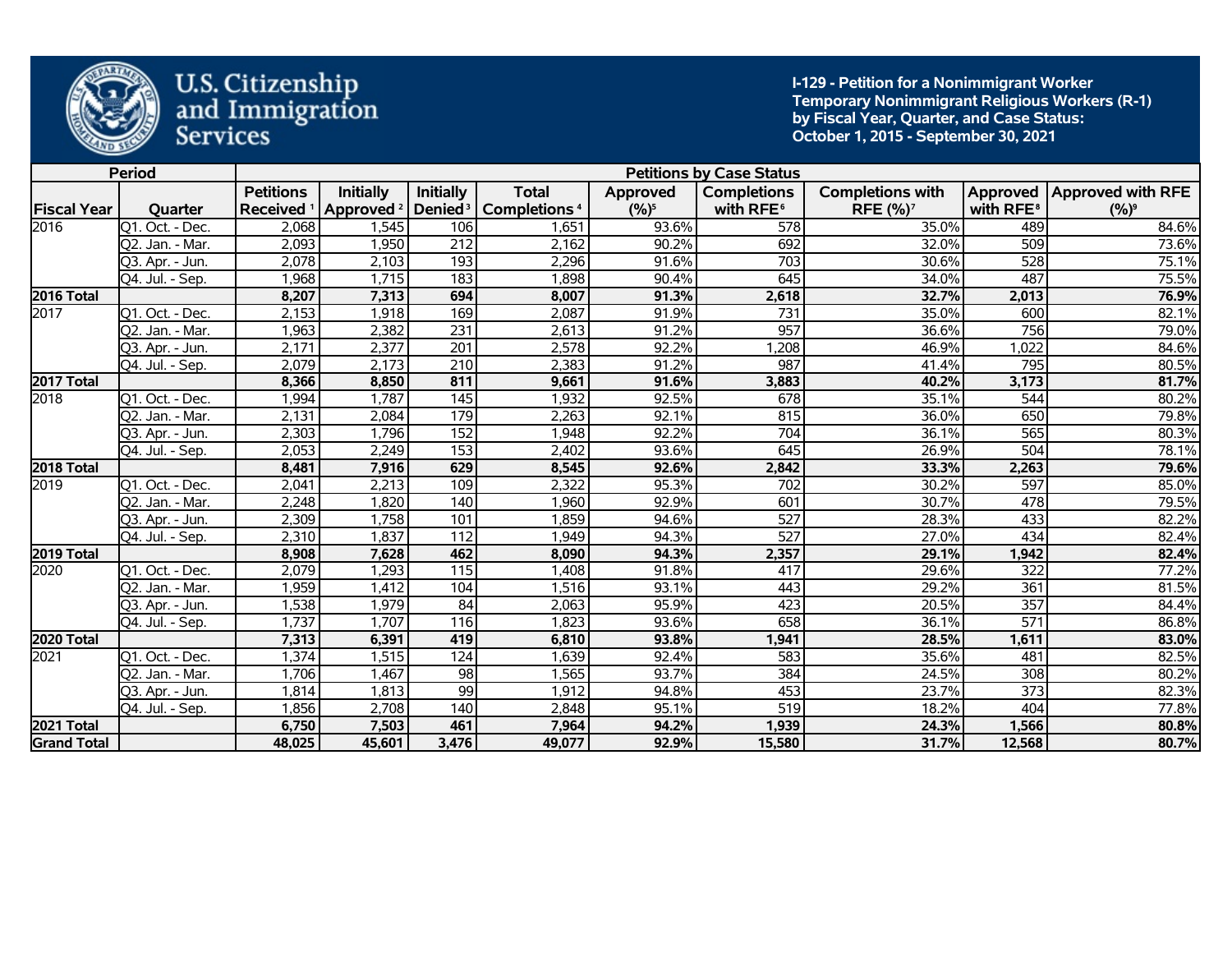

**I-129 - Petition for a Nonimmigrant Worker NAFTA Professionals (TN) by Fiscal Year, Month, and Case Status: October 1, 2015 - September 30, 2021** 

|                    | <b>Period</b> |                       |                       |                     |                          |           | <b>Petitions by Case Status</b> |                         |                       |                              |
|--------------------|---------------|-----------------------|-----------------------|---------------------|--------------------------|-----------|---------------------------------|-------------------------|-----------------------|------------------------------|
|                    |               | <b>Petitions</b>      | <b>Initially</b>      | <b>Initially</b>    | <b>Total</b>             | Approved  | <b>Completions</b>              | <b>Completions with</b> |                       | Approved   Approved with RFE |
| <b>Fiscal Year</b> | <b>Month</b>  | Received <sup>1</sup> | Approved <sup>2</sup> | Denied <sup>3</sup> | Completions <sup>4</sup> | $(9/6)^5$ | with RFE <sup>6</sup>           | RFE (%) <sup>7</sup>    | with RFE <sup>8</sup> | $(%)^9$                      |
| 2016               | October       | 537                   | 511                   | 23                  | 534                      | 95.7%     | 70                              | 13.1%                   | 51                    | 72.9%                        |
|                    | November      | 411                   | 430                   | $\overline{36}$     | 466                      | 92.3%     | 84                              | 18.0%                   | $\overline{52}$       | 61.9%                        |
|                    | December      | 474                   | $\overline{376}$      | $\overline{29}$     | 405                      | 92.8%     | 85                              | 21.0%                   | 65                    | 76.5%                        |
|                    | Januarv       | 457                   | 422                   | $\overline{35}$     | 457                      | 92.3%     | 78                              | 17.1%                   | 49                    | 62.8%                        |
|                    | Februarv      | 602                   | 662                   | 61                  | 723                      | 91.6%     | 117                             | 16.2%                   | 68                    | 58.1%                        |
|                    | March         | 628                   | 689                   | $\overline{92}$     | 781                      | 88.2%     | 183                             | 23.4%                   | 102                   | 55.7%                        |
|                    | April         | 643                   | 584                   | $\overline{41}$     | 625                      | 93.4%     | 169                             | 27.0%                   | $\overline{131}$      | 77.5%                        |
|                    | May           | $\overline{603}$      | $\overline{514}$      | $\overline{58}$     | 572                      | 89.9%     | $\overline{143}$                | 25.0%                   | $\overline{87}$       | 60.8%                        |
|                    | June          | 741                   | 659                   | $\overline{88}$     | 747                      | 88.2%     | 209                             | 28.0%                   | 124                   | 59.3%                        |
|                    | July          | $\overline{579}$      | 564                   | 101                 | 665                      | 84.8%     | $\overline{220}$                | 33.1%                   | 126                   | 57.3%                        |
|                    | August        | 620                   | 634                   | 64                  | 698                      | 90.8%     | $\overline{206}$                | 29.5%                   | $\overline{143}$      | 69.4%                        |
|                    | September     | 562                   | 590                   | $\overline{53}$     | 643                      | 91.8%     | 164                             | 25.5%                   | $\overline{112}$      | 68.3%                        |
| 2016 Total         |               | 6,857                 | 6,635                 | 681                 | 7,316                    | 90.7%     | 1,728                           | 23.6%                   | 1,110                 | 64.2%                        |
| 2017               | October       | 512                   | 512                   | 48                  | 560                      | 91.4%     | 148                             | 26.4%                   | 100                   | 67.6%                        |
|                    | November      | 465                   | 462                   | $\overline{52}$     | $\overline{514}$         | 89.9%     | 136                             | 26.5%                   | $\overline{87}$       | 64.0%                        |
|                    | December      | 550                   | 491                   | 49                  | 540                      | 90.9%     | 108                             | 20.0%                   | 65                    | 60.2%                        |
|                    | Januarv       | $\overline{535}$      | $\overline{546}$      | $\overline{52}$     | 598                      | 91.3%     | 139                             | 23.2%                   | $\overline{91}$       | 65.5%                        |
|                    | Februarv      | 554                   | 383                   | 46                  | 429                      | 89.3%     | 108                             | 25.2%                   | 63                    | 58.3%                        |
|                    | March         | 766                   | $\overline{712}$      | 49                  | 761                      | 93.6%     | 158                             | 20.8%                   | $\overline{111}$      | 70.3%                        |
|                    | April         | 627                   | 665                   | 62                  | 727                      | 91.5%     | 157                             | 21.6%                   | 104                   | 66.2%                        |
|                    | Mav           | 797                   | 752                   | $\overline{38}$     | 790                      | 95.2%     | 155                             | 19.6%                   | 120                   | 77.4%                        |
|                    | June          | 821                   | 696                   | $\overline{44}$     | 740                      | 94.1%     | 118                             | 15.9%                   | $\overline{76}$       | 64.4%                        |
|                    | July          | 669                   | 567                   | 40                  | 607                      | 93.4%     | 124                             | 20.4%                   | 85                    | 68.5%                        |
|                    | August        | 660                   | 562                   | $\overline{92}$     | 654                      | 85.9%     | 171                             | 26.1%                   | $\overline{87}$       | 50.9%                        |
|                    | September     | $\overline{523}$      | $\overline{551}$      | $\overline{58}$     | 609                      | 90.5%     | 134                             | 22.0%                   | $\overline{82}$       | 61.2%                        |
| 2017 Total         |               | 7,479                 | 6,899                 | 630                 | 7,529                    | 91.6%     | 1,656                           | 22.0%                   | 1,071                 | 64.7%                        |
| 2018               | October       | 555                   | 437                   | 66                  | 503                      | 86.9%     | 121                             | 24.1%                   | 58                    | 47.9%                        |
|                    | November      | 1,285                 | 881                   | $\overline{59}$     | 940                      | 93.7%     | 139                             | 14.8%                   | $\overline{87}$       | 62.6%                        |
|                    | December      | 487                   | 726                   | $\overline{92}$     | 818                      | 88.8%     | 440                             | 53.8%                   | 354                   | 80.5%                        |
|                    | Januarv       | 525                   | 449                   | 89                  | 538                      | 83.5%     | $\overline{172}$                | 32.0%                   | 86                    | 50.0%                        |
|                    | Februarv      | 540                   | 493                   | $\overline{84}$     | $\overline{577}$         | 85.4%     | 181                             | 31.4%                   | $\overline{98}$       | 54.1%                        |
|                    | March         | 870                   | 586                   | $\overline{93}$     | 679                      | 86.3%     | 200                             | 29.5%                   | 109                   | 54.5%                        |
|                    | April         | 623                   | 538                   | $\overline{56}$     | 594                      | 90.6%     | 126                             | 21.2%                   | $\overline{71}$       | 56.3%                        |
|                    | May           | $\overline{724}$      | 597                   | 65                  | 662                      | 90.2%     | 187                             | 28.2%                   | 125                   | 66.8%                        |
|                    | June          | 750                   | 579                   | $\overline{76}$     | 655                      | 88.4%     | $\overline{147}$                | 22.4%                   | $\overline{75}$       | 51.0%                        |
|                    | July          | 709                   | 668                   | 101                 | 769                      | 86.9%     | $\overline{205}$                | 26.7%                   | 105                   | 51.2%                        |
|                    | August        | 637                   | 725                   | 102                 | 827                      | 87.7%     | $\overline{226}$                | 27.3%                   | 128                   | 56.6%                        |
|                    | September     | 499                   | 493                   | 75                  | 568                      | 86.8%     | 152                             | 26.8%                   | 79                    | 52.0%                        |
| <b>2018 Total</b>  |               | 8,204                 | 7,172                 | 958                 | 8,130                    | 88.2%     | 2,296                           | 28.2%                   | 1,375                 | 59.9%                        |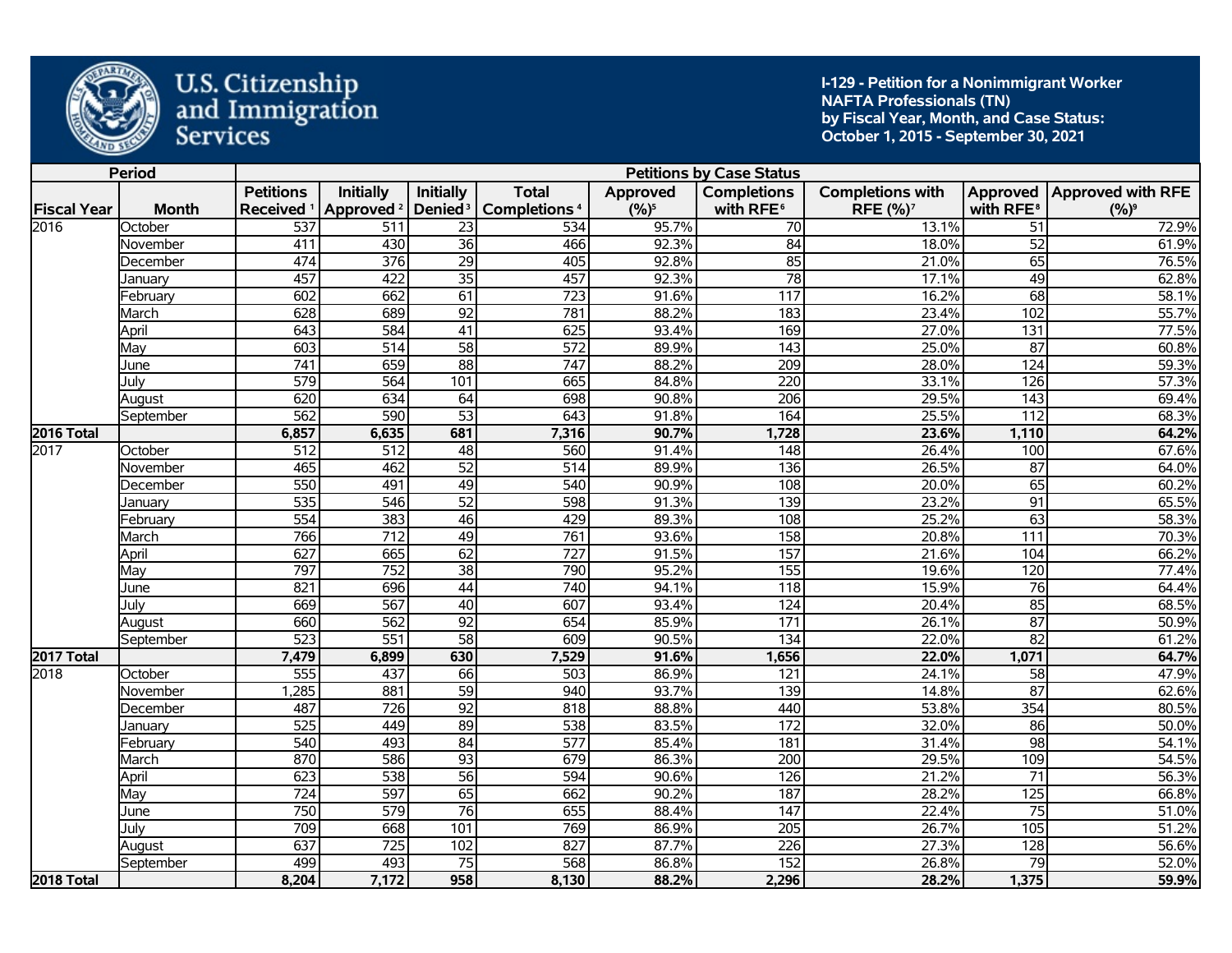|                    | <b>Period</b> |                       |                       |                     |                                |           | <b>Petitions by Case Status</b> |                         |                       |                              |
|--------------------|---------------|-----------------------|-----------------------|---------------------|--------------------------------|-----------|---------------------------------|-------------------------|-----------------------|------------------------------|
|                    |               | <b>Petitions</b>      | <b>Initially</b>      | <b>Initially</b>    | <b>Total</b>                   | Approved  | <b>Completions</b>              | <b>Completions with</b> |                       | Approved   Approved with RFE |
| <b>Fiscal Year</b> | <b>Month</b>  | Received <sup>1</sup> | Approved <sup>2</sup> | Denied <sup>3</sup> | <b>Completions<sup>4</sup></b> | $(9/6)^5$ | with RFE <sup>6</sup>           | RFE (%) <sup>7</sup>    | with RFE <sup>8</sup> | $(%)^9$                      |
| 2019               | October       | 621                   | 613                   | 98                  | 711                            | 86.2%     | 207                             | 29.1%                   | 111                   | 53.6%                        |
|                    | November      | 490                   | $\overline{554}$      | 60                  | 614                            | 90.2%     | 169                             | 27.5%                   | 113                   | 66.9%                        |
|                    | December      | 464                   | 376                   | 44                  | 420                            | 89.5%     | $\overline{111}$                | 26.4%                   | 67                    | 60.4%                        |
|                    | Januarv       | 495                   | 447                   | 99                  | 546                            | 81.9%     | 169                             | 31.0%                   | $\overline{73}$       | 43.2%                        |
|                    | February      | $\overline{547}$      | 476                   | 52                  | $\overline{528}$               | 90.2%     | 114                             | 21.6%                   | 65                    | 57.0%                        |
|                    | March         | 521                   | 465                   | $\overline{31}$     | 496                            | 93.8%     | 102                             | 20.6%                   | $\overline{73}$       | 71.6%                        |
|                    | April         | 632                   | 533                   | $\overline{43}$     | $\overline{576}$               | 92.5%     | 126                             | 21.9%                   | $\overline{86}$       | 68.3%                        |
|                    | May           | 664                   | 507                   | $\overline{53}$     | 560                            | 90.5%     | 139                             | 24.8%                   | 86                    | 61.9%                        |
|                    | June          | 781                   | 632                   | 61                  | 693                            | 91.2%     | 145                             | 20.9%                   | 85                    | 58.6%                        |
|                    | July          | 780                   | 775                   | $\overline{61}$     | 836                            | 92.7%     | 173                             | 20.7%                   | 114                   | 65.9%                        |
|                    | August        | 587                   | 613                   | $\overline{74}$     | 687                            | 89.2%     | 170                             | 24.7%                   | 103                   | 60.6%                        |
|                    | September     | 533                   | 449                   | $\overline{56}$     | 505                            | 88.9%     | 133                             | 26.3%                   | 81                    | 60.9%                        |
| <b>2019 Total</b>  |               | 7,115                 | 6,440                 | $\overline{732}$    | 7,172                          | 89.8%     | 1,758                           | 24.5%                   | 1,057                 | 60.1%                        |
| 2020               | October       | 601                   | $\overline{513}$      | 69                  | 582                            | 88.1%     | 161                             | 27.7%                   | $\overline{94}$       | 58.4%                        |
|                    | November      | 472                   | 390                   | $\overline{52}$     | 442                            | 88.2%     | 116                             | 26.2%                   | 65                    | 56.0%                        |
|                    | December      | 476                   | 398                   | 65                  | 463                            | 86.0%     | 139                             | 30.0%                   | $\overline{77}$       | 55.4%                        |
|                    | January       | 529                   | 457                   | 60                  | 517                            | 88.4%     | 118                             | 22.8%                   | 61                    | 51.7%                        |
|                    | February      | 648                   | 447                   | 56                  | 503                            | 88.9%     | $\overline{131}$                | 26.0%                   | $\overline{78}$       | 59.5%                        |
|                    | March         | 811                   | 598                   | $\overline{75}$     | 673                            | 88.9%     | 176                             | 26.2%                   | 108                   | 61.4%                        |
|                    | April         | 1,379                 | 693                   | 62                  | 755                            | 91.8%     | 138                             | 18.3%                   | 85                    | 61.6%                        |
|                    | May           | 1,540                 | 665                   | 46                  | $\overline{711}$               | 93.5%     | 138                             | 19.4%                   | $\overline{97}$       | 70.3%                        |
|                    | June          | 1,837                 | 765                   | $\overline{33}$     | 798                            | 95.9%     | $\overline{142}$                | 17.8%                   | $\frac{117}{117}$     | 82.4%                        |
|                    | July          | 1,905                 | 1,308                 | $\overline{26}$     | 1,334                          | 98.1%     | 151                             | 11.3%                   | 126                   | 83.4%                        |
|                    | August        | 1,473                 | 1,272                 | 86                  | 1,358                          | 93.7%     | 294                             | 21.6%                   | 226                   | 76.9%                        |
|                    | September     | 1,441                 | 1,205                 | 126                 | 1,331                          | 90.5%     | 352                             | 26.4%                   | $\overline{252}$      | 71.6%                        |
| <b>2020 Total</b>  |               | 13,112                | 8,711                 | 756                 | 9,467                          | 92.0%     | 2,056                           | 21.7%                   | 1,386                 | 67.4%                        |
| 2021               | October       | 1,052                 | 1,367                 | 121                 | 1,488                          | 91.9%     | 346                             | 23.3%                   | 249                   | 72.0%                        |
|                    | November      | 915                   | 1,129                 | $\overline{87}$     | 1,216                          | 92.8%     | 256                             | 21.1%                   | 192                   | 75.0%                        |
|                    | December      | 1,046                 | 1,276                 | 107                 | 1,383                          | 92.3%     | 357                             | 25.8%                   | 257                   | 72.0%                        |
|                    | January       | 981                   | 1,530                 | 65                  | 1,595                          | 95.9%     | 189                             | 11.8%                   | $\overline{136}$      | 72.0%                        |
|                    | February      | 1,074                 | 946                   | 79                  | 1,025                          | 92.3%     | $\overline{224}$                | 21.9%                   | 158                   | 70.5%                        |
|                    | March         | 1,283                 | 1,260                 | 121                 | 1,381                          | 91.2%     | 444                             | 32.2%                   | $\frac{1}{335}$       | 75.5%                        |
|                    | April         | 1,137                 | 1,151                 | 115                 | 1,266                          | 90.9%     | 365                             | 28.8%                   | 264                   | 72.3%                        |
|                    | May           | 1,112                 | 999                   | 124                 | 1,123                          | 89.0%     | 358                             | 31.9%                   | $\overline{243}$      | 67.9%                        |
|                    | June          | 1,277                 | 1,198                 | 161                 | 1,359                          | 88.2%     | 336                             | 24.7%                   | 192                   | 57.1%                        |
|                    | Julv          | 1,117                 | 1,142                 | 120                 | 1,262                          | 90.5%     | 299                             | 23.7%                   | 193                   | 64.5%                        |
|                    | August        | 1,003                 | 1,186                 | 152                 | 1,338                          | 88.6%     | 359                             | 26.8%                   | $\overline{230}$      | 64.1%                        |
|                    | September     | 934                   | 1,100                 | $\overline{141}$    | 1,241                          | 88.6%     | $\overline{279}$                | 22.5%                   | 165                   | 59.1%                        |
| 2021 Total         |               | 12,931                | 14,284                | 1,393               | 15,677                         | 91.1%     | 3,812                           | 24.3%                   | 2,614                 | 68.6%                        |
| <b>Grand Total</b> |               | 55,698                | 50,141                | 5,150               | 55,291                         | 90.7%     | 13,306                          | 24.1%                   | 8,613                 | 64.7%                        |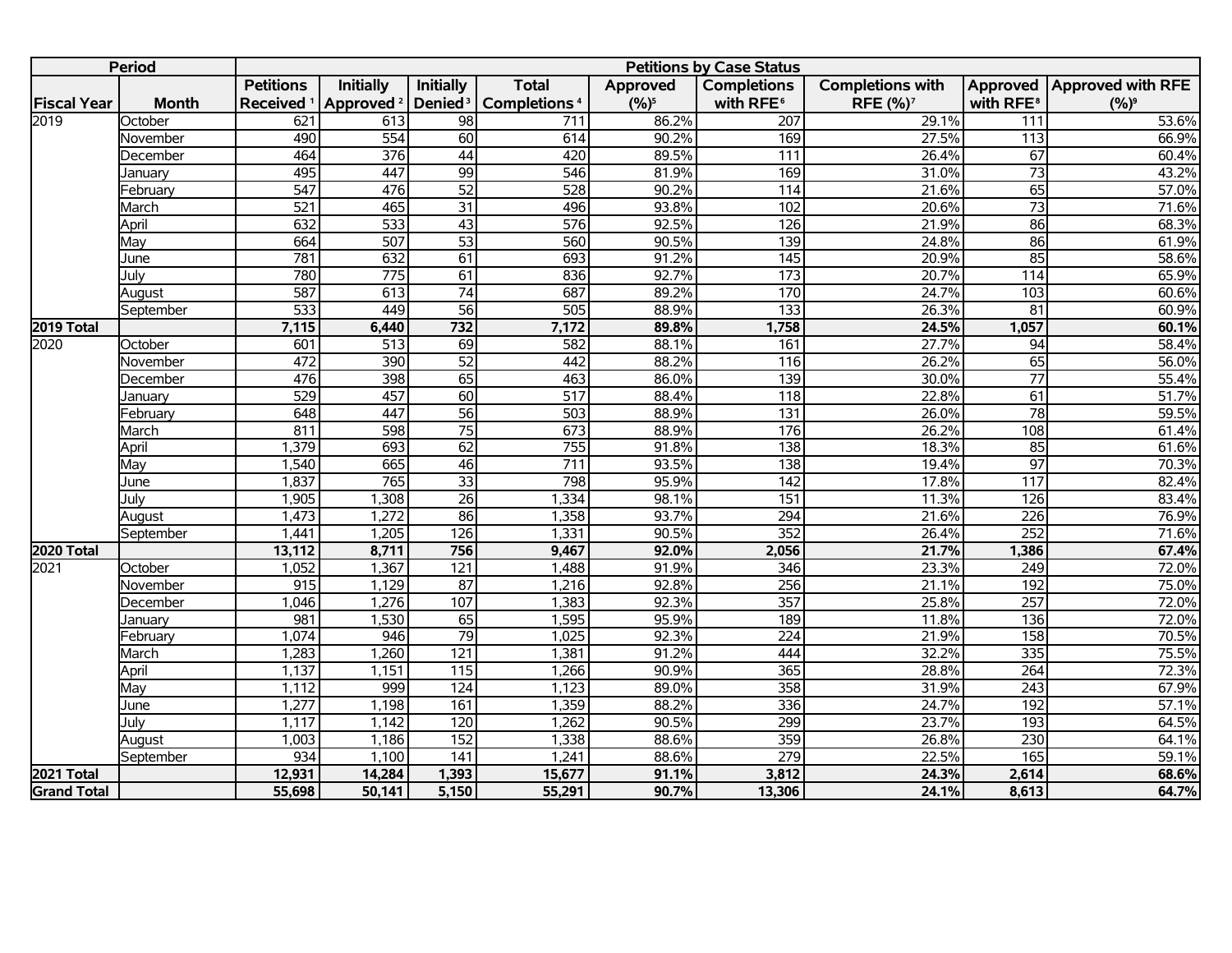

**I-129 - Petition for a Nonimmigrant Worker NAFTA Professionals (TN) by Fiscal Year, Quarter, and Case Status: October 1, 2015 - September 30, 2021** 

|                    | <b>Period</b>   |                       |                       |                     |                          |          | <b>Petitions by Case Status</b> |                         |                       |                              |
|--------------------|-----------------|-----------------------|-----------------------|---------------------|--------------------------|----------|---------------------------------|-------------------------|-----------------------|------------------------------|
|                    |                 | <b>Petitions</b>      | <b>Initially</b>      | <b>Initially</b>    | <b>Total</b>             | Approved | <b>Completions</b>              | <b>Completions with</b> |                       | Approved   Approved with RFE |
| <b>Fiscal Year</b> | Quarter         | Received <sup>1</sup> | Approved <sup>2</sup> | Denied <sup>3</sup> | Completions <sup>4</sup> | $(%)^5$  | with RFE <sup>6</sup>           | RFE (%) <sup>7</sup>    | with RFE <sup>8</sup> | $(%)^9$                      |
| 2016               | Q1. Oct. - Dec. | 1,422                 | 1,317                 | $\overline{88}$     | 1,405                    | 93.7%    | 239                             | 17.0%                   | 168                   | 70.3%                        |
|                    | Q2. Jan. - Mar. | 1,687                 | 1,773                 | 188                 | 1,961                    | 90.4%    | 378                             | 19.3%                   | 219                   | 57.9%                        |
|                    | Q3. Apr. - Jun. | 1,987                 | 1,757                 | 187                 | 1,944                    | 90.4%    | 521                             | 26.8%                   | 342                   | 65.6%                        |
|                    | Q4. Jul. - Sep. | 1,761                 | 1,788                 | 218                 | 2,006                    | 89.1%    | 590                             | 29.4%                   | 381                   | 64.6%                        |
| 2016 Total         |                 | 6,857                 | 6,635                 | 681                 | 7,316                    | 90.7%    | 1,728                           | 23.6%                   | 1,110                 | 64.2%                        |
| 2017               | Q1. Oct. - Dec. | 1,527                 | 1,465                 | 149                 | 1,614                    | 90.8%    | 392                             | 24.3%                   | 252                   | 64.3%                        |
|                    | Q2. Jan. - Mar. | 1,855                 | 1,641                 | 147                 | 1,788                    | 91.8%    | 405                             | 22.7%                   | 265                   | 65.4%                        |
|                    | Q3. Apr. - Jun. | 2,245                 | 2,113                 | 144                 | 2,257                    | 93.6%    | 430                             | 19.1%                   | 300                   | 69.8%                        |
|                    | Q4. Jul. - Sep. | 1,852                 | 1,680                 | 190                 | 1,870                    | 89.8%    | 429                             | 22.9%                   | $\overline{254}$      | 59.2%                        |
| 2017 Total         |                 | 7,479                 | 6,899                 | 630                 | 7,529                    | 91.6%    | 1,656                           | 22.0%                   | 1,071                 | 64.7%                        |
| 2018               | Q1. Oct. - Dec. | 2,327                 | 2,044                 | $\overline{217}$    | 2,261                    | 90.4%    | 700                             | 31.0%                   | 499                   | 71.3%                        |
|                    | Q2. Jan. - Mar. | 1,935                 | 1,528                 | 266                 | 1,794                    | 85.2%    | 553                             | 30.8%                   | $\overline{293}$      | 53.0%                        |
|                    | Q3. Apr. - Jun. | 2,097                 | 1,714                 | 197                 | 1,911                    | 89.7%    | 460                             | 24.1%                   | $\overline{271}$      | 58.9%                        |
|                    | Q4. Jul. - Sep. | 1,845                 | 1,886                 | 278                 | 2,164                    | 87.2%    | 583                             | 26.9%                   | 312                   | 53.5%                        |
| 2018 Total         |                 | 8,204                 | 7,172                 | 958                 | 8,130                    | 88.2%    | 2,296                           | 28.2%                   | 1,375                 | 59.9%                        |
| 2019               | Q1. Oct. - Dec. | 1,575                 | 1,543                 | 202                 | 1,745                    | 88.4%    | 487                             | 27.9%                   | 291                   | 59.8%                        |
|                    | Q2. Jan. - Mar. | 1,563                 | 1,388                 | 182                 | 1,570                    | 88.4%    | 385                             | 24.5%                   | 211                   | 54.8%                        |
|                    | Q3. Apr. - Jun. | 2,077                 | 1,672                 | 157                 | 1,829                    | 91.4%    | 410                             | 22.4%                   | 257                   | 62.7%                        |
|                    | Q4. Jul. - Sep. | 1,900                 | 1,837                 | 191                 | 2,028                    | 90.6%    | 476                             | 23.5%                   | 298                   | 62.6%                        |
| 2019 Total         |                 | 7,115                 | 6,440                 | 732                 | 7,172                    | 89.8%    | 1,758                           | 24.5%                   | 1,057                 | 60.1%                        |
| 2020               | Q1. Oct. - Dec. | 1,549                 | 1,301                 | 186                 | 1,487                    | 87.5%    | 416                             | 28.0%                   | 236                   | 56.7%                        |
|                    | Q2. Jan. - Mar. | 1,988                 | 1,502                 | 191                 | 1,693                    | 88.7%    | 425                             | 25.1%                   | $\overline{247}$      | 58.1%                        |
|                    | Q3. Apr. - Jun. | 4,756                 | 2,123                 | 141                 | 2,264                    | 93.8%    | 418                             | 18.5%                   | 299                   | 71.5%                        |
|                    | Q4. Jul. - Sep. | 4,819                 | 3,785                 | 238                 | 4,023                    | 94.1%    | 797                             | 19.8%                   | 604                   | 75.8%                        |
| 2020 Total         |                 | 13,112                | 8,711                 | 756                 | 9,467                    | 92.0%    | 2,056                           | 21.7%                   | 1,386                 | 67.4%                        |
| 2021               | Q1. Oct. - Dec. | 3,013                 | 3,772                 | 315                 | 4,087                    | 92.3%    | 959                             | 23.5%                   | 698                   | 72.8%                        |
|                    | Q2. Jan. - Mar. | 3,338                 | 3,736                 | 265                 | 4,001                    | 93.4%    | 857                             | 21.4%                   | 629                   | 73.4%                        |
|                    | Q3. Apr. - Jun. | 3,526                 | 3,348                 | 400                 | 3,748                    | 89.3%    | 1,059                           | 28.3%                   | 699                   | 66.0%                        |
|                    | Q4. Jul. - Sep. | 3,054                 | 3,428                 | 413                 | 3,841                    | 89.2%    | 937                             | 24.4%                   | 588                   | 62.8%                        |
| <b>2021 Total</b>  |                 | 12,931                | 14,284                | 1,393               | 15,677                   | 91.1%    | 3,812                           | 24.3%                   | 2,614                 | 68.6%                        |
| <b>Grand Total</b> |                 | 55,698                | 50,141                | 5,150               | 55,291                   | 90.7%    | 13,306                          | 24.1%                   | 8,613                 | 64.7%                        |